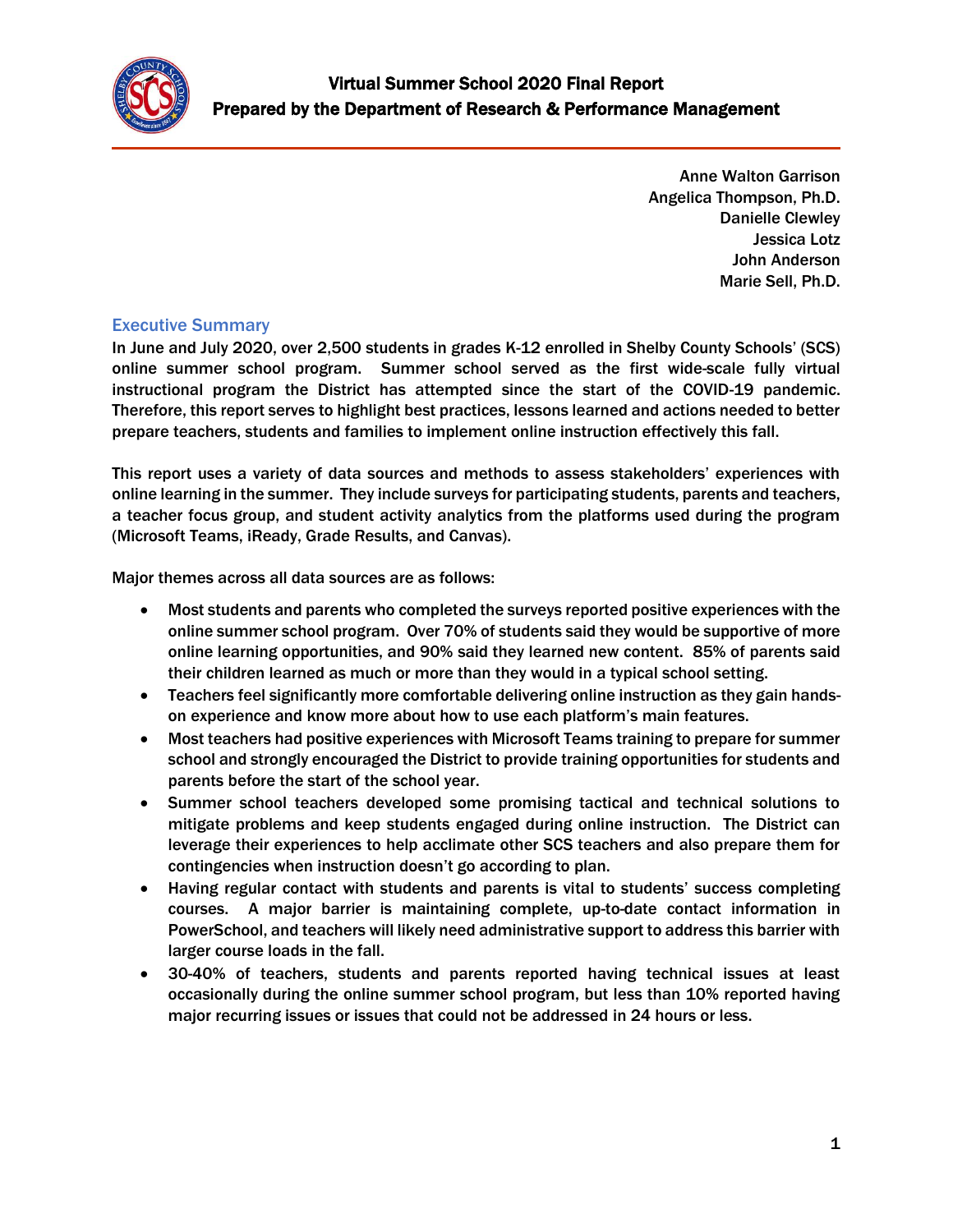

### Recommendations:

- 1. Provide all teachers with guidance and multiple opportunities to practice delivering online instruction using Microsoft Teams as part of upcoming in-service, professional development and PLC meetings.
	- a. One area teachers need more guidance on is how to deliver instruction via screensharing while also being able to monitor students for questions and engagement, as many teachers ended up using multiple devices/screens to do so this summer.
- 2. Provide students and parents with user guides, videos and other training resources on how to use major platforms such as Teams, iReady and Canvas and on norms and expectations for the student online learning environment. Determine how school staff can help promote these resources early and frequently with parents during the school year.
- 3. Leverage teachers who have participated in Summer School, Summer Learning Academy and Memphis Virtual School to promote best practices and troubleshooting techniques for online instruction on a recurring basis with other teachers.
- 4. Identify specific school- and District-level staff who can help contact parents and update contact information in PowerSchool to improve support and follow through with low- and noengagement students. Consider utilizing staff whose responsibilities may change significantly without brick-and-mortar school such as behavior specialists and athletic coaches.
- 5. Provide basic training to school administrative support staff who can help field common questions and issues with technology from students and parents to sustain District help desk and call center capacity.

### Go To:

- [Key Survey](#page-2-0) Findings
- **[Teacher Survey Results](#page-3-0)**
- **[Student Survey Results](#page-22-0)**
- **•** [Parent Survey Results](#page-34-0)
- **[Teacher Focus Group Results](#page-43-0)**
- **[Student Platform Activity](#page-51-0)** 
	- o [iReady \(K-8\)](#page-51-1)
	- o [Grade Results \(9-12\)](#page-54-0)
	- o [Catchon Analytics](#page-59-0)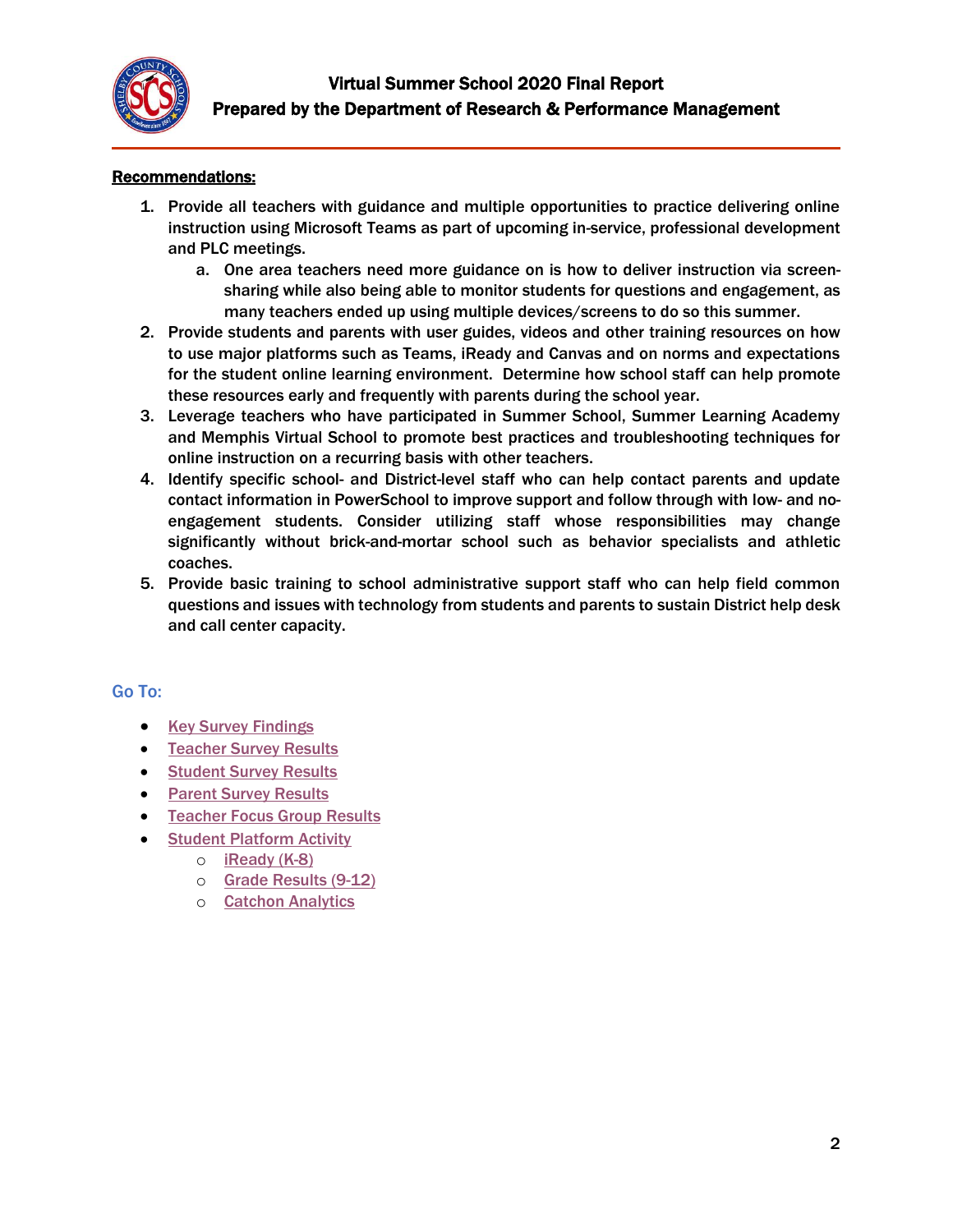

## <span id="page-2-0"></span>Key Survey Findings

- Teachers reported that their students were, for the most part, engaged throughout the summer sessions.
- While most teachers did not experience many technical issues, almost a third experienced them at least once a week, with some reporting daily technical issues. Nearly all technical issues were resolved within 24 hours—and most of them within a few hours or less.
- Teachers' comfort level with using technology for instruction increased dramatically from the beginning to the end of summer school.
- Nearly all teachers found the training and resources for learning Microsoft Teams to be helpful.
- Teachers cited the following as their top three needs for successful online instruction:
	- $\circ$  training families on appropriate practices for online learning
	- $\circ$  improving student access to the internet and needed technology
	- $\circ$  increasing and/or improving teacher training
- Most students said they had no technical problems using the computer for summer learning, though some experienced many problems.
- All elementary students reported learning new things in reading and math, and nearly all said they learned *many* new things in those subjects. Nearly all middle- and high-schoolers said they learned new things, though a tenth of them said they mostly reviewed things they already knew.
- A sizeable majority of students at every level (elementary, middle, and high) said they:
	- o found it easy to use the computer for summer classes
		- $\circ$  understood what to do each day
		- $\circ$  got help from a teacher when they needed it
		- o would like to do more school work on the computer
- Over half of parents reported that their child experienced technical problems at least some of the time during summer school.
- Most parents felt that their child learned *more* in remote summer school than during regular schooling, with over a third reporting that their child learned *much* more. By contrast, only 15% of parents felt their child learned less in remote summer school than in regular schooling.
- While most parents reported no barriers to their child's online learning, a quarter reported problems with course content/assignments, and a fifth reported problems stemming from situational factors that made learning at home difficult.
- Parents said the following would have the biggest impact for improving their child's remote learning:
	- o more guidance for parents on how to help students learn
	- o more technical guidance/assistance for parents and students
	- o a computer and/or better internet access
- Teachers' efforts to contact parents were hindered by outdated contact information. It is imperative that the District collect accurate, up-to-date parental contact information to ensure that teachers can reach parents to discuss and troubleshoot students' learning situations.

### **Introduction**

In an effort to learn as much as possible to prepare for districtwide virtual schooling in the fall, Shelby County Schools (SCS) surveyed teachers, students, and parents who participated in 2020 summer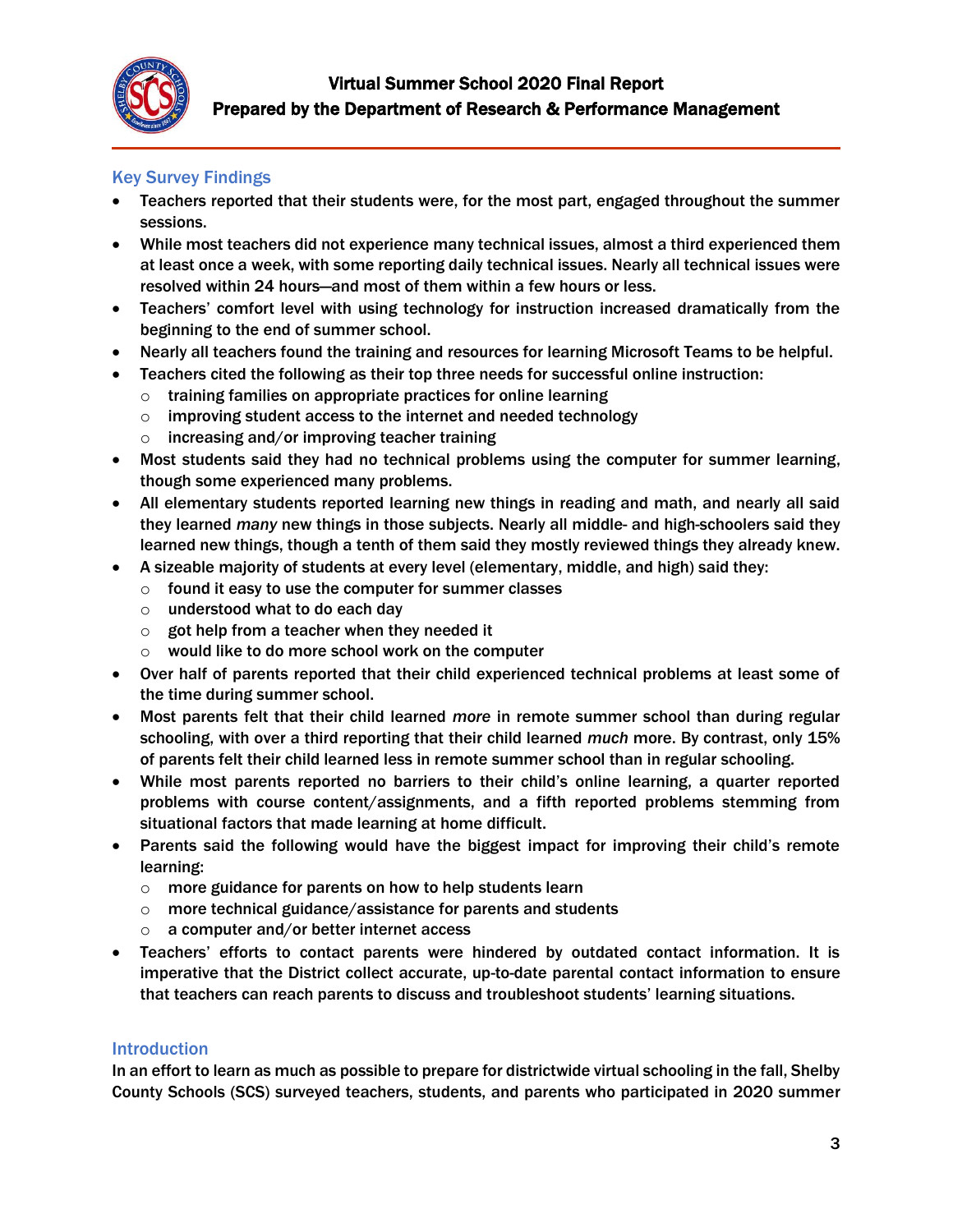

school, which took place 100% remotely. Nearly all summer instruction took place on the computer, although a small percentage of students could not participate via computer and were issued a workbook instead. In addition, a small percentage of students used both a workbook and a computer for their summer learning.

This report summarizes the findings of the four surveys administered to the following groups: 1) teachers, 2) elementary students, 3) middle and high school students, and 4) parents. The survey results are followed by an overview of completion rates and grades for summer courses and then by an overview of usage levels for four key online platforms used during summer school.

## Teacher Survey Results

## <span id="page-3-0"></span>**Demographics**

Two hundred thirteen teachers serving at 80 different schools completed this survey. Figure 1 shows that most responding teachers were high school (35.9%) and elementary (32.1%) teachers. Figure 2 displays the school in each category with the most responding teachers.



Figure 1. Grade Taught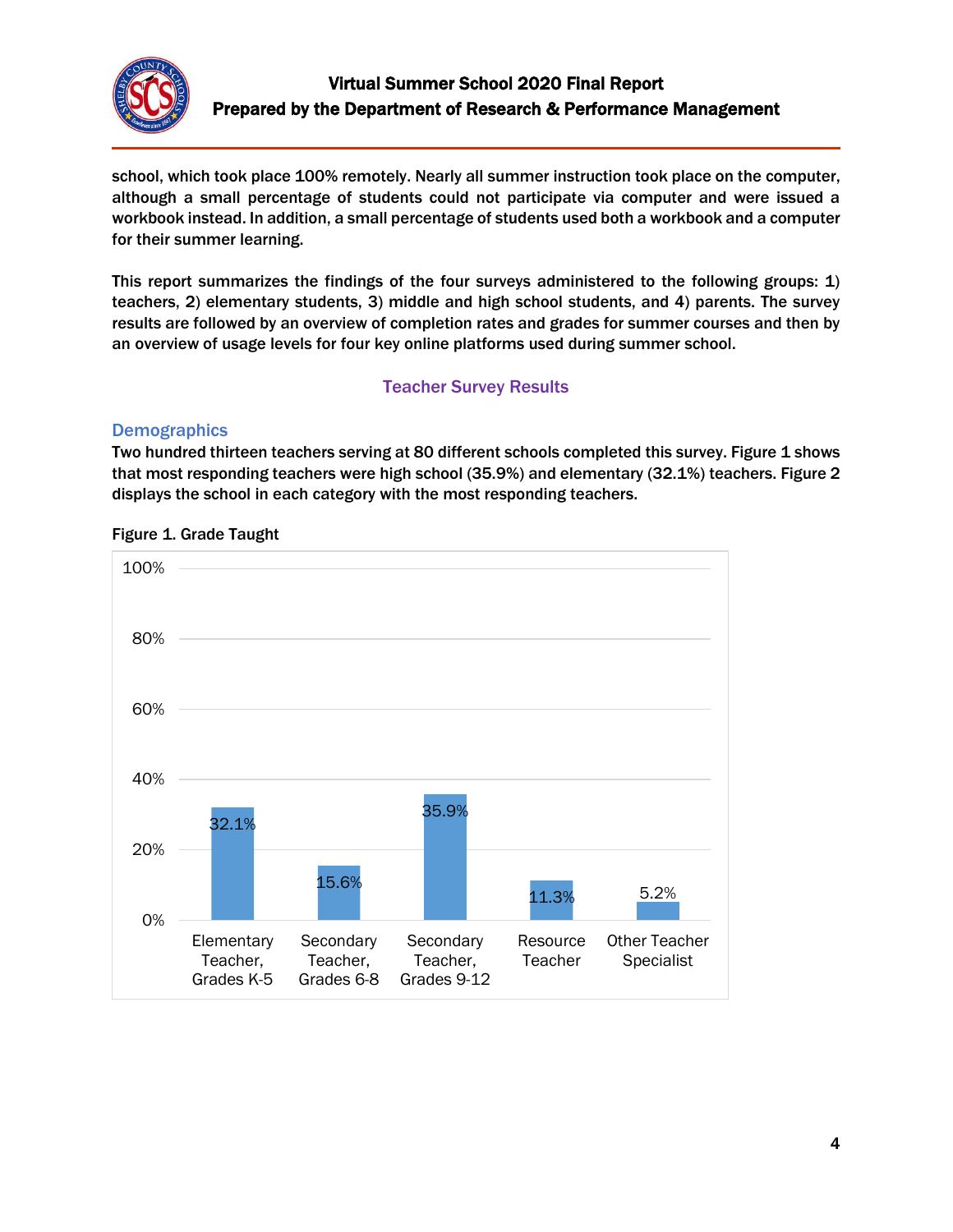



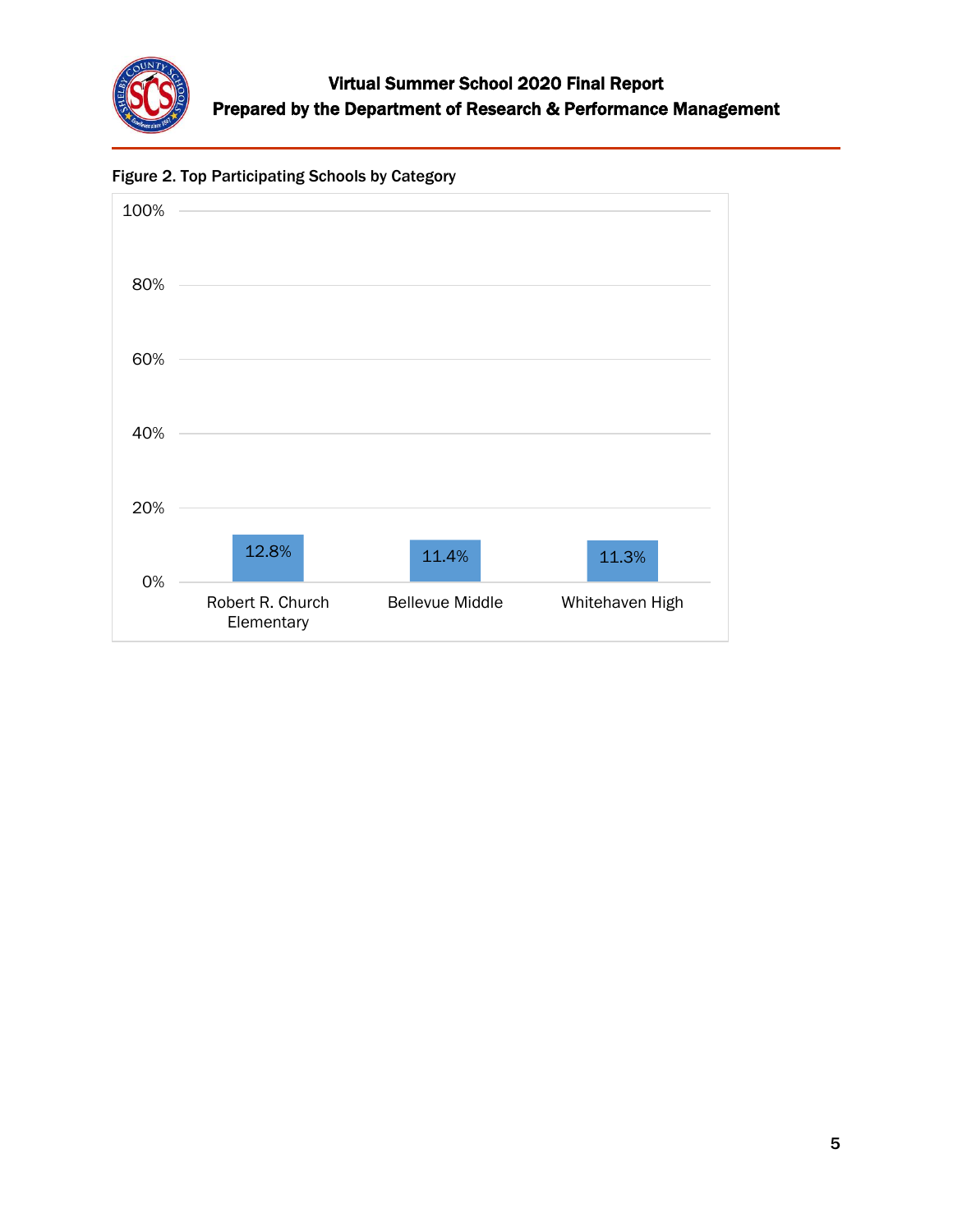

## Student Engagement

Most responding teachers (65.1%) perceived that students were only somewhat engaged during the summer sessions. Figure 3 illustrates teachers' full range of perceptions.



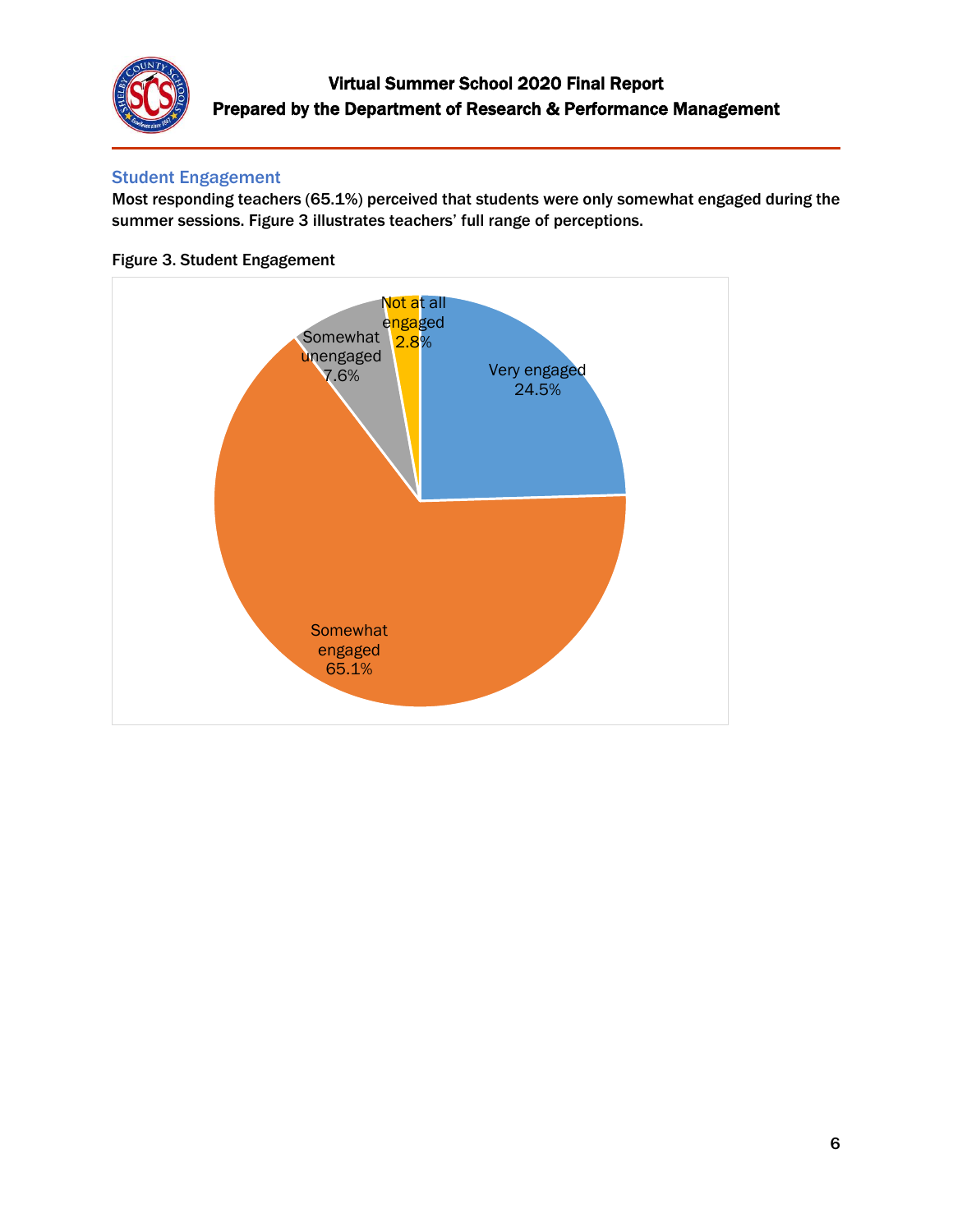

## Technical Issues

When asked about technical issues, Figure 4 shows that about half of the responding teachers reported rarely having any, while almost one-quarter recalled having problems once to twice a week.



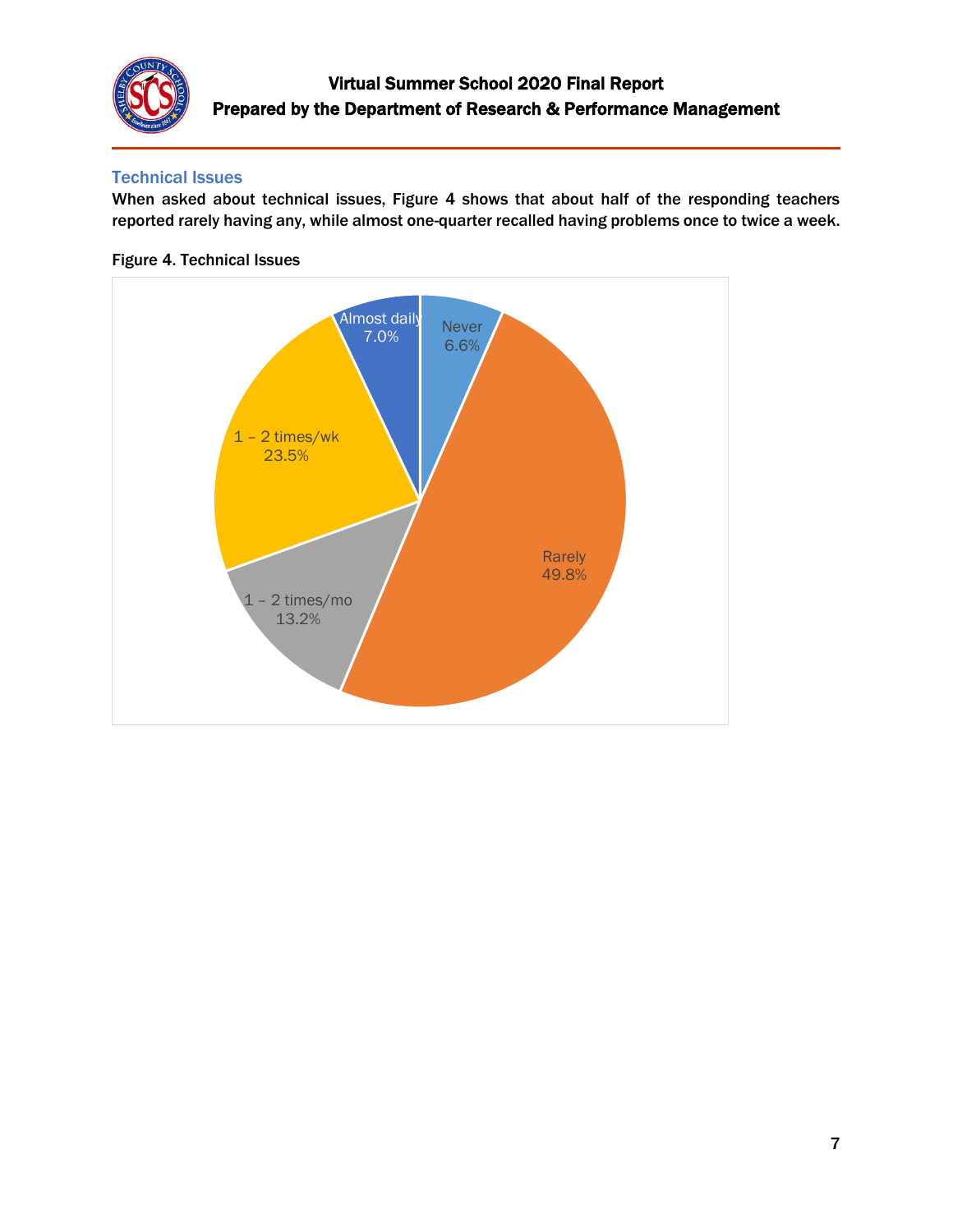

When technical issues occurred, 47.1% of respondents reported that they were resolved in an hour or less, while 24.3% of respondents' issues were resolved within a few hours (see Figure 5 for details).



#### Figure 5. Issue Resolution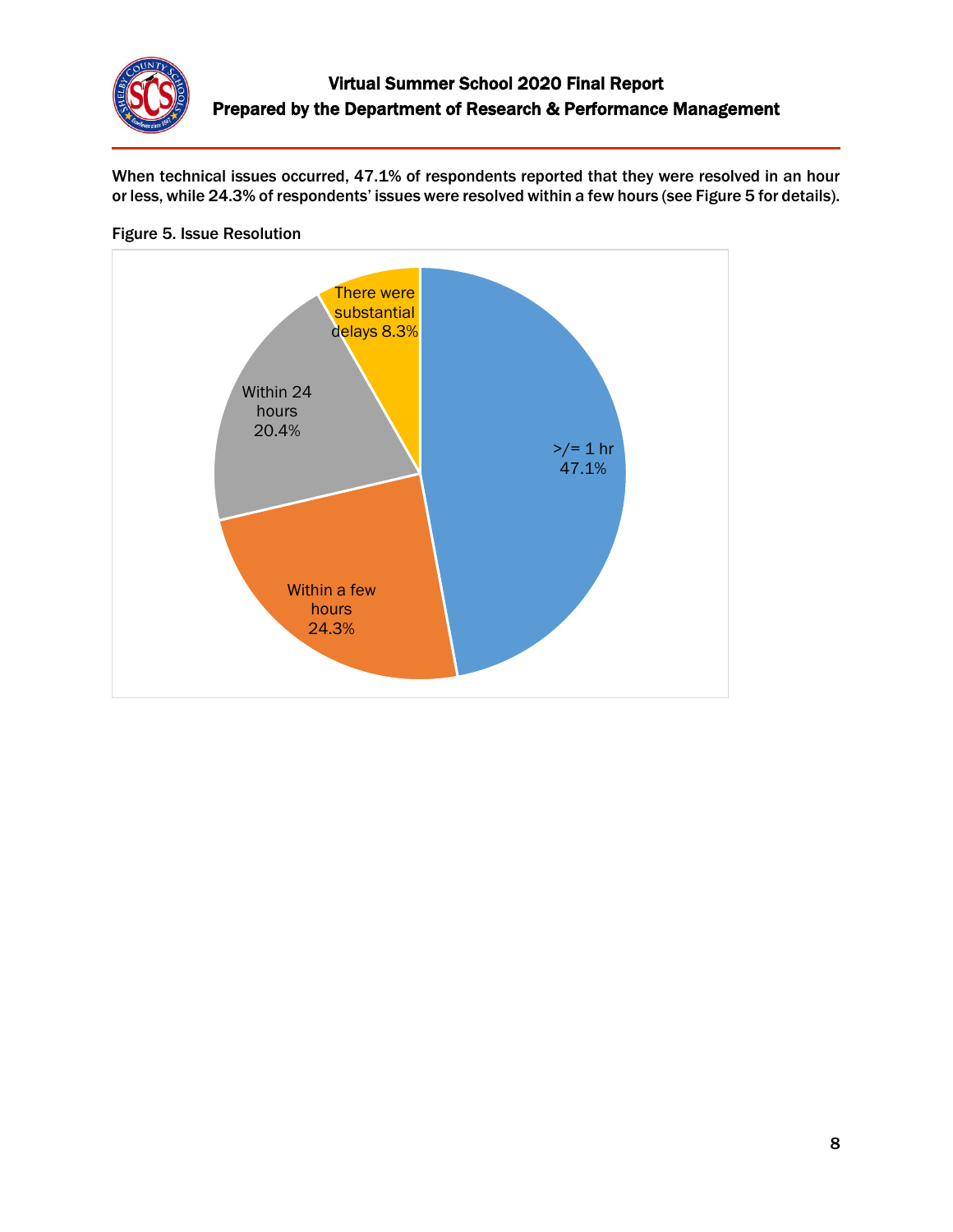

# Experiences with Technologies

Surveyed teachers were asked about their level of comfort using technology for instruction both prior to conducting the virtual summer session and at present. Figure 6 shows that around one-third of responding teachers were very comfortable and approximately another third were reportedly somewhat comfortable prior to conducting the summer sessions. Conversely, by the end of the summer, the percentage of teachers who reported feeling very comfortable using technology had jumped to 73.8%.



Figure 6. Level of Comfort with Technology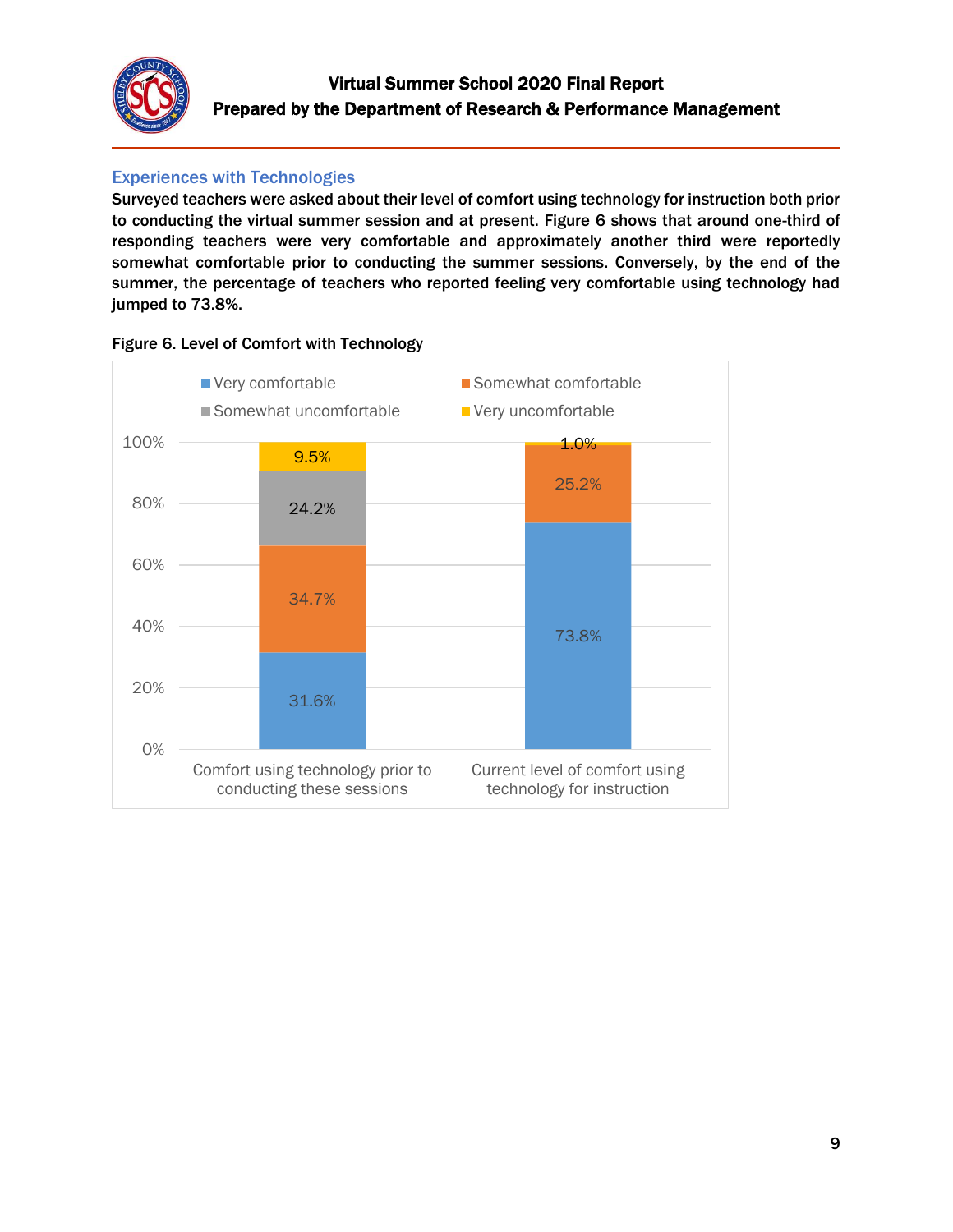

The next section of the survey asked about teachers' perceived level of experience using various teaching and learning platforms both before and after virtual summer learning sessions.

Approximately 8% of respondents reported never having used Teams prior to the summer virtual learning session; however, by the end of the summer, all respondents had used the platform. Among participating Teams users (shown in Figure 7), the largest percentages reported having had no prior experience (31.2%), being novices (30.2%), or having had an intermediate level of experience at the beginning of the summer. By the end of the summer, the respondents who felt they possessed advanced skills increased by nearly 40 percentage points (from 7.4% to 47.2%). Additionally, there was nearly a 13-point increase in the percentage of respondents reporting expertise in using Teams compared to the beginning of the summer (from 3.7% to 16.5%).



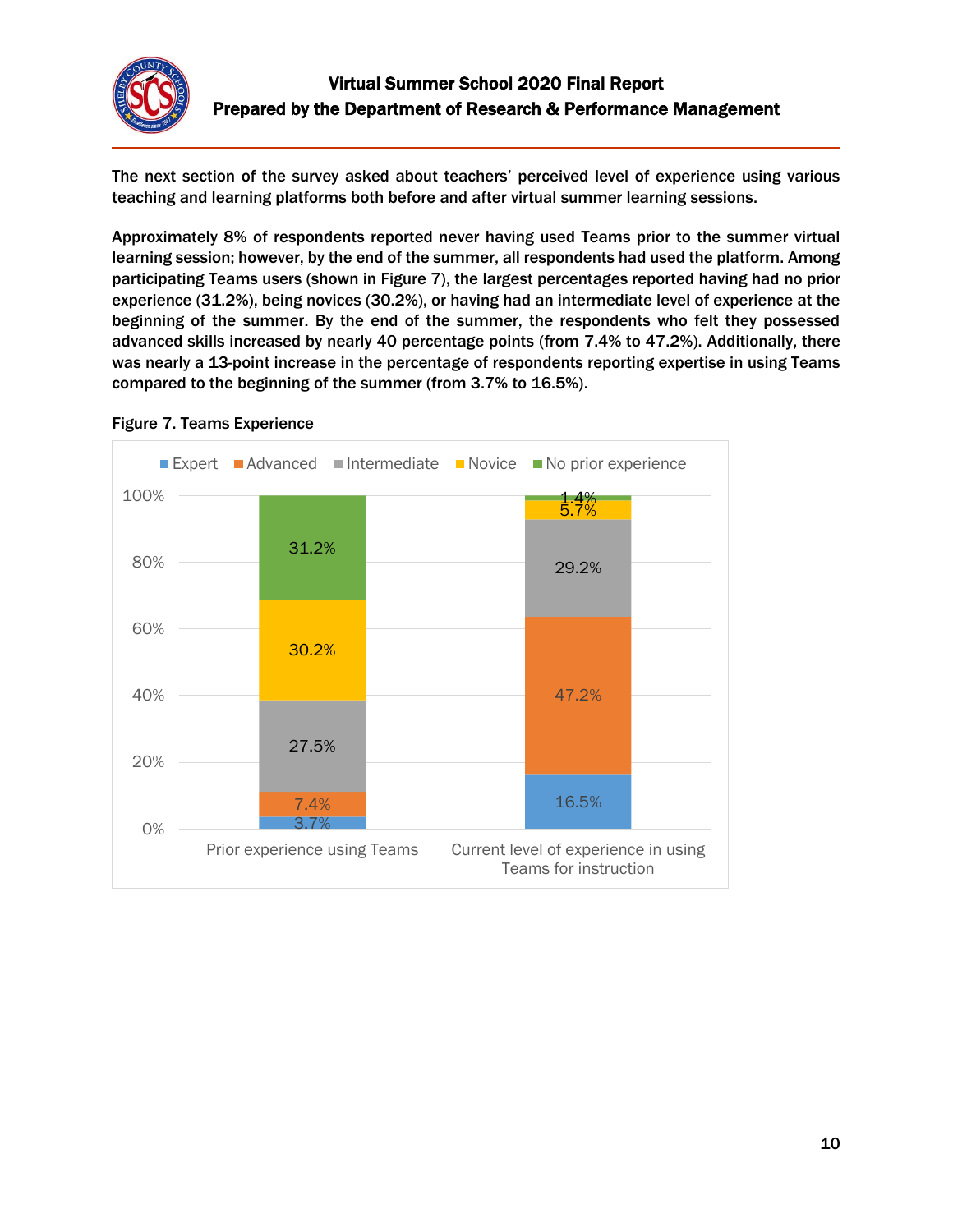

Approximately 32% of responding teachers reported never having used iReady both at the beginning and end of the summer virtual sessions. Among those who had (shown in Figure 8), at the beginning of the summer, approximately one-third identified their level of experience as intermediate, while 29.7% felt they were advanced, and 23.2% identified as novices. By the end of the summer, respondents who self-identified as advanced and experts increased 17.8 and 18.9 percentage points, respectively, compared to the beginning of the summer.



## Figure 8. iReady Experience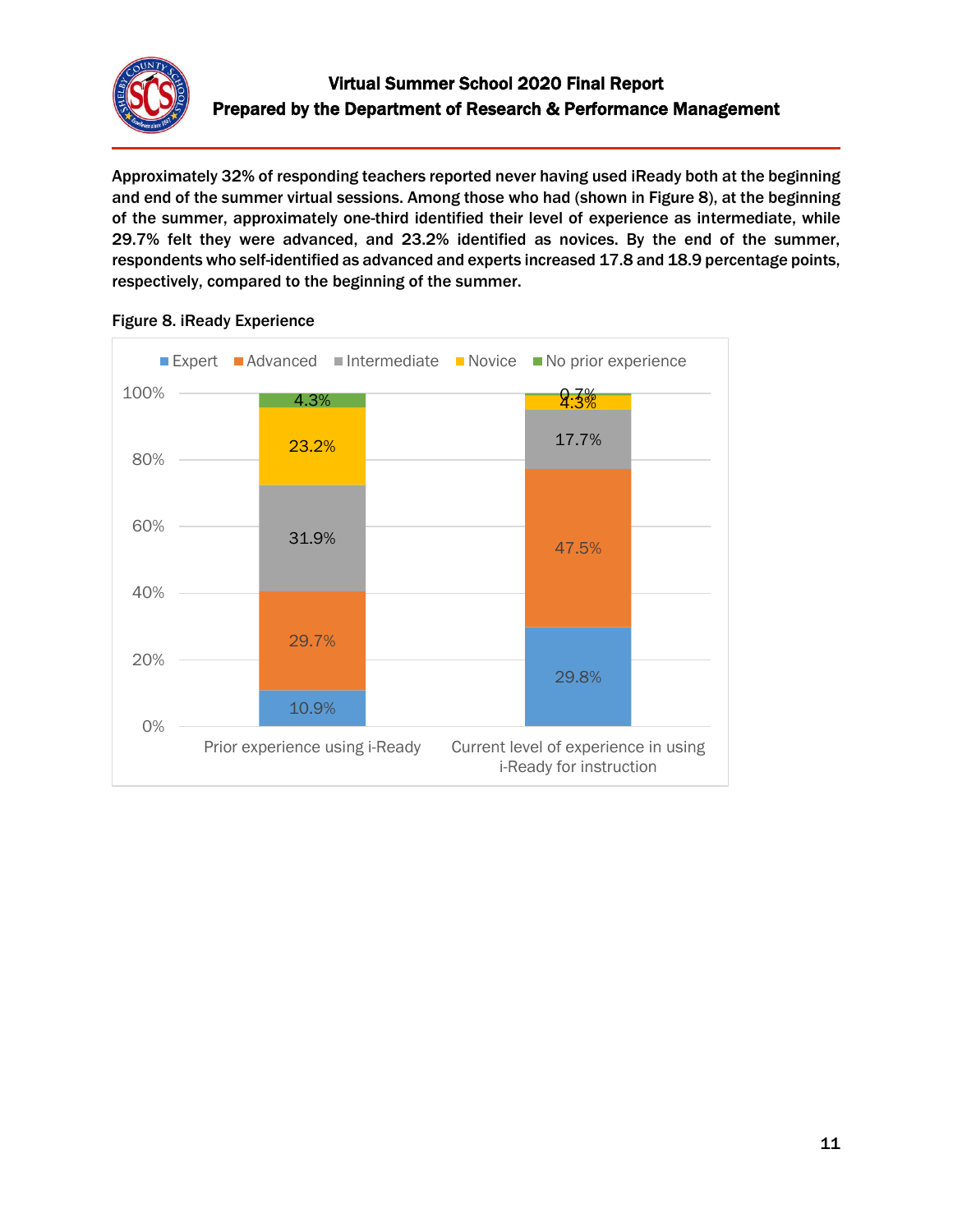

Regarding Grade Results, 48.3% of respondents reported never having used the platform before the summer virtual sessions, and 37.7% still had no experience by the end of the summer. Among users (shown in Figure 9), 34.0% reported having had no experience prior to the beginning of the summer. An equal percentage of respondents (22.6% each) self-identified as advanced and novice users. By the end of the summer, there was a 20 percentage-point increase in respondents who self-identified as advanced (from 22.6% to 42.6%) and about an 18-point increase in the percentage of experts compared to the beginning of the summer (from 5.7% to 23.3%).



Figure 9. Grade Results Experience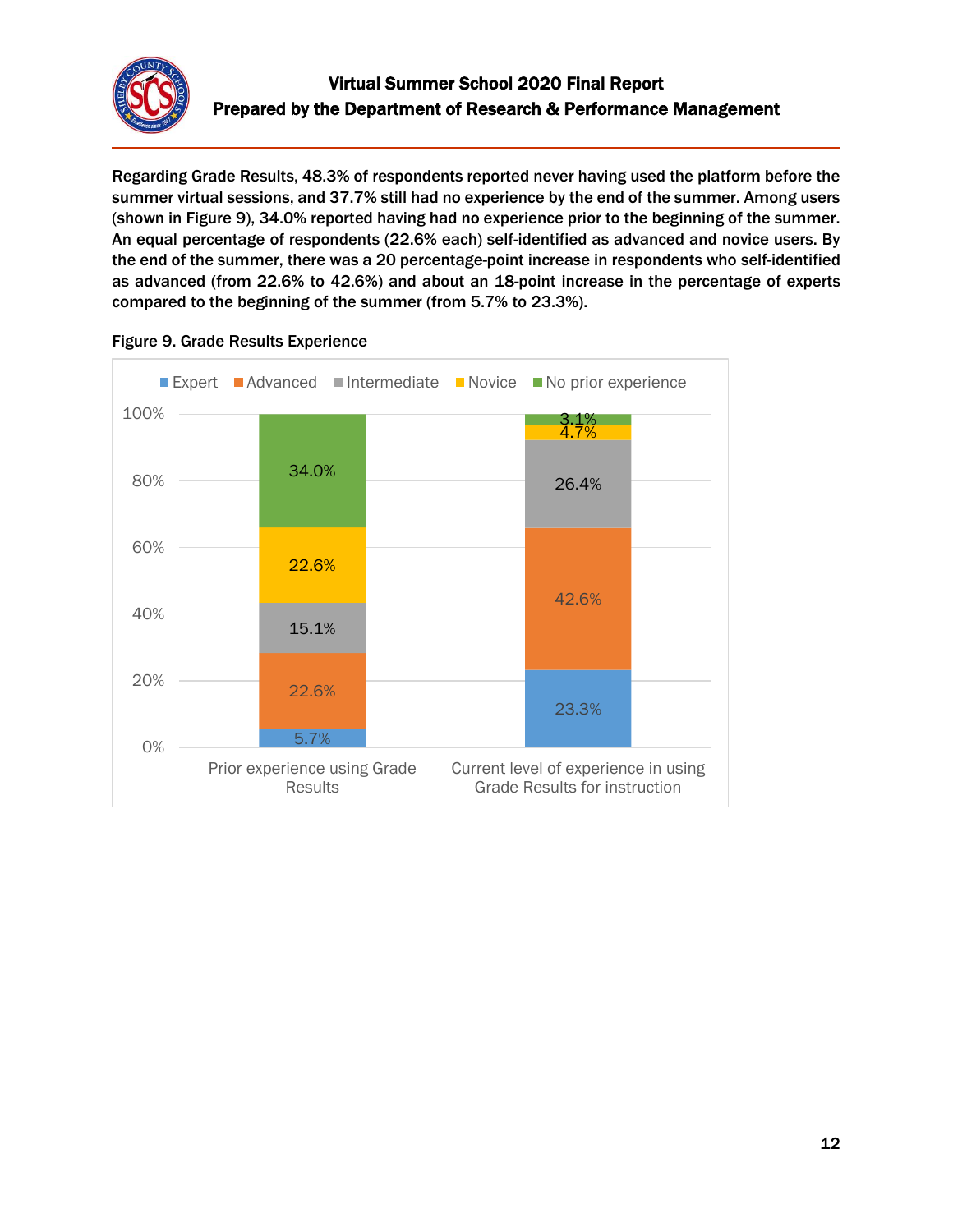

Figure 10 shows that most respondents strongly agreed or agreed (92.9%) that the training/resources provided for learning how to use Teams were useful/helpful.



Figure 10. Usefulness of Microsoft Teams Training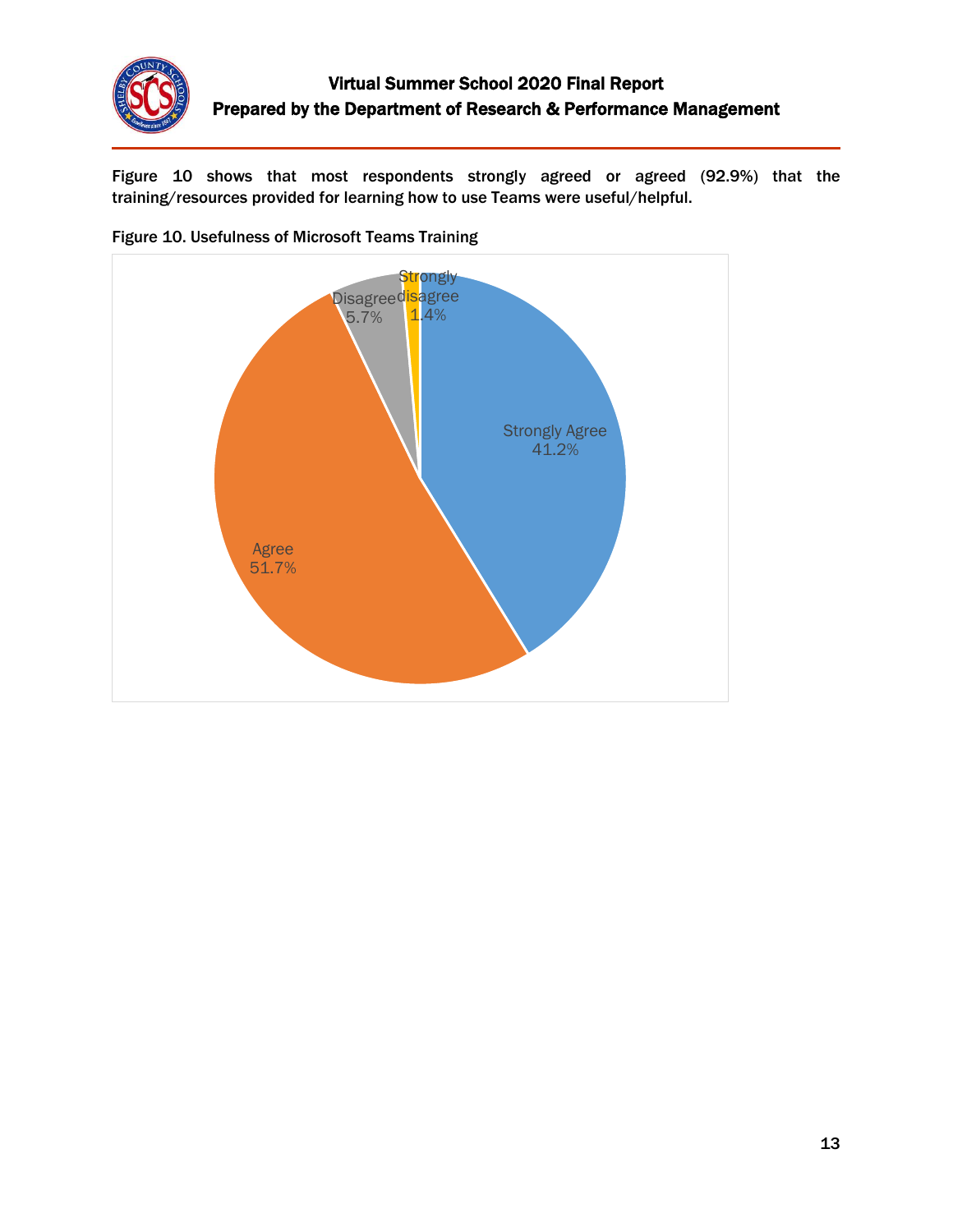

Responding teachers were asked whether they have received any personal or emotional support from either their school or the District regarding the transition to virtual learning. Figure 11 shows that slightly less than half responded in the affirmative.



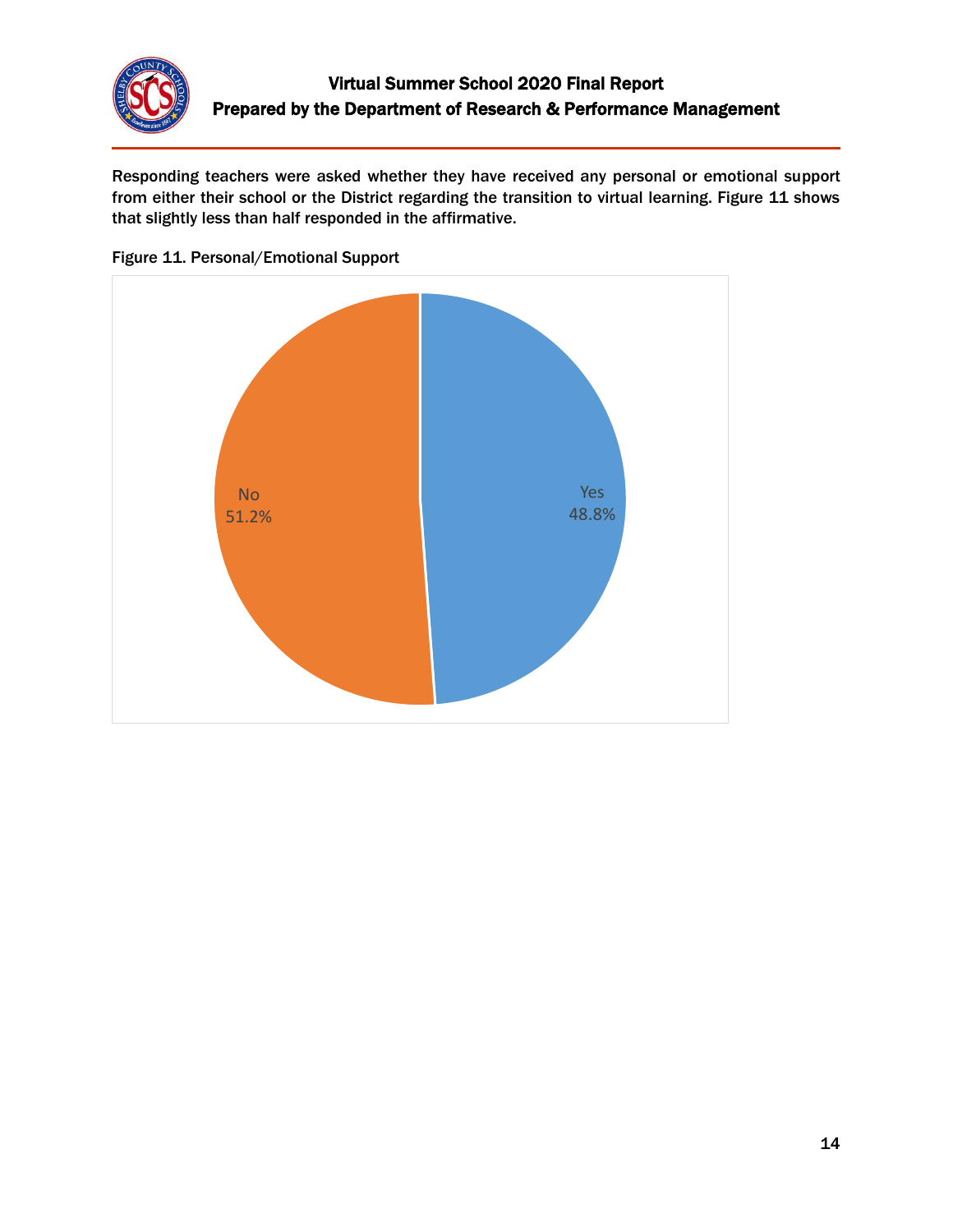

### Needed Resources

Based on their experiences this summer, responding teachers identified the top three most important resources they felt they need to be successful and have an optimal virtual teaching experience. Figure 12 illustrates the top three needed resources that the highest percentages of respondents identified in each choice category. A slightly higher percentage of respondents (53.9%) identified training families on appropriate practices for online learning as holding primary importance over improving student access to the internet and needed technology (47.9%) or increasing and/or improving teacher training (42.9%).

In second place, 54.1% of respondents reported that having on-demand technical support for families and teachers would help optimize their virtual teaching experience. Forty-six percent felt that accommodating the needs of, or providing alternatives for, parents with multiple children in different grades needs to be addressed. And 34.5% of respondents identified time to practice using the platform and administering lessons as important.

As their third option, an overwhelming majority of respondents (83.3%) reported the ability to track attendance and grades as a needed resource, while two-thirds desire personal or emotional support, and 62.5% think easily accessible resource materials on technology use will improve their experience.



#### Figure 12. Needed Resources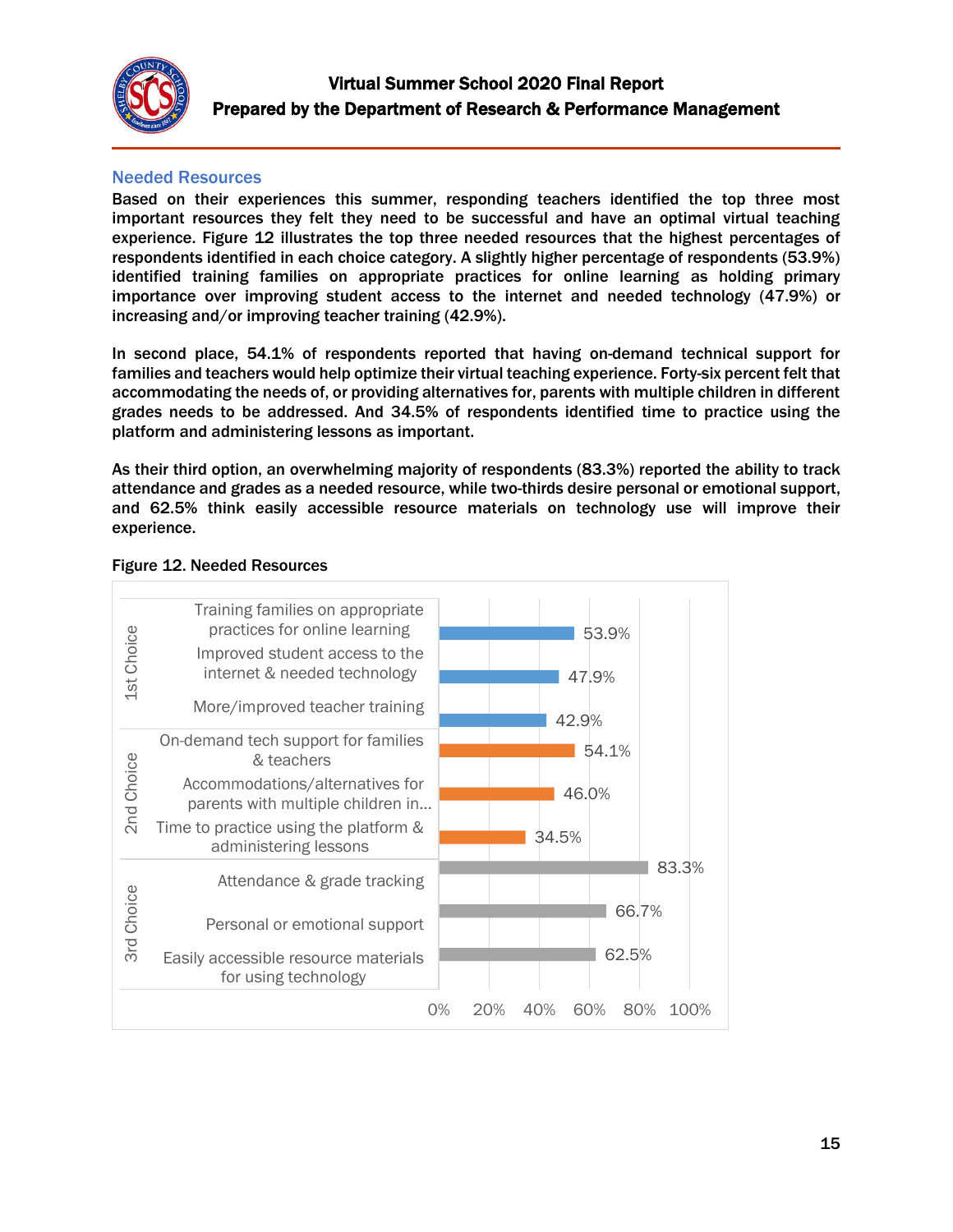

## **Activities**

In this section of the survey, teachers identified how much time various activities required both during virtual summer learning and during the traditional, face-to-face instruction that took place most of the school year. The first activities explored were respondents' perceptions of the time required to prepare to teach remotely and the time spent teaching remotely. Figure 13 presents the results.

When it came to preparing to teach remotely, not surprisingly, substantially more respondents reported spending 0% of their time on this activity during face-to-face instruction than during virtual summer learning (20.4% vs. 0.5%, respectively). Overall, fewer respondents (79.6%) reported spending time preparing to teach remotely during the traditional school year than during virtual summer learning (99.5%). A similar pattern emerged when teaching remotely occurred. Approximately one-quarter of respondents reportedly spent 0% of their time teaching remotely during the traditional school year, while this was true for none of the respondents during the virtual summer learning sessions. Conversely, approximately three-quarters of respondents reportedly spent some time teaching remotely during the traditional school year compared to all respondents during the virtual summer learning sessions.



## Figure 13. Preparing to & Teaching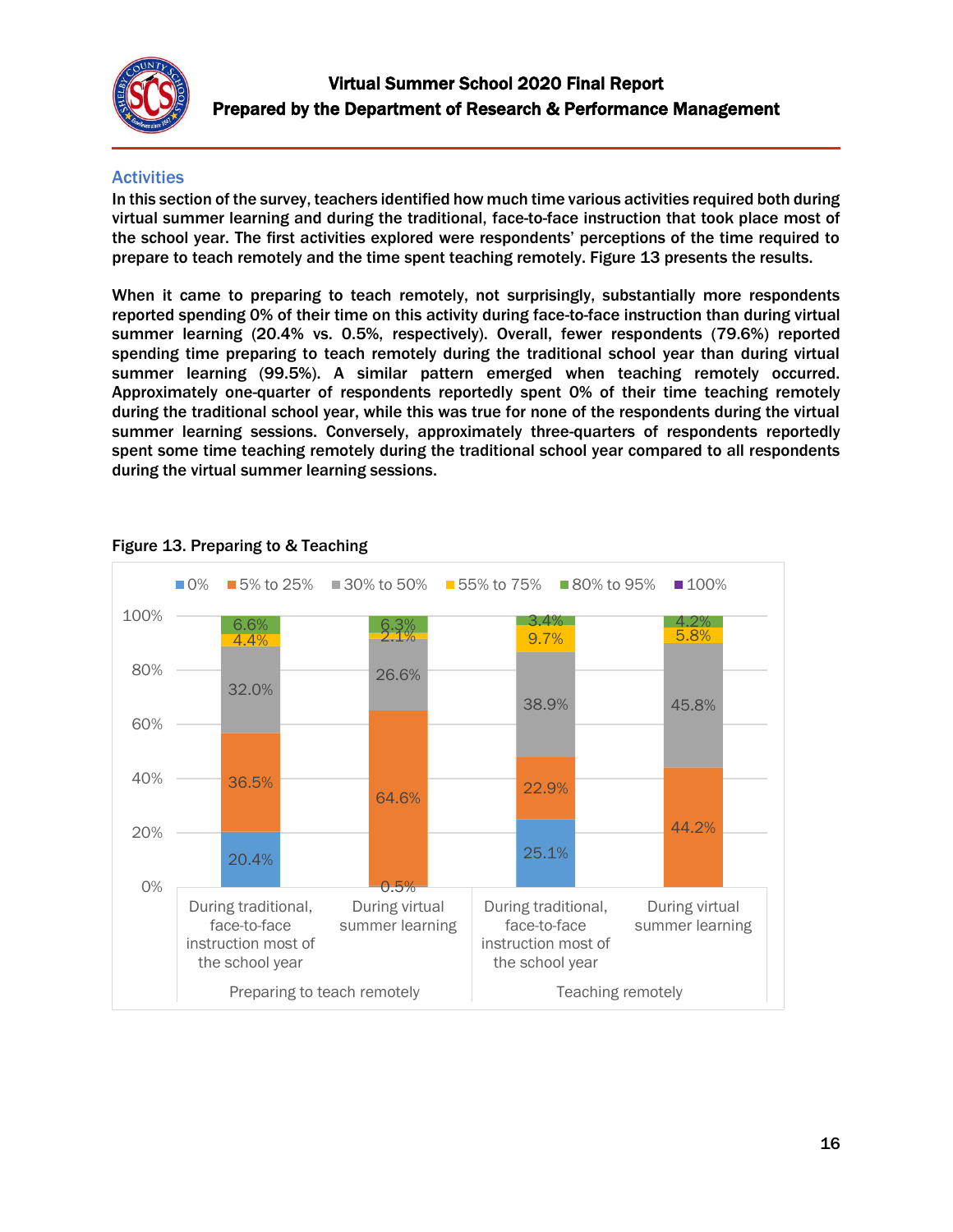

Figure 14 illustrates respondents' reported time allocation for both communicating with students and/or families and grading.

Almost no responding teachers reported spending 0% of their time communicating with students and/or families either during the traditional school year or during virtual summer learning (1.1%) each). During the traditional school year, most respondents (72.9%) felt they spent 5% to 25% of their time communicating with students and/or families compared to the 30% to 50% of time that 45.2% of respondents reportedly allocated to this activity during virtual summer learning.

A substantially lower percentage of responding teachers reported spending no time on grading during the traditional school year compared to the summer (1.2% vs. 31.1%). Conversely, substantially more respondents reported spending time grading during the traditional school year than during the virtual summer learning session (98.8% vs. 68.9%). For example, a substantially high percentage of respondents reported spending 30% to 50% of their time grading during the traditional school year than during the virtual summer learning sessions (32.7% vs 3.3%, respectively).



Figure 14. Communicating & Grading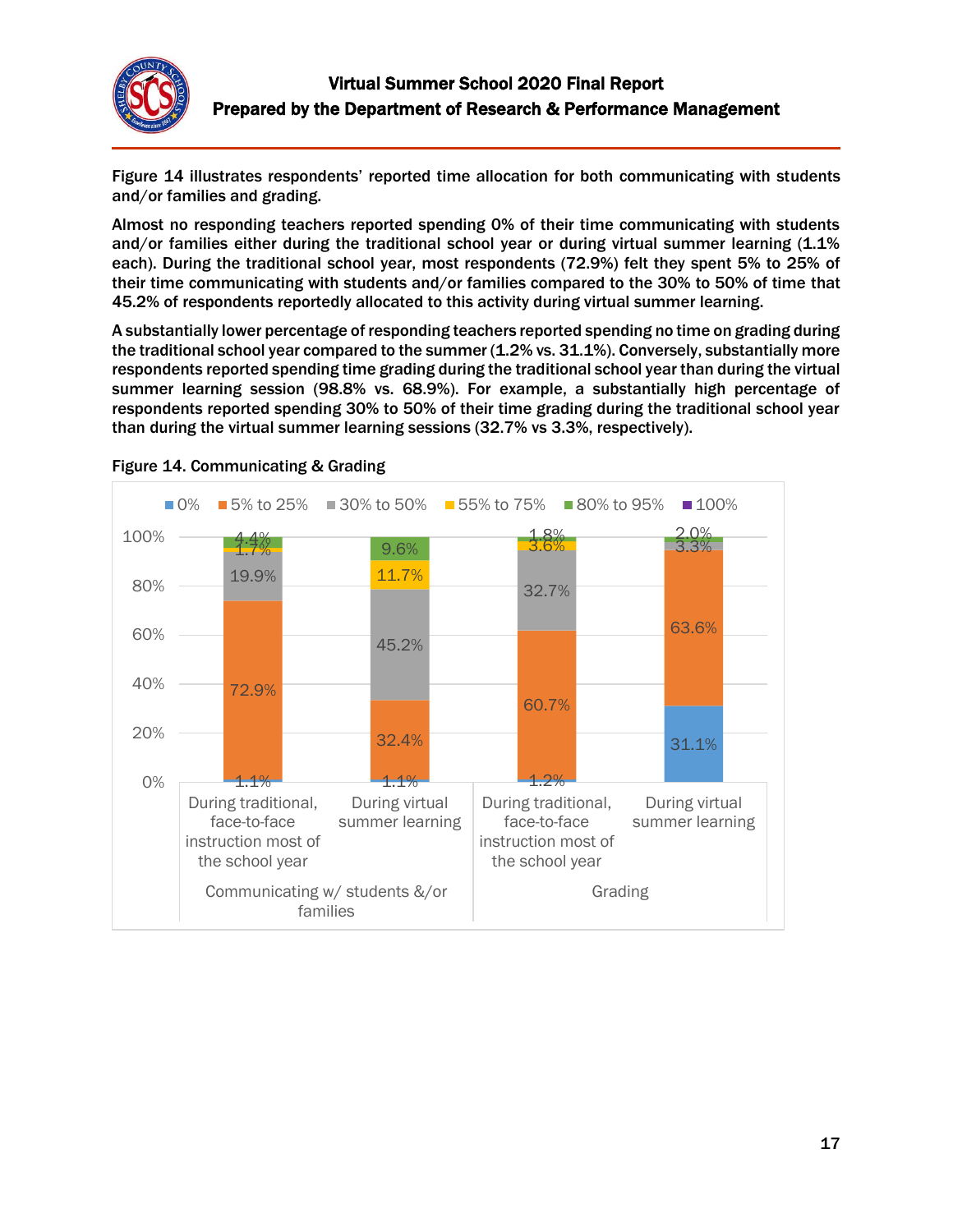

Approximately 19% of responding teachers reported spending 0% of time on other activities during the traditional school year, while this was true for 43.3% of those teaching the virtual summer learning sessions. Approximately 56.5% of respondents spent 5% to 25% of their time on other activities during the traditional school year, while 45.6% reportedly spent this much time during the summer. See Figure 15 for additional details.



#### Figure 15. Other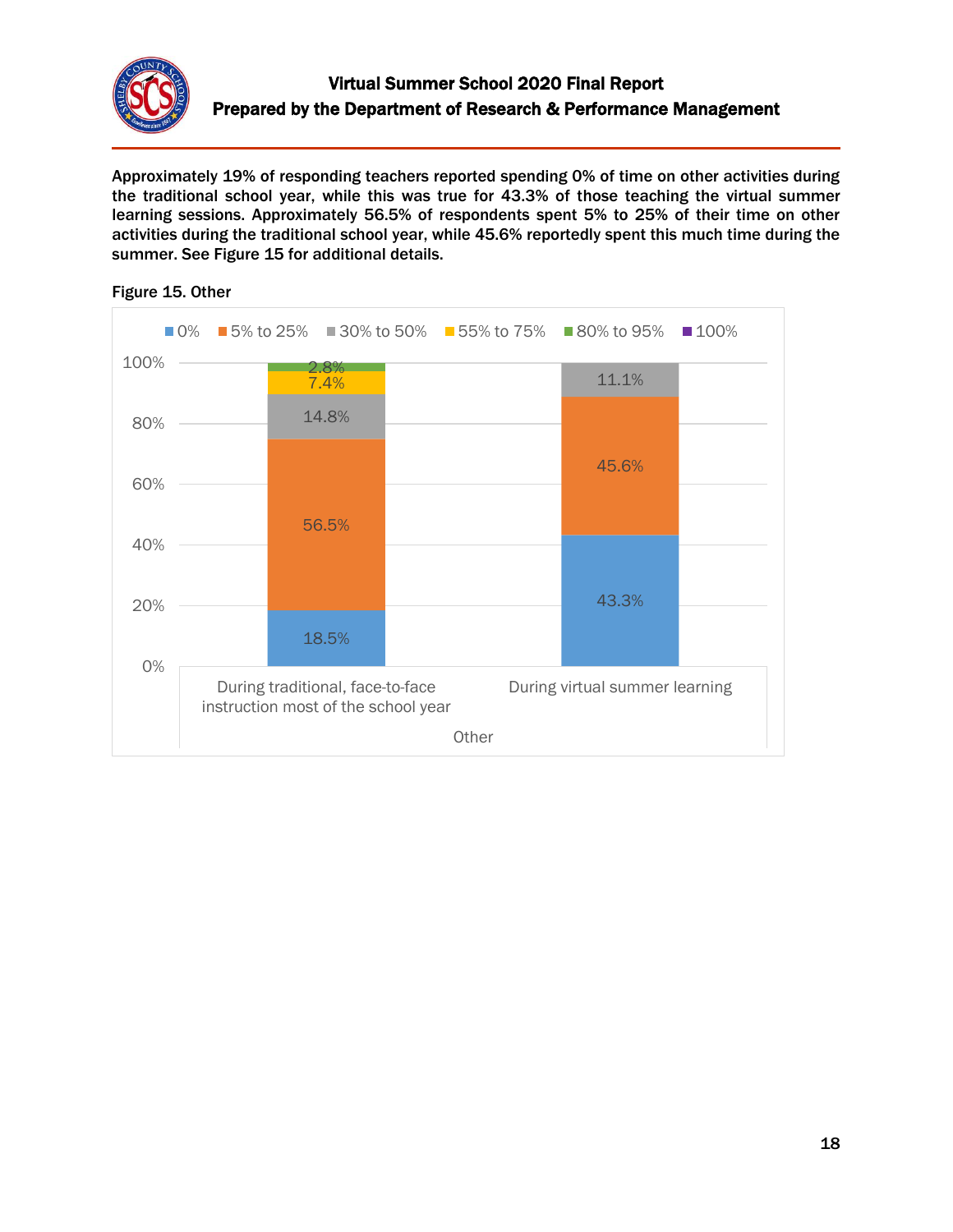

## **Challenges**

Figure 16 presents the challenges respondents reportedly faced connecting and engaging with students during remote learning. By far, the challenge identified by most respondents (81.3%) was students failing to join scheduled class calls, group chats, and the like. Approximately 65% reported student and/or parent login issues. Other major issues cited included students' lack of needed technology at home (59.8%) and students' lack of participation during calls, group chats, and the like (57.4%). About 23% of respondents described other challenges not listed.

#### Figure 16. Challenges

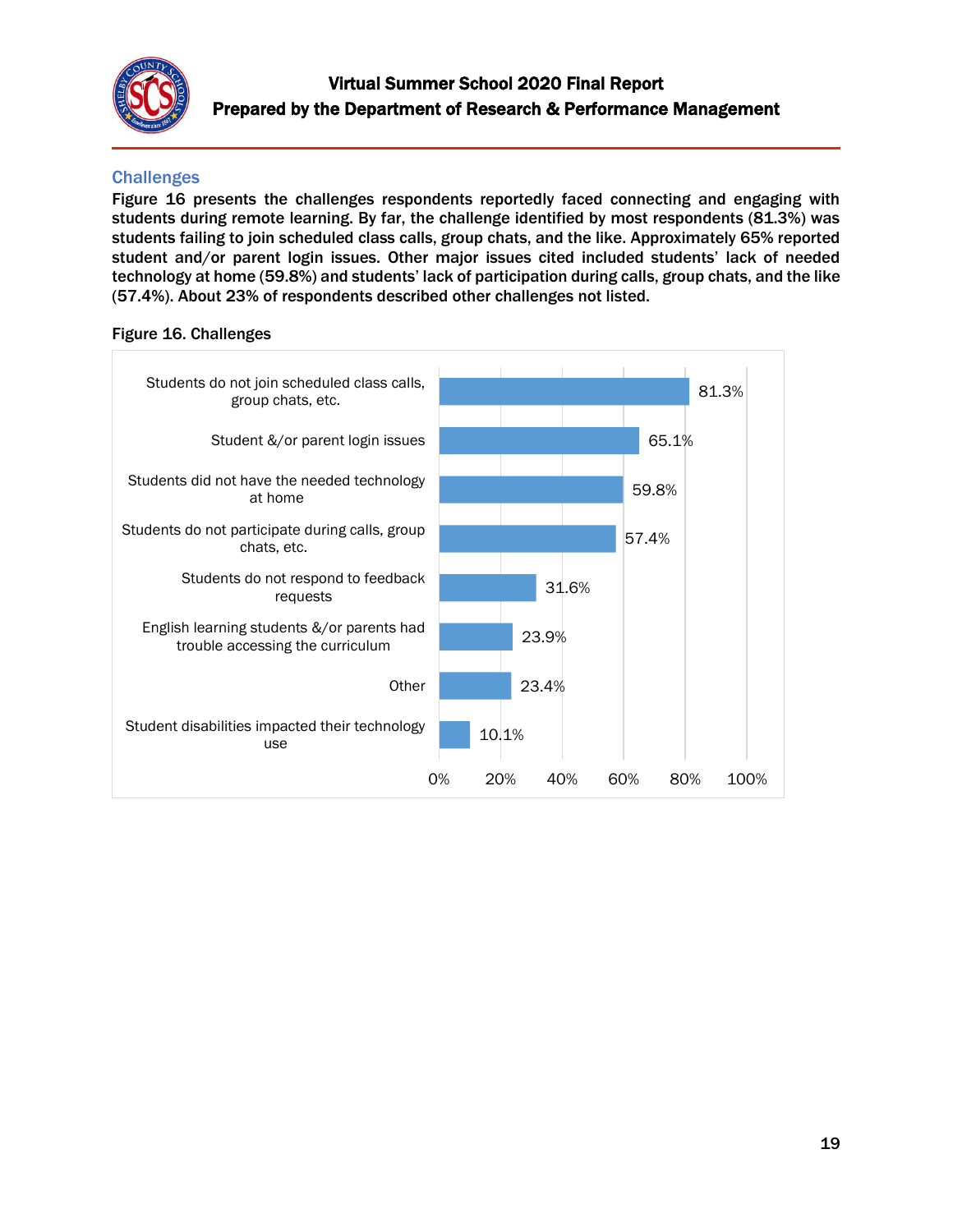

When given the option to describe challenges other than those provided in the list, many respondents described issues centering around lack of parental support (23.5%), communication issues (21.6%), and low student participation and engagement (19.6%), as shown in Figure 17. Respondents described lack of parental support as parents being disengaged and unresponsive to communications. Inaccurate contact information was the root of the communication challenges, and low student participation and engagement were described as students failing to complete lessons/assignments, students not being engaged, and students not participating at all because participation was optional. One teacher reported, "Students log in, but away from devices; disengaged, distracted by family members, home background interruptions."

### Figure 17. Other Challenges

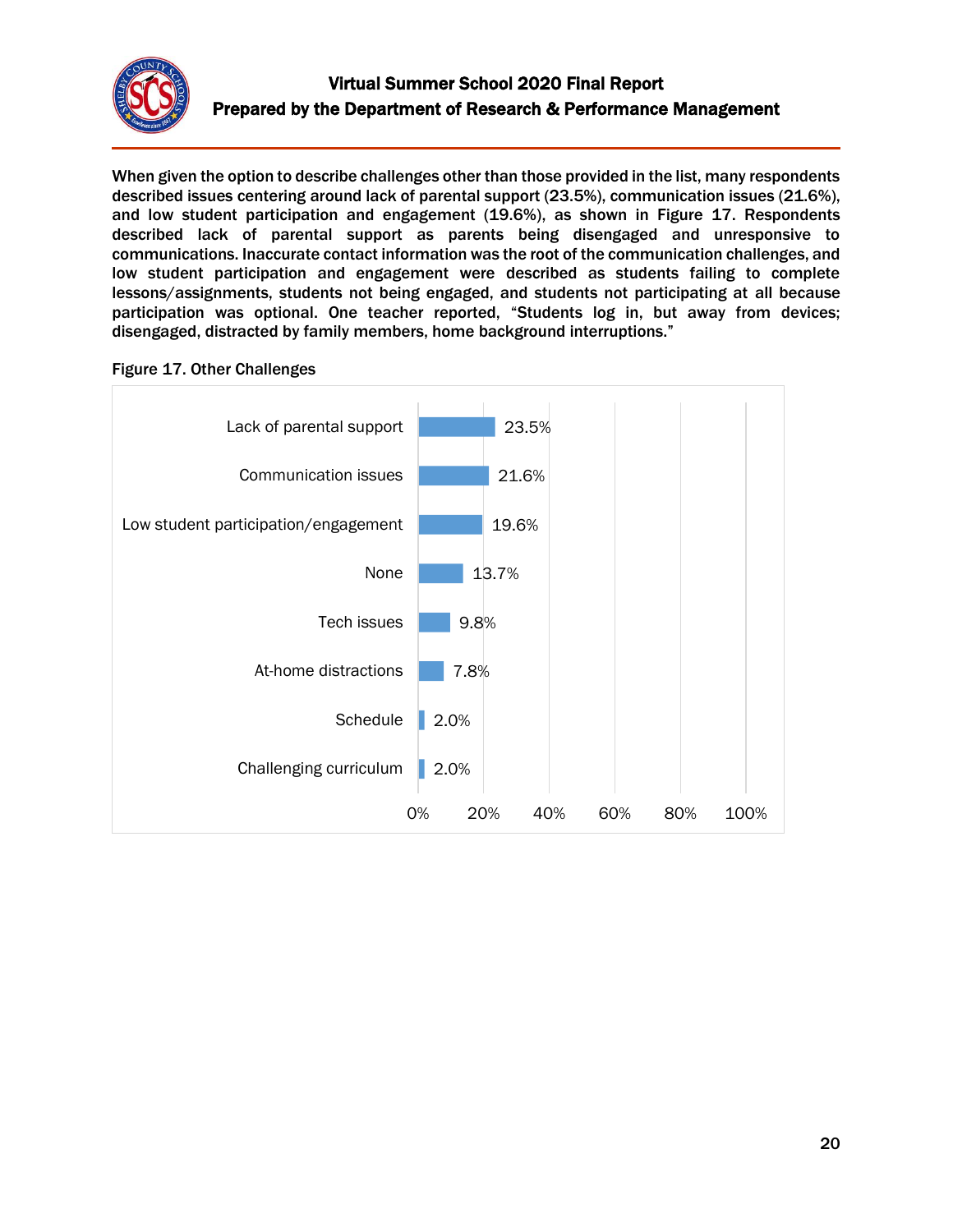

## **Communications**

When asked about the number of parents that teachers were able to successfully reach, Figure 18 shows that nearly all respondents (92%) were able to reach at least half of the parents they tried to contact. Approximately 8% reached one-quarter or less. This was achieved through daily attempts to contact parents, according to almost half of the respondents (Figure 19).







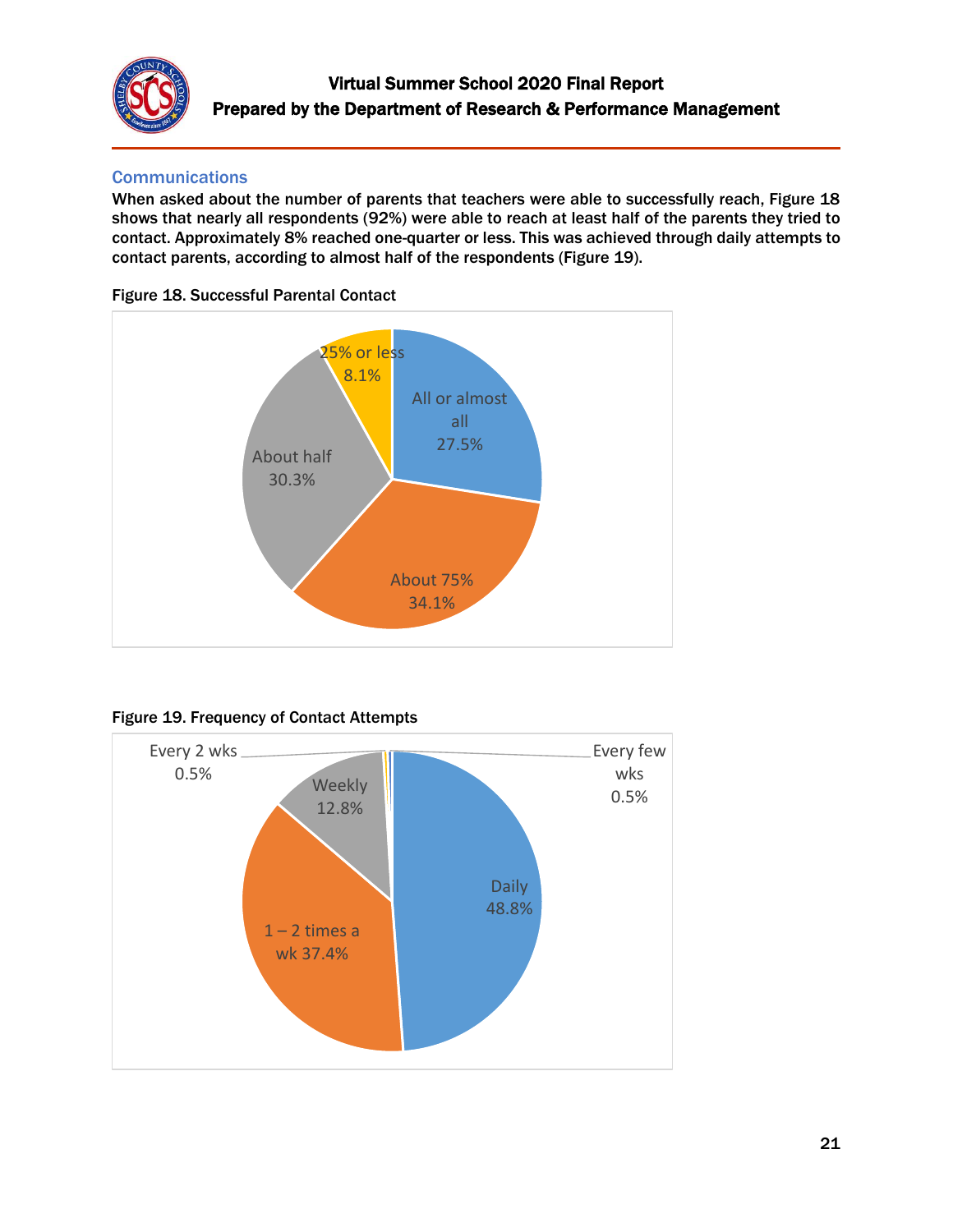

The strategies most responding teachers found most successful were texting (30.4%), calling (26.9%), and emailing (25.5%) parents (see Figure 20). Approximately 3% of respondents identified other strategies that were not listed, which are shown in Figure 21. Among these, *Remind* was most reported (56.3%).







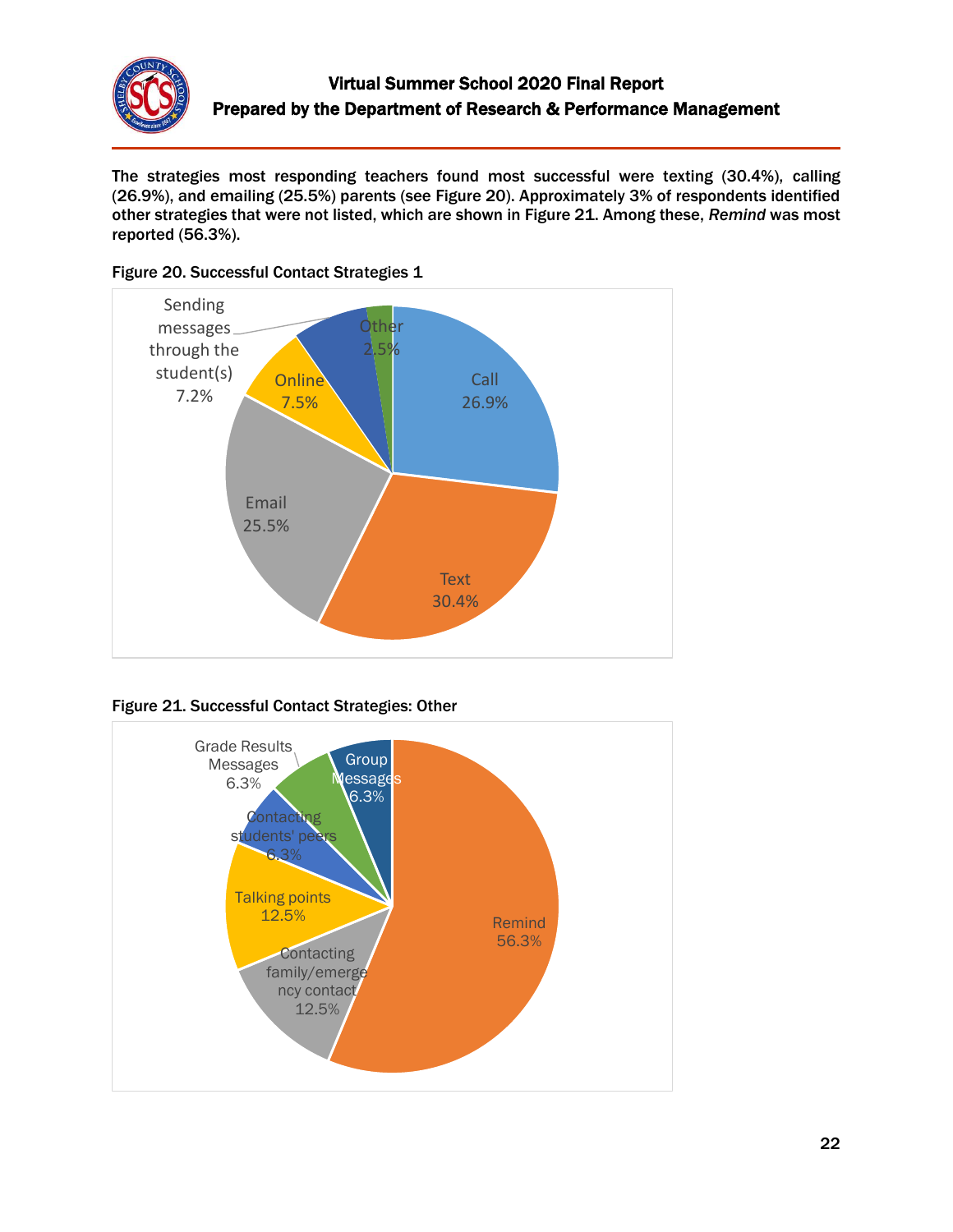

### Student Survey Results

# <span id="page-22-0"></span>Elementary School Students

## **Demographics**

Sixty-five elementary students (89.2% English-speaking and 10.8% Spanish-speaking) responded to this survey. As shown in Figure 22, most of the respondents (62.5%) were kindergarteners.

### Figure 22. Grade Level

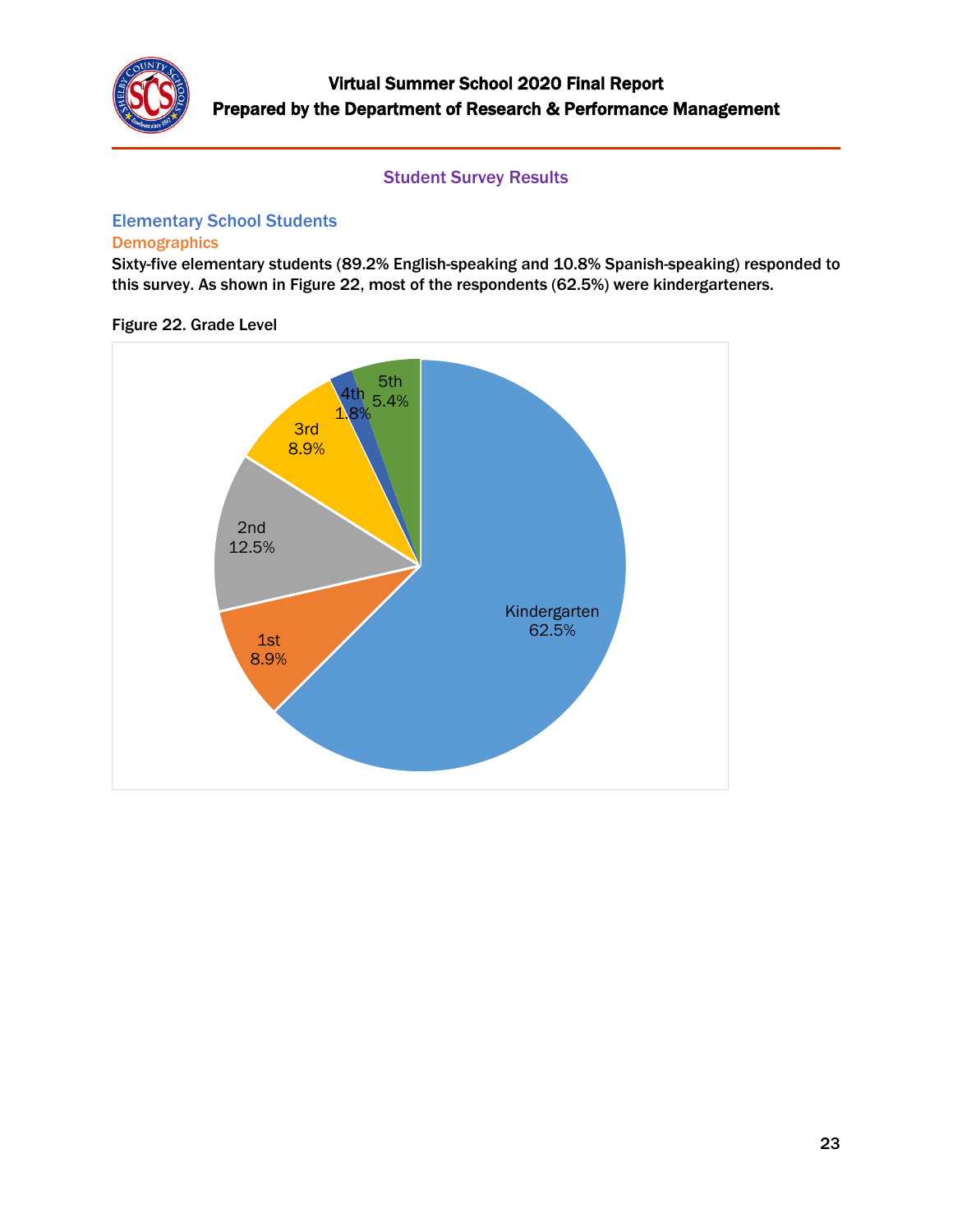

Most respondents (82.5%) completed their virtual summer learning via computer. Sixty percent reported no problems while using this medium (Figures 23 & 24).







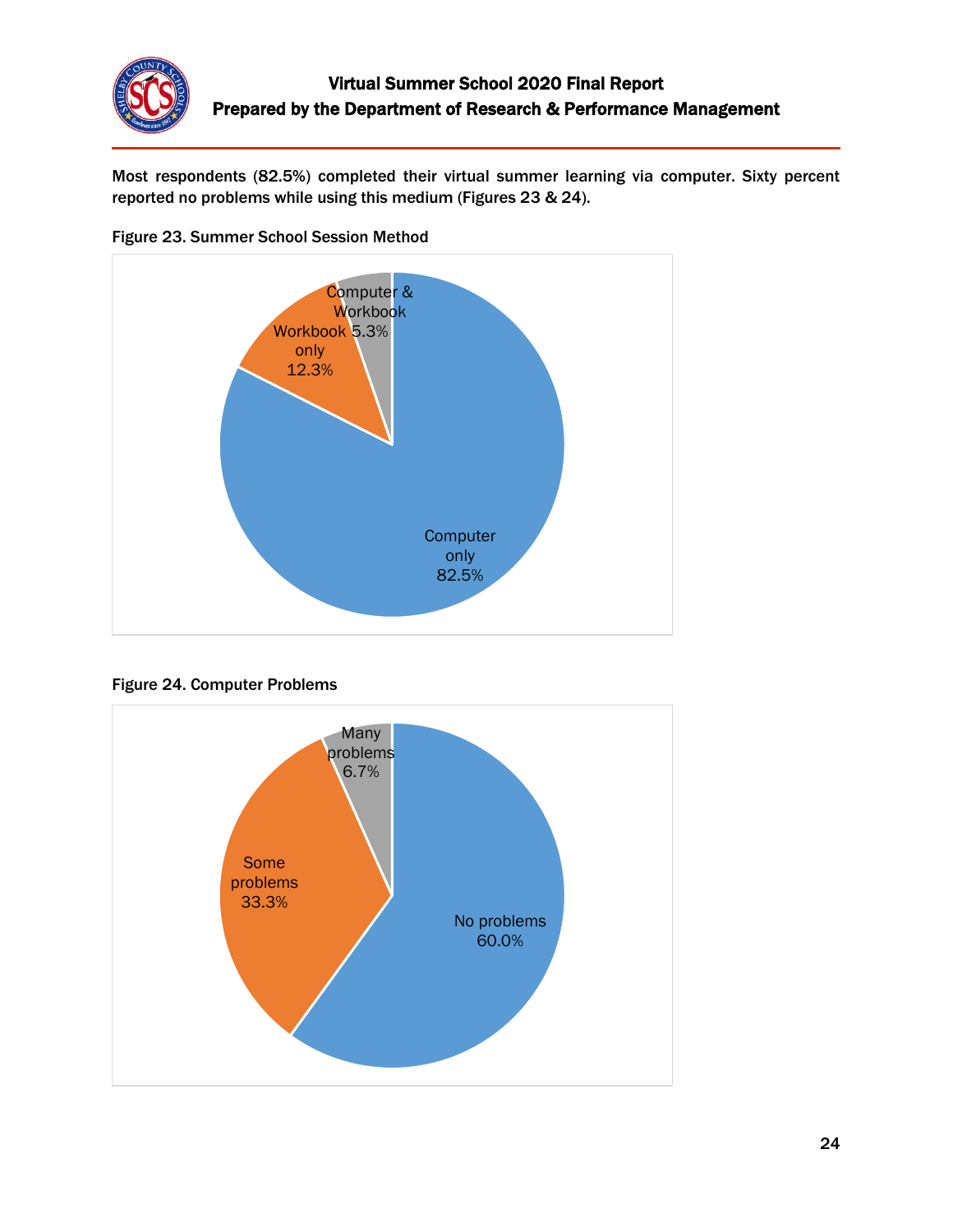

An overwhelming majority of the respondents (92.5%) reportedly learned many new things in reading and math during their summer sessions, while the rest (7.5%) said they sometimes learned new things (see Figure 25). None answered that they did not learn many new things.



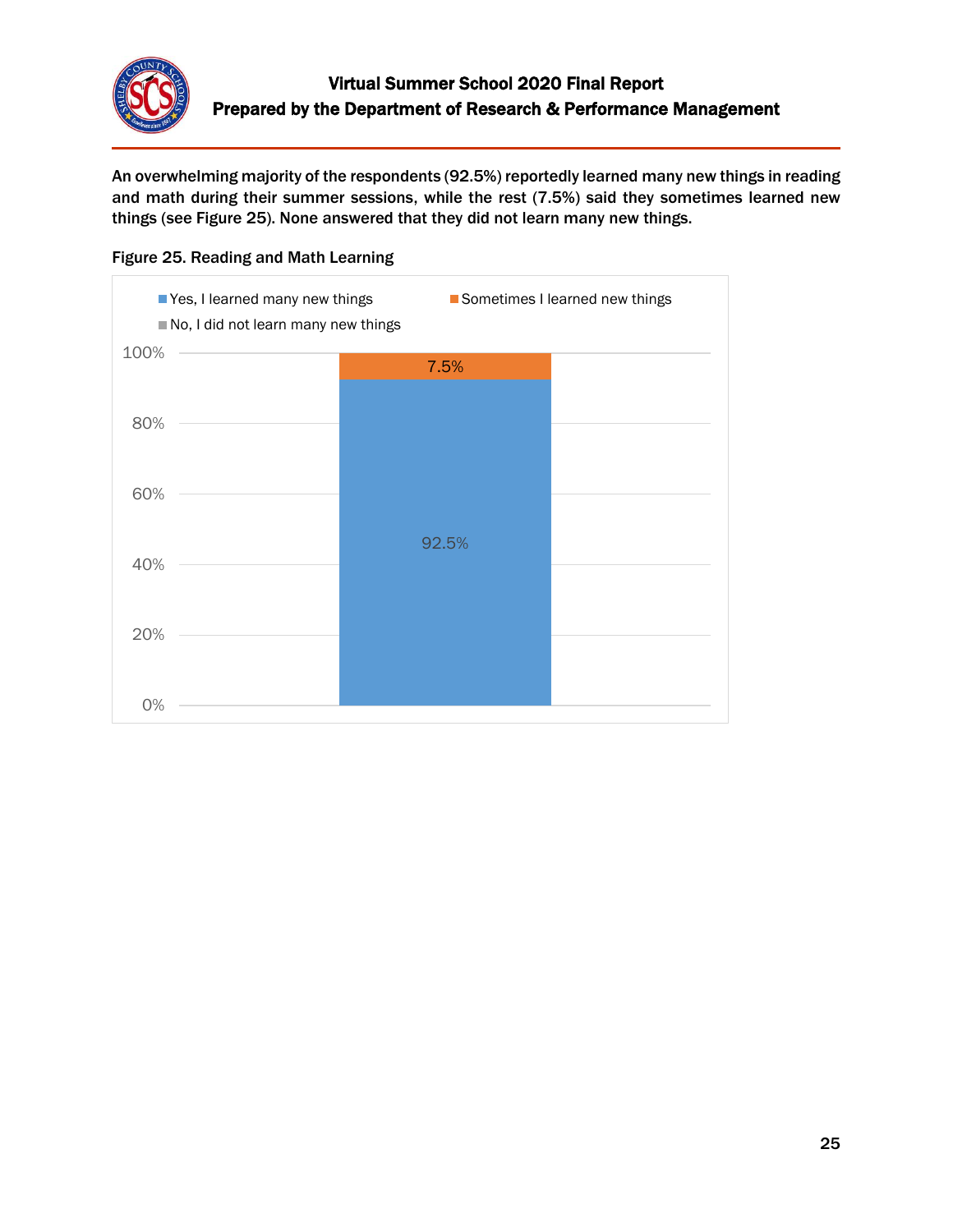

Figure 26 represents respondents' overall experiences with summer virtual learning. Two-thirds of respondents felt using the computer was easy. Most expressed an understanding of their daily expectations (88.7%) and felt that they received help from their teacher when needed (88.7%).



### Figure 26. Overall Experience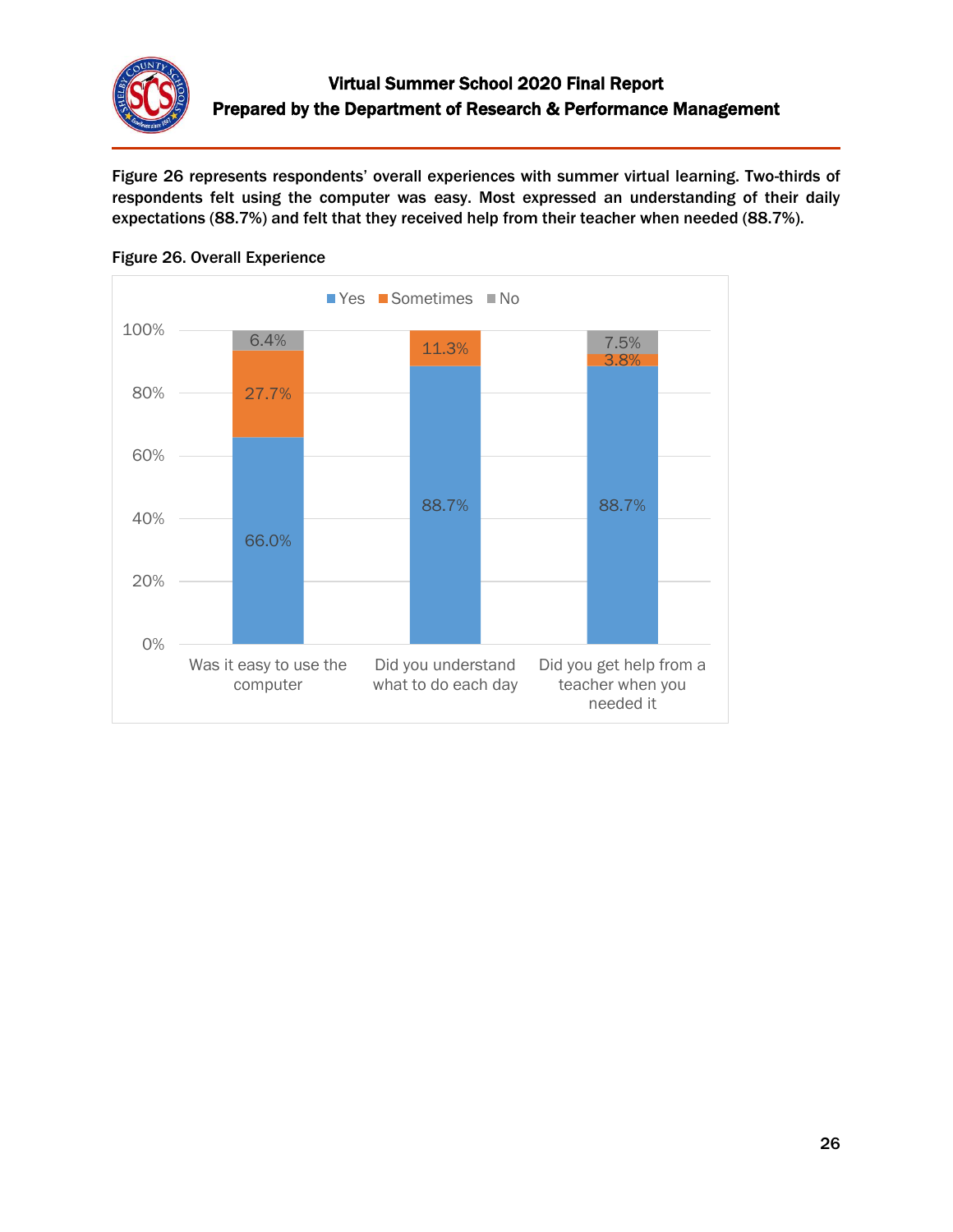

Because of their positive experience with online learning, Figure 27 illustrates that 71.7% of respondents expressed a desire to complete more of their schoolwork on the computer.



Figure 27. Desire for More Schoolwork on the Computer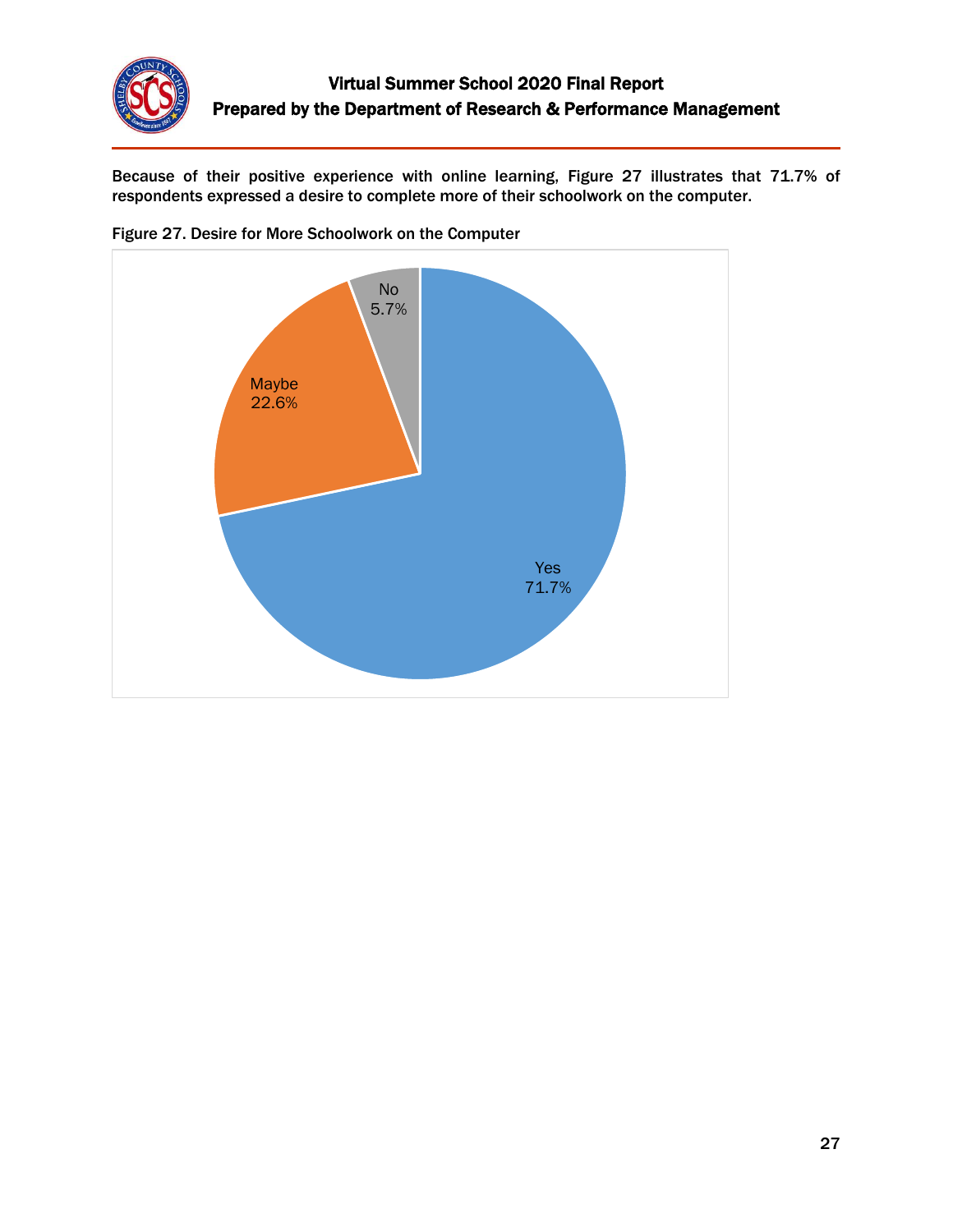

## Middle and High School Students

#### **Demographics**

Three hundred ten students in grades 6–12 (97.4% English-speaking and 2.6% Spanish-speaking) completed this survey. As shown in Figure 28, 10th (20.3%) and 11th (19.9%) graders were the most prevalent among the respondents.

Figure 28. Grade Level

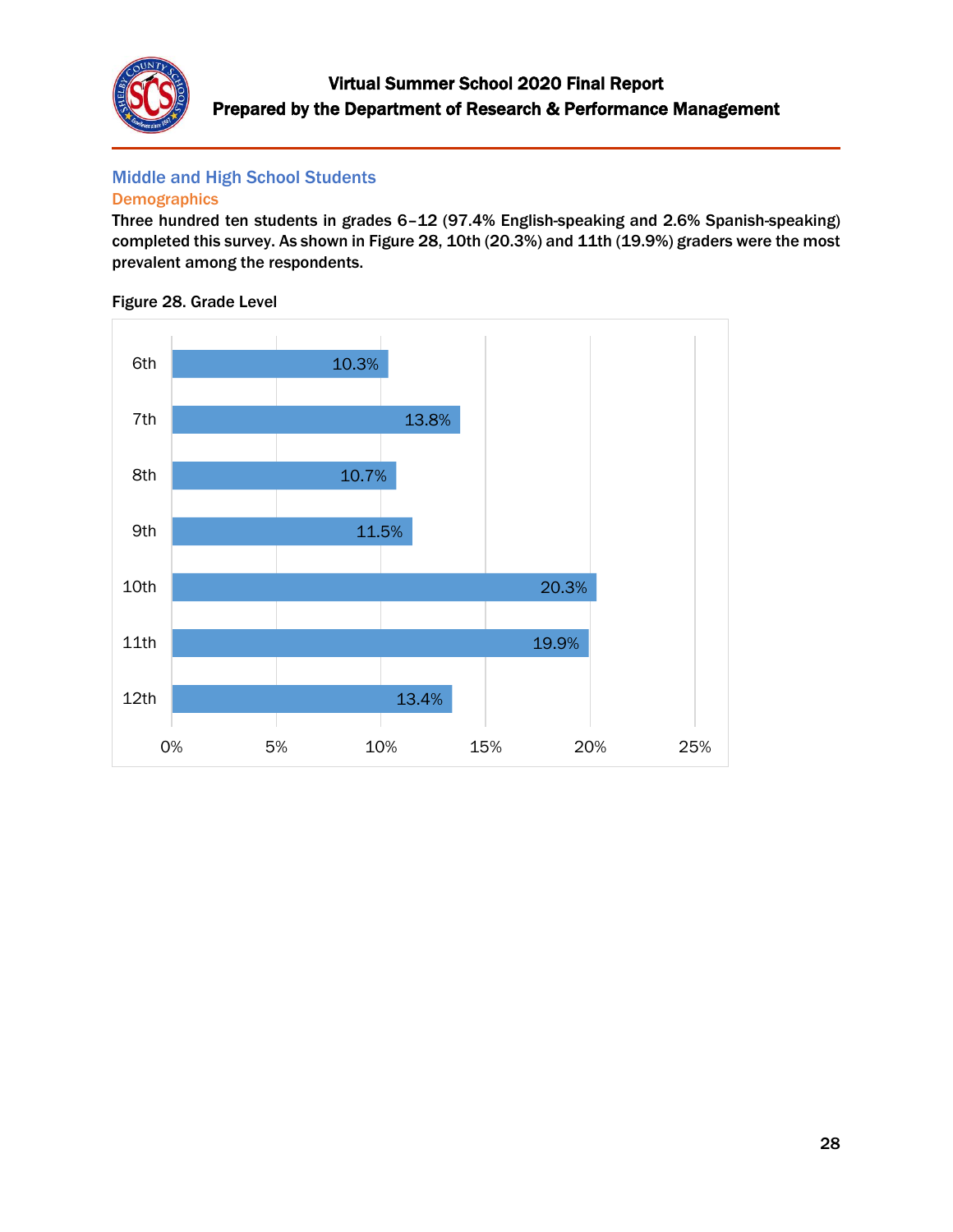

Most respondents (95.5%) completed their virtual summer sessions via computer, and most (89.1%) reported that they did not have to share their device with others taking summer classes (Figures 29 & 30).





Figure 30. Computer Sharing with Others Taking Classes

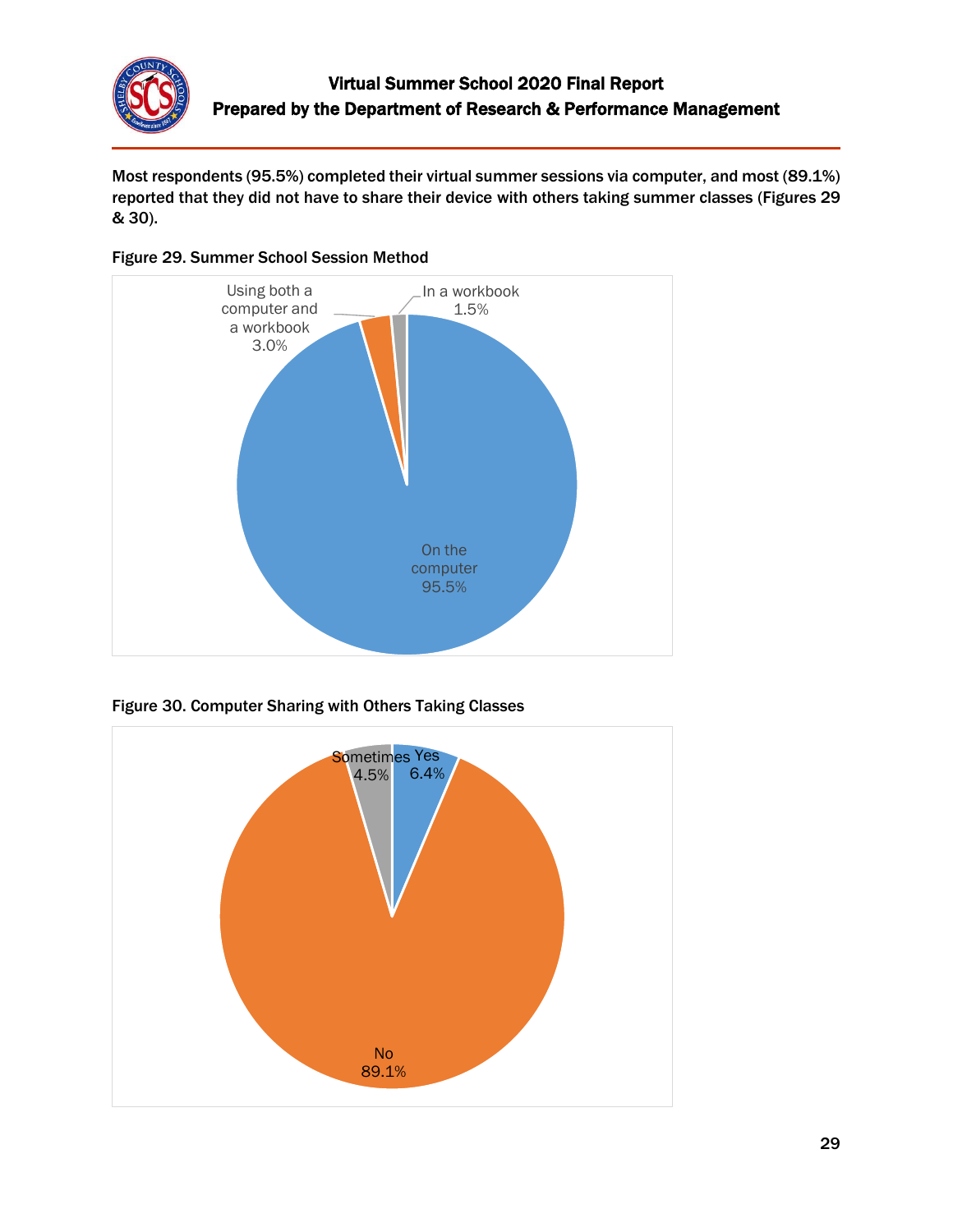

Figure 31 depicts any difficulties respondents might have had during their virtual learning experience this summer. About three-fourths of respondents felt it was easy using the computer. Most (62.7%) reported having no technical problems using the computer, and students overwhelmingly denied getting distracted during sessions (79.0%).



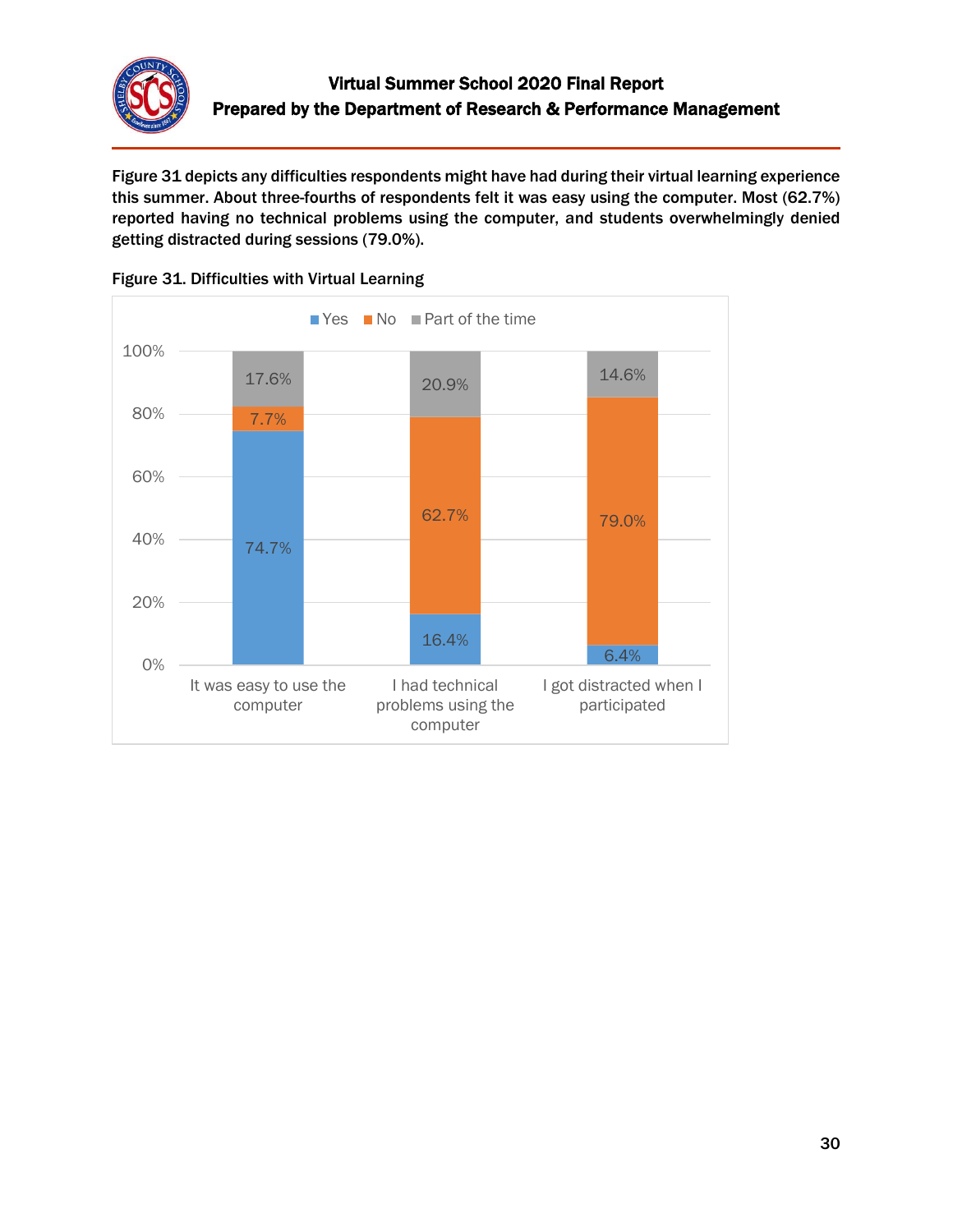

Figures 32 and 33 illustrate respondents' participation patterns. Approximately 43% of respondents reported daily class participation, while 64.4% cited daily computer use for classwork.



Figure 32. Level of Participation



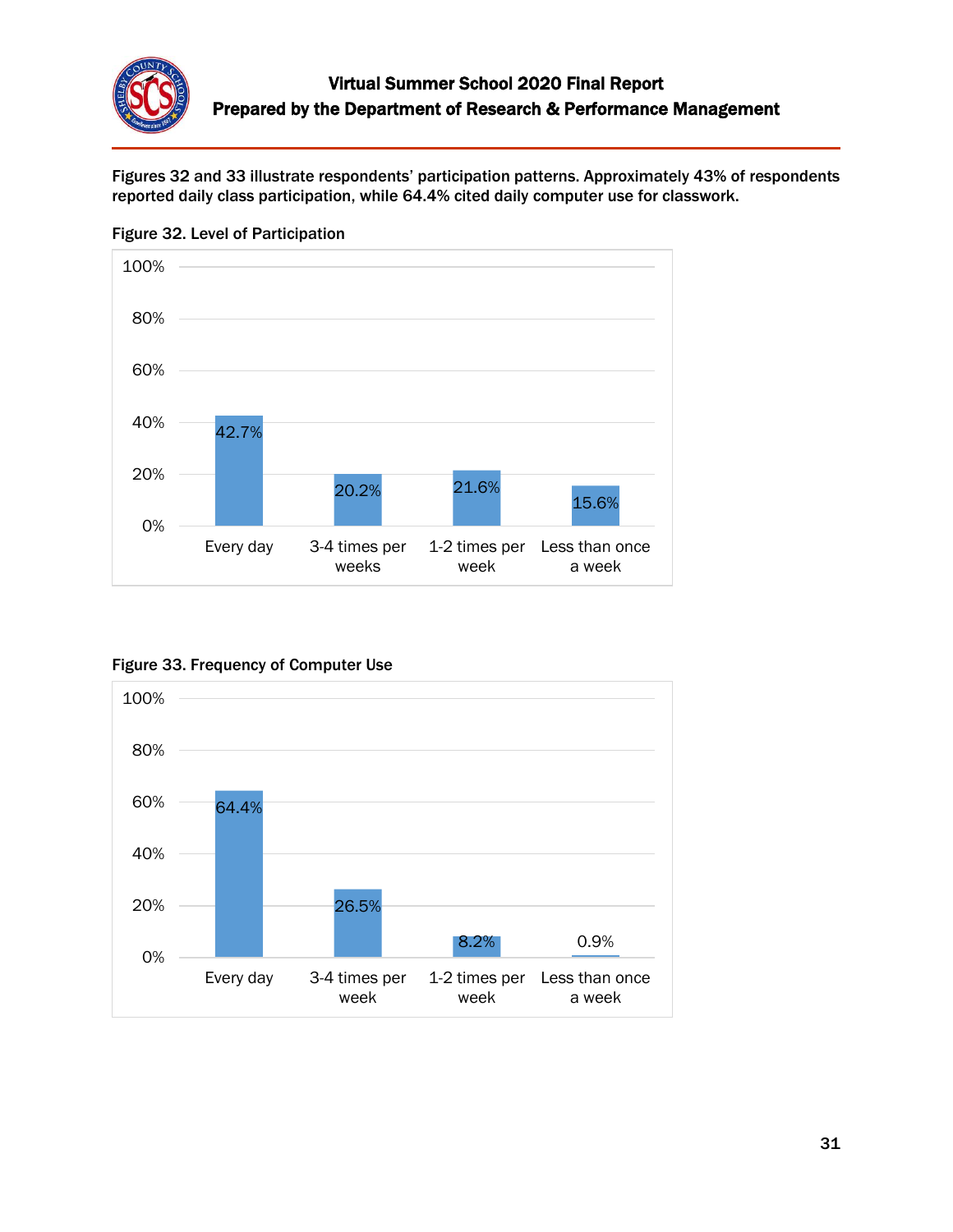

Figure 34 illustrates respondents' overall experiences with summer virtual learning. Most respondents strongly agreed or agreed that they understood what to do each day (92.8%) and that they received help from their teacher when needed (94.6%). Approximately 76% of respondents strongly agreed or agreed with the idea of doing more schoolwork on the computer.



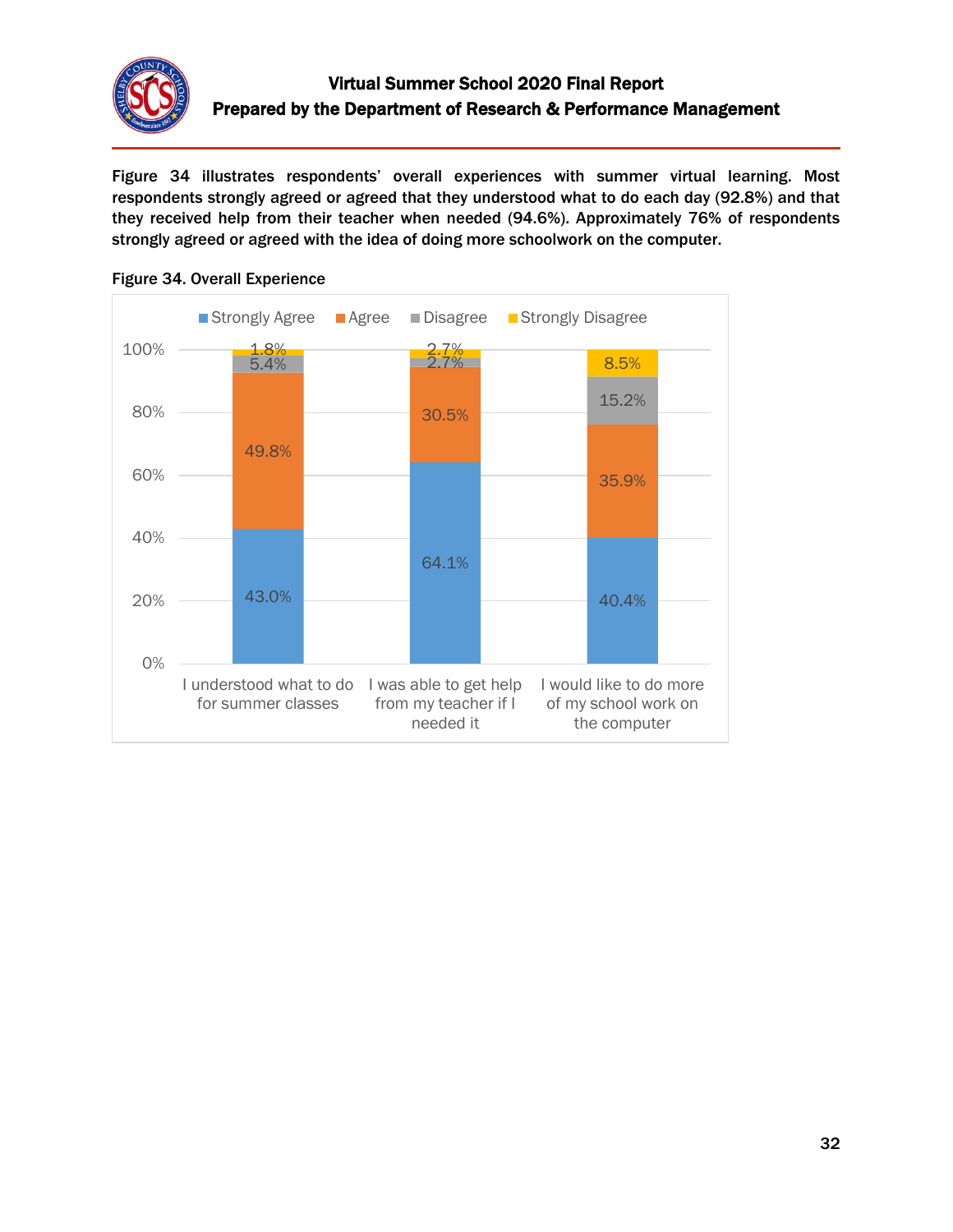

Sixty percent of respondents reported that they learned new things and reviewed what they already knew during the summer sessions, while 30.6% reportedly mostly learned new things. About 10% of respondents expressed mostly reviewing material that they already knew. See Figure 35 for graphic depiction.



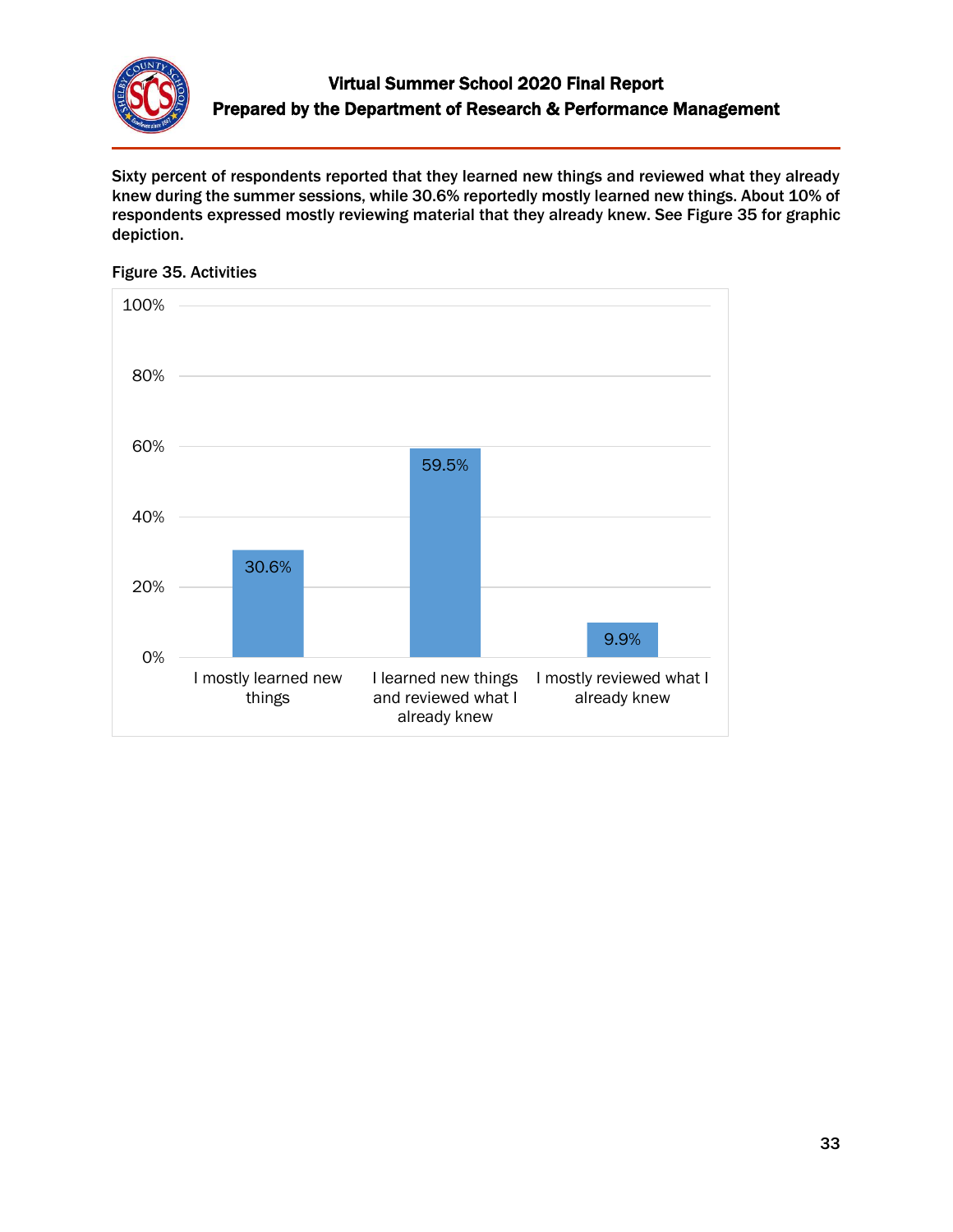

Last, when given the opportunity to provide recommendations for improvement, 48.8% of respondents expressed that they enjoyed the sessions and would not change anything. Approximately 9% of respondents simply stated that they wanted to be in a traditional, face-to-face classroom environment, and 1.6% were unsure about what recommendations to provide.

Figure 36 displays the remaining, viable recommendations provided, primary of which were to reduce students' workload (16%), provide more time to learn the material (16%), provide on-demand technical assistance (8%), and provide 1-on-1 teacher assistance (8%).





### Some notable statements are provided below.

"In my opinion, you should try to make the work a little easier and way less long. It usually takes me about 45 min to an hour to complete one lesson and the lessons are pretty hard."

"This year it was Geometry for me. It was very challenging due to the fact a lot of the material I was not familiar with due to getting out early from the COVID 19."

"Help with technical issues. I failed summer school because my laptop half the times wouldn't submit my work. Last few days I had to complete my work my assignment box disappeared so I couldn't even finish my work. I hate this [expletive]."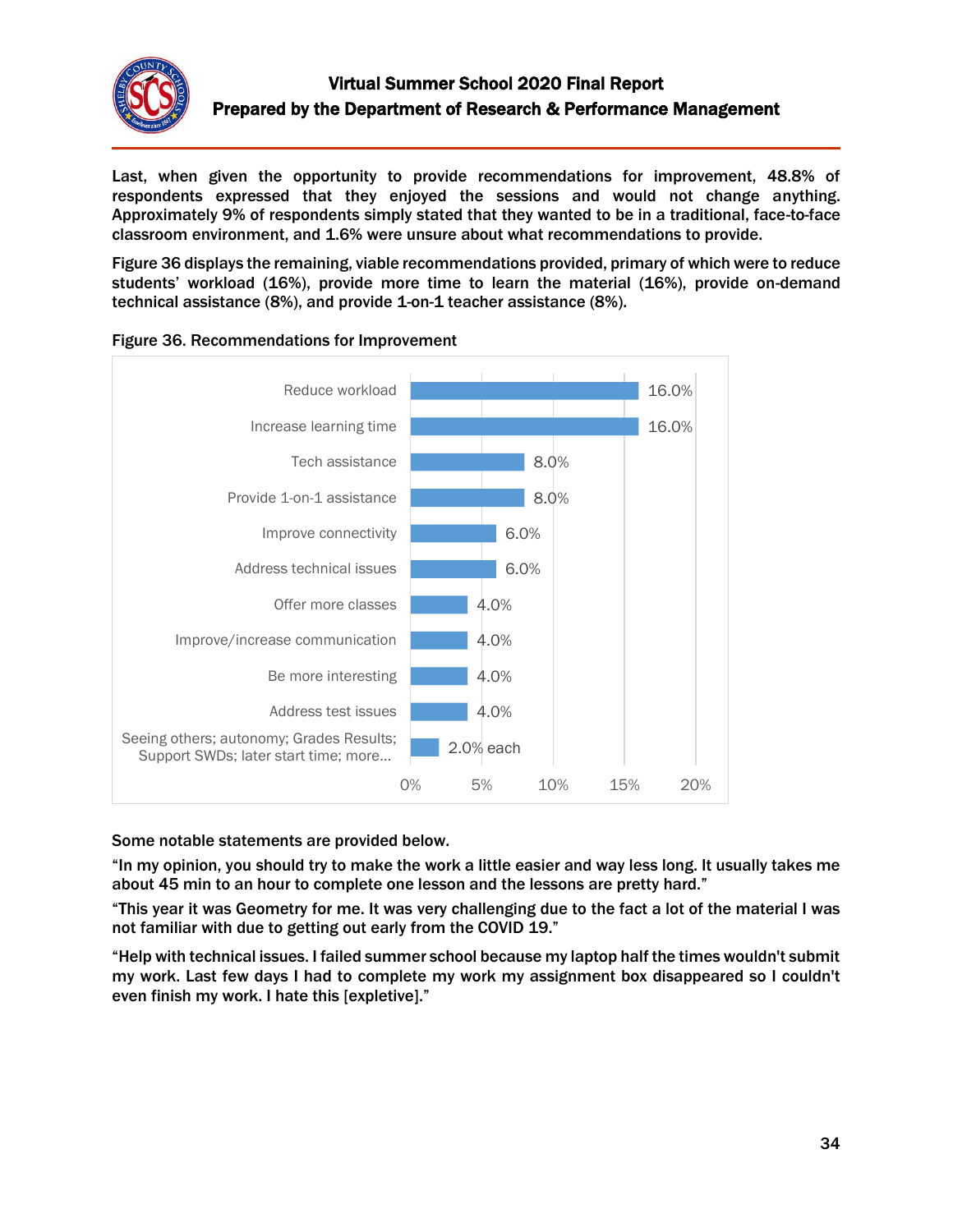

"We need individual help with no judgement."

"Zoom with teacher."

"To help us with every lesson cause I needed help on ALL OF THEM."

## Parent Survey Results

<span id="page-34-0"></span>Three hundred sixty-three parents (roughly 96% English-speaking and about 4% Spanish-speaking) responded to the parent survey. As shown in Figure 37, the majority (54%) of them had a high school child in summer school, while over a quarter (27%) had a middle school child in summer school. Just under a fifth (19%) of the parents had an elementary child in summer school, with 12% of those in grades K–2 and 7% in grades 3–5.



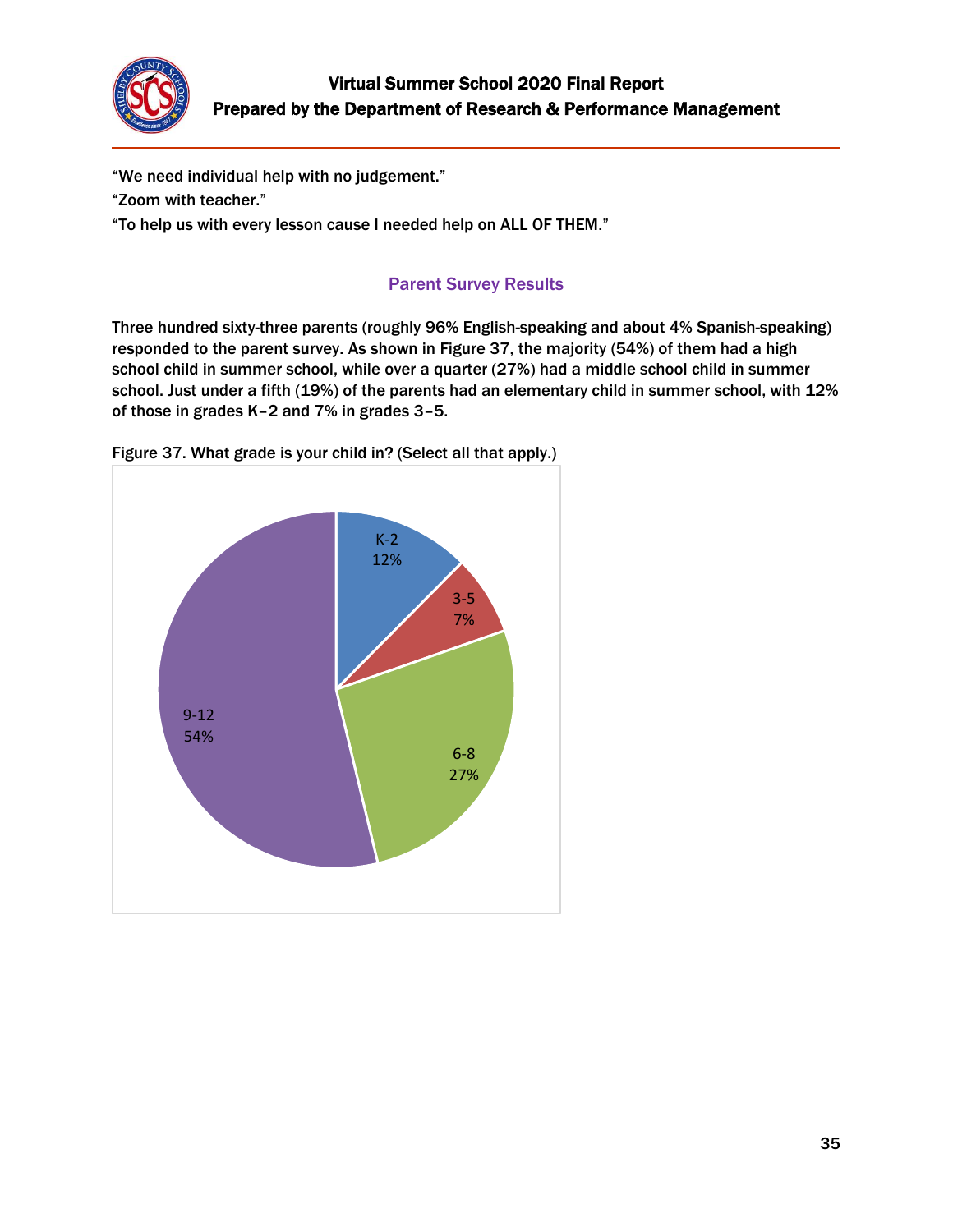

The overwhelming majority (93%) of parents reported that their child participated in summer classes solely via computer, as shown in Figure 38. A very small proportion (2%) of parents had a child who participated using both a computer and a workbook, while the children of the remaining 5% did their summer schooling completely offline, using a workbook.



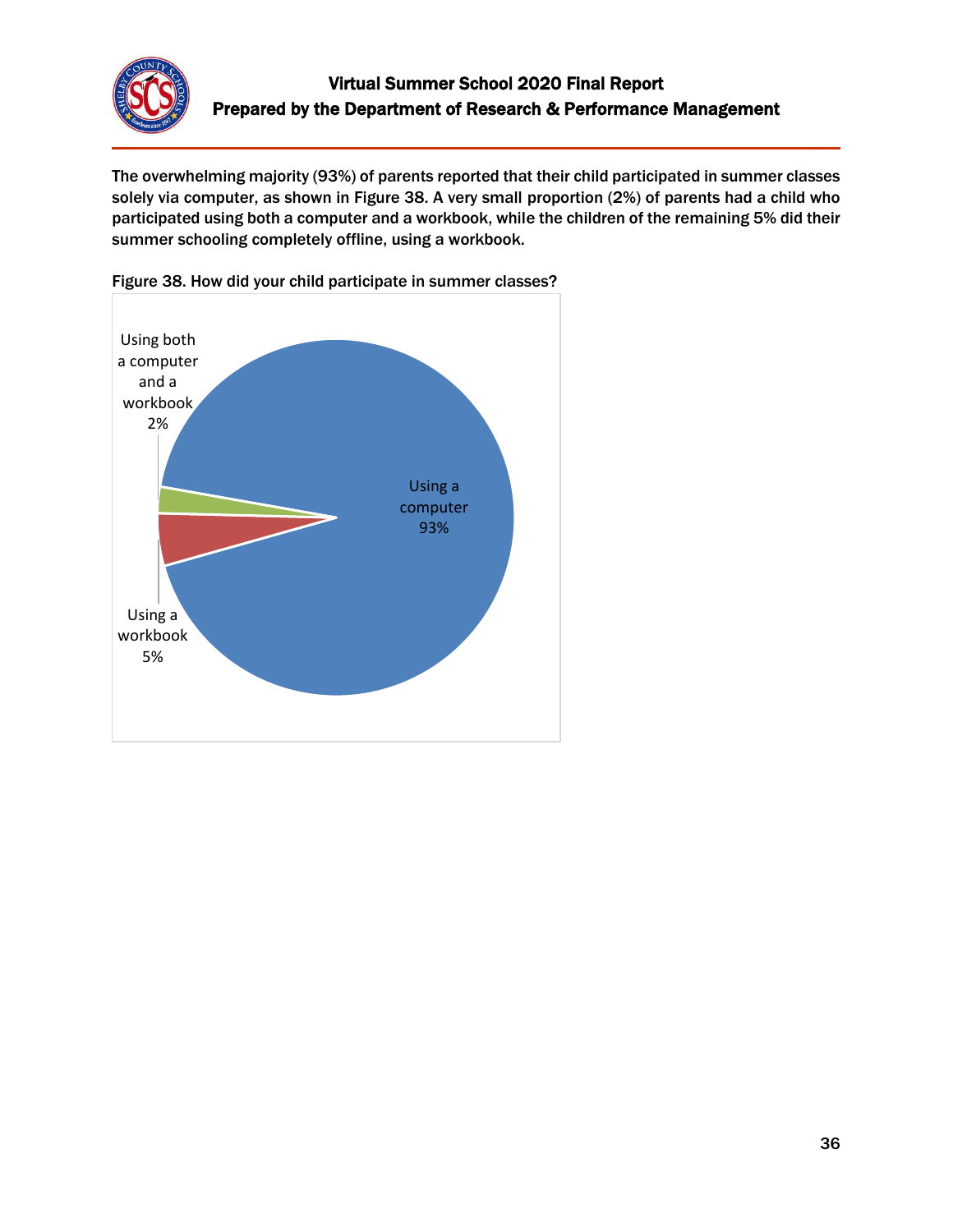

The following three questions (Figures 39–41) were asked only of the 95% of parents who reported that their child used a computer to participate in summer classes. Figure 39 shows that the majority (58%) of those parents reported that their child experienced technical problems while trying to participate in online summer school, with varying frequency: 45% some of the time, 7% about half the time, 4% most of the time, and 2% always. Forty-two percent said their child never experienced technical problems during summer school.

Figure 39. How often did your child experience technical problems when using the computer for summer classes?

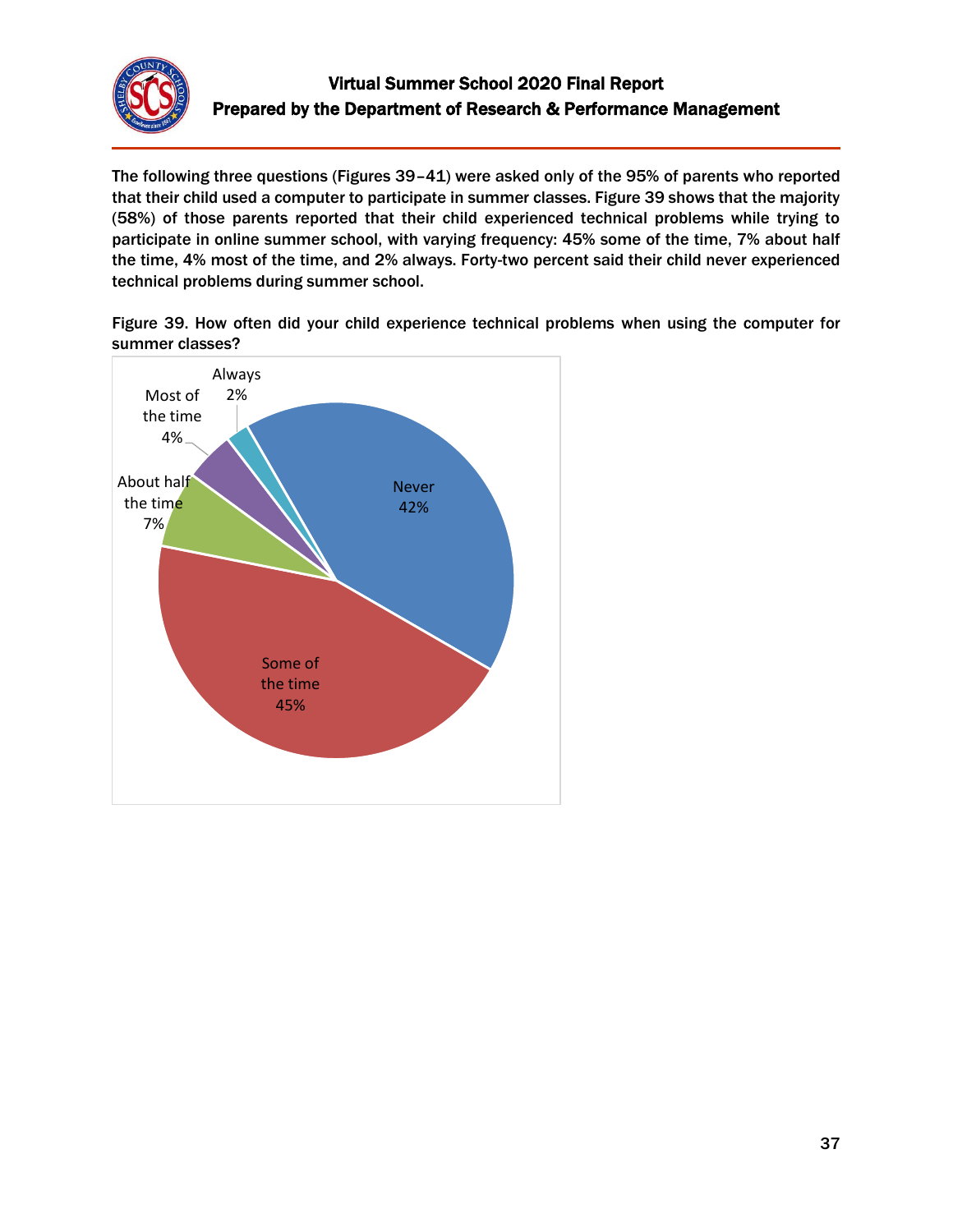

Figure 40 indicates how often the parents' children attended teacher-led sessions online during summer school. Most (56%) attended such sessions every weekday, while 19% attended 3–4 days a week, 13% attended 1–2 days a week, and 12% attended less than one day a week.

Figure 40. How often did your child participate in summer classes with their teacher on the computer?

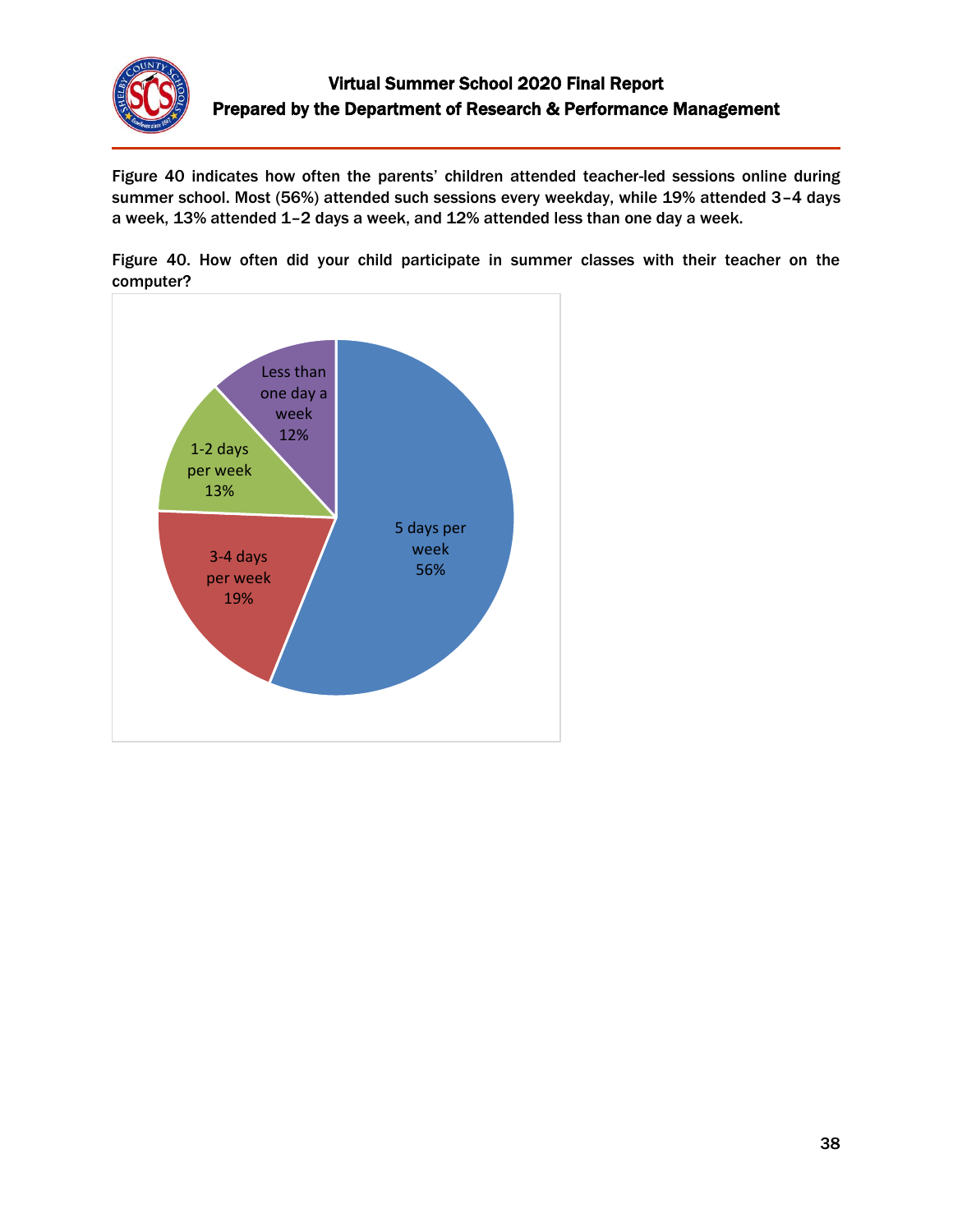

Figure 41 presents the frequency with which the parents' children worked on summer classwork on the computer outside of teacher-led sessions. Most (59%) worked independently on the computer five days a week, over a quarter (26%) did so 3–4 days a week, a tenth did so 1–2 days a week, and a fifth did so less than one day a week.

Figure 41. Outside of classes with the teacher, how often did your child do summer classwork on the computer?

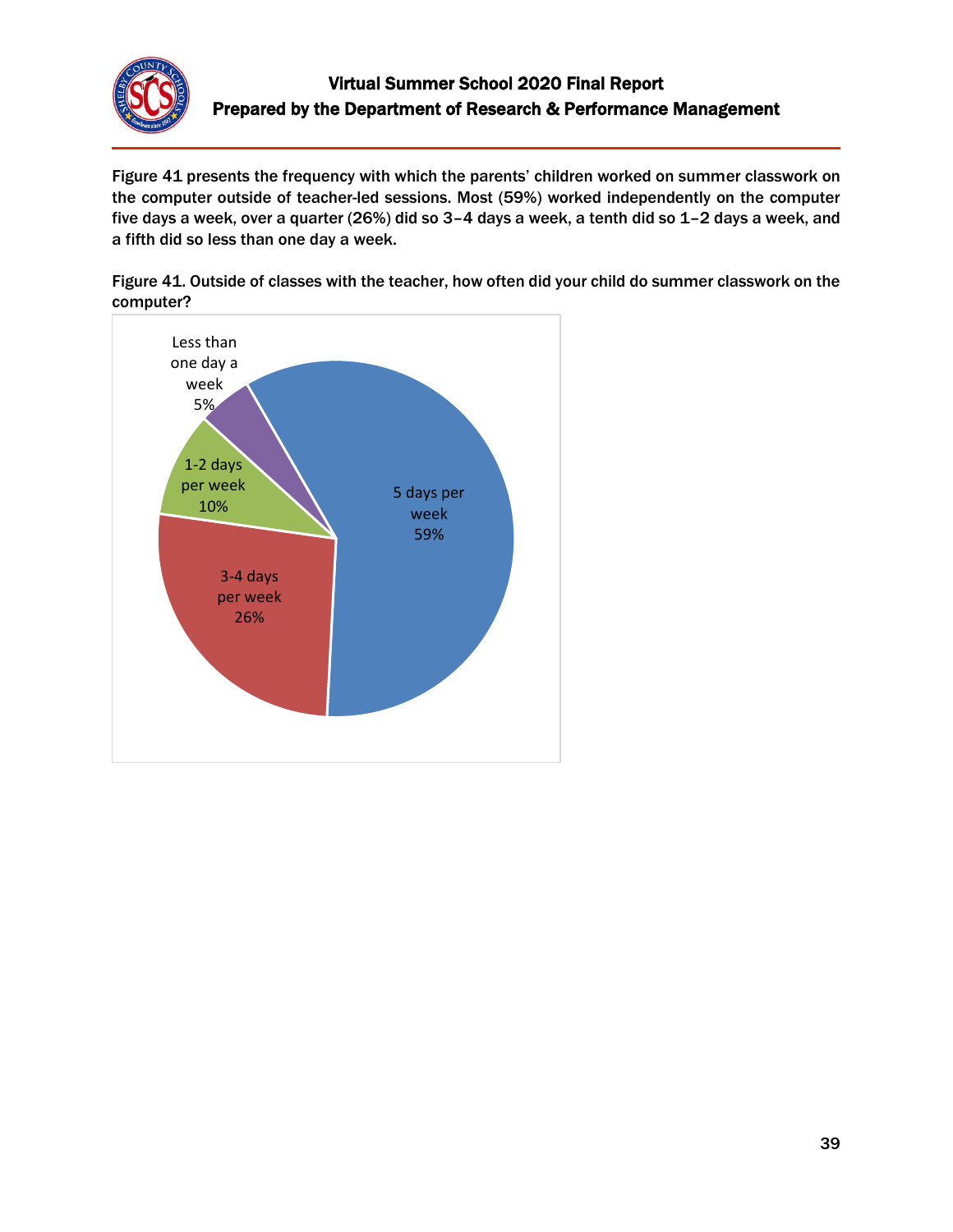

Figure 42 displays a very interesting finding: most parents (58%) felt that their child learned *more* in remote summer school than during regular schooling, with over a third (35%) reporting that their child learned *much* more. Over a quarter (27%) judged their child's summer learning to be about the same as during regular school, over a tenth (11%) felt their child learned somewhat less in online summer school, and a small proportion (4%) felt their child learned much less in online summer school.

That most parents felt their child learned more during remote schooling this summer than during regular school may indicate one or a combination of things. It may mean that the remote learning model and platforms that were used during summer school are highly effective, which could help inform the District's virtual schooling plans for 2020–21. Or it may mean that the teachers and/or curriculum employed in summer school were of particularly high quality. Or perhaps students learned more because they were in summer school for credit recovery: either they understood the material better the second time around, or they applied themselves more since this was their last chance to get the credit in 2019–20. Some or all of these hypotheses may explain the finding; regardless, it is an encouraging bit of news as the District prepares for large-scale virtual schooling in the fall.



Figure 42. How much do you think your child is learning during remote schooling this summer, compared to regular school?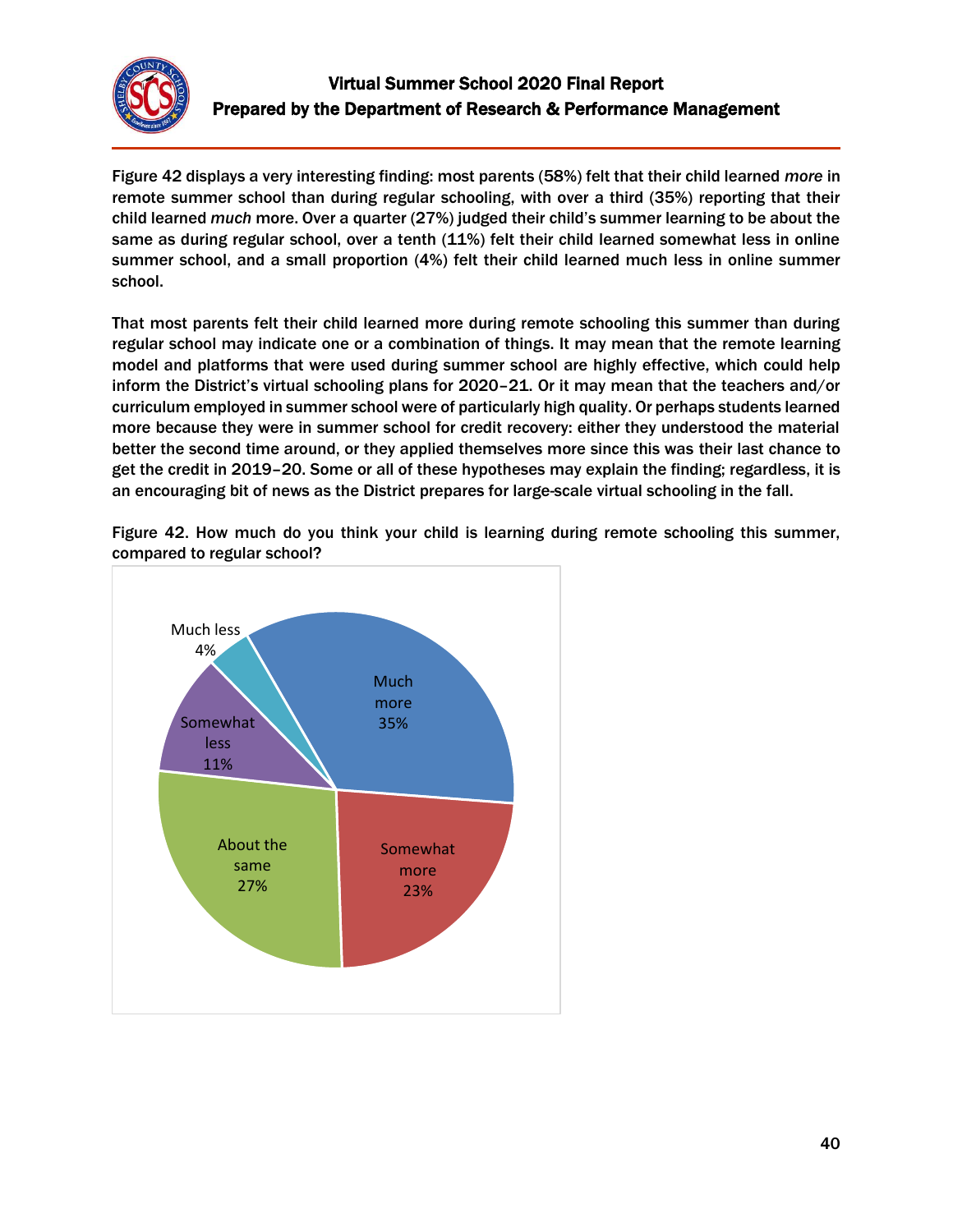

Table 1 indicates some of the barriers that parents reported were hindering their child's ability to complete summer school work. While most (51%) said their child did not encounter any barriers, the rest reported some sort of hindrance. A quarter of the parents reported problems with the course content: 13% said their child was confused about the assignments, and 12% said their child did not understand the course material. A fifth of the parents indicated some aspect of the online learning situation as a barrier, ranging from lacking a computer or internet access to family situational factors making learning at home difficult. (Note that parents were allowed to select multiple items for this question, so the percentages add up to more than 100%.)

### Table 1. Is there anything making it hard for your child to complete summer class assignments? (Select all that apply.)

| No, nothing-they have not had trouble completing assignments.                               | 51%        |
|---------------------------------------------------------------------------------------------|------------|
| They are confused about the assignments.                                                    | <b>13%</b> |
| They don't understand the course material.                                                  | 12%        |
| Other (please specify).                                                                     | <b>10%</b> |
| They have siblings in school who need to use the computer and internet at the<br>same time. | 6%         |
| They don't have a computer or device.                                                       | 5%         |
| They need help from a parent or other adult, but there is no adult who has time to<br>help. | 4%         |
| They don't have a quiet workspace.                                                          | 3%         |
| They don't have internet access.                                                            | $1\%$      |
| They need to care for family members.                                                       | $1\%$      |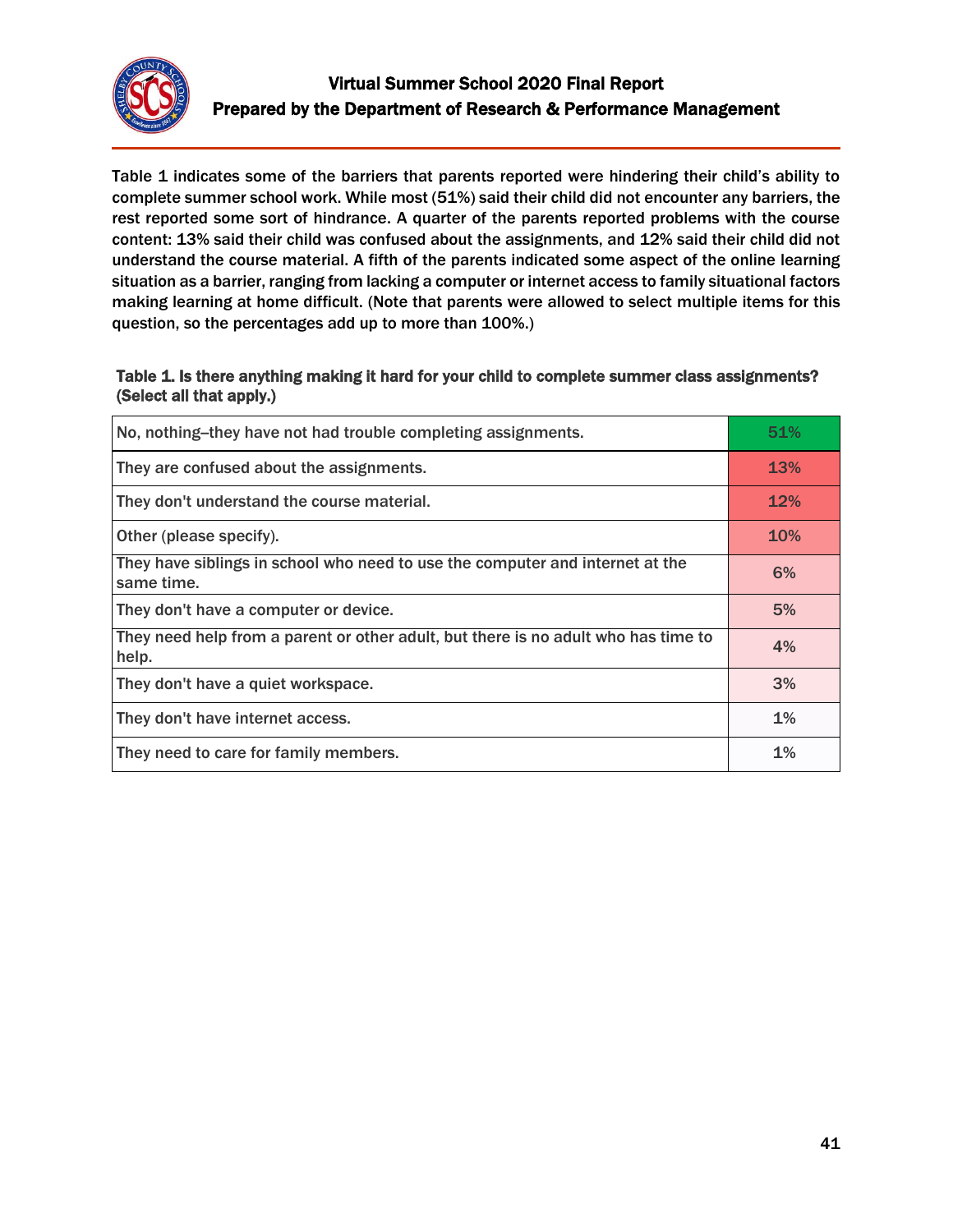

Based on reports from the District's summer school staff about difficulties contacting parents during summer school, the question shown in Figure 43 was added to the parent survey. Emails, phone calls, and text messages are all preferred methods of contact for the majority of parents (59%–63%), with only a few (5%) of parents desiring to be contacted via Microsoft Teams. The central office and schools should make every effort to obtain up-to-date contact information for each student and their parents/guardians, as much of the information on record is out of date, according to the District's summer school staff. Moreover, in the current climate of rampant robo-calling, many parents reject phone calls from unknown numbers, making it impossible for teachers to connect with some parents. If the District can find a way to address this issue, it would open another avenue of contact between teachers and students during the districtwide virtual learning period.



Figure 43. What is the best way for teachers to contact you about your child's schooling? (Select all that apply.)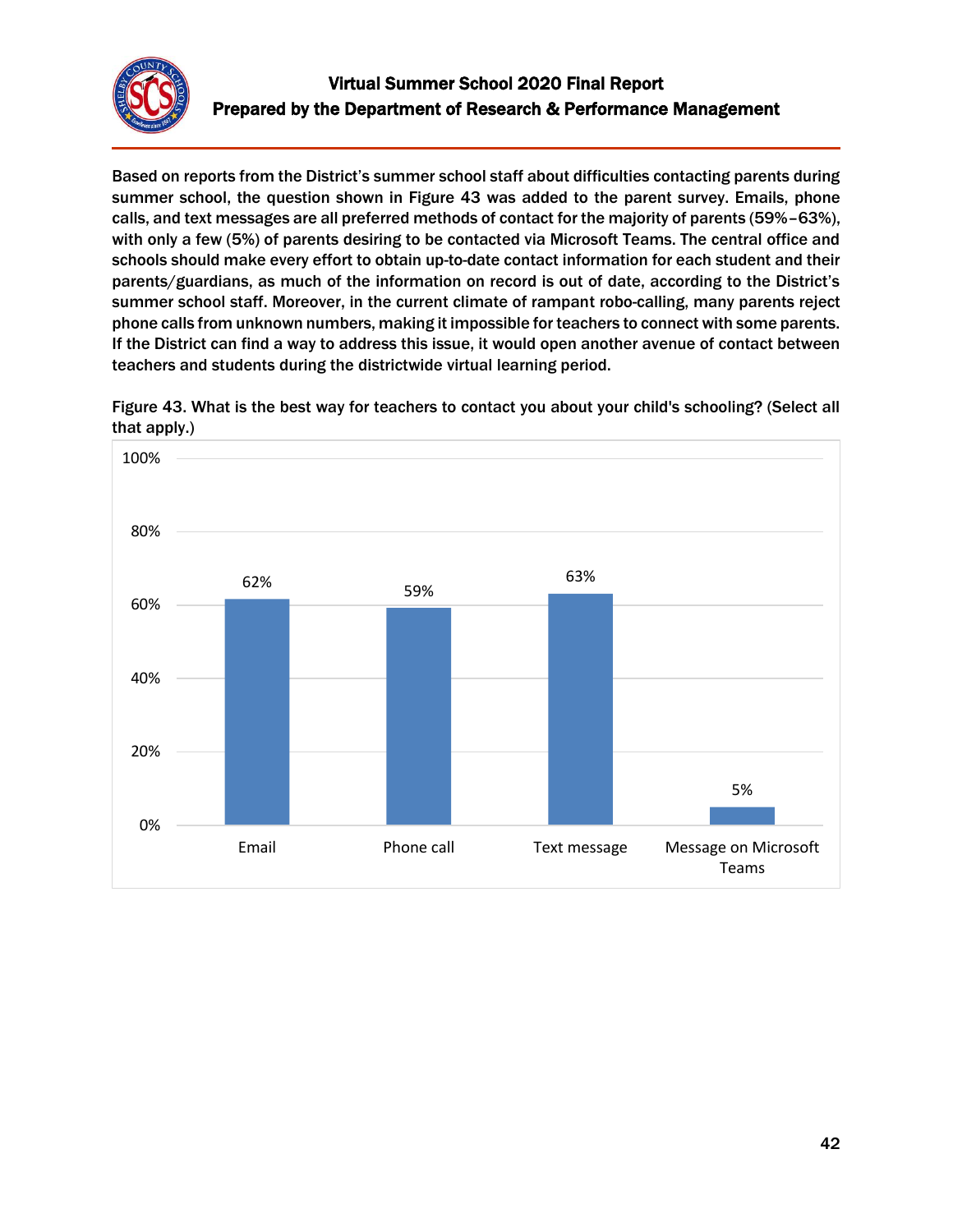

Table 2 enumerates ways in which the District can improve remote learning for students moving forward. More guidance for parents on how to help students learn was the most cited (37%), followed by more technical guidance/assistance for parents and students (34%). Technical needs were the next most cited: a computer or other device (23%) and better internet access (11%). A tenth of the parents suggested having fewer assignments, and 4% suggested having more assignments. And 4% said they needed more resources in a language they can understand. (Note that parents were allowed to select multiple items for this question, so the percentages add up to more than 100%.)

## Table 2. Which of the following would have the biggest impact for improving remote learning for your child?

| More guidance for parents on how to help students learn     | 37% |
|-------------------------------------------------------------|-----|
| More technical guidance/assistance for parents and students | 34% |
| A computer or other device                                  | 23% |
| <b>Better internet access</b>                               | 11% |
| <b>Fewer assignments</b>                                    | 10% |
| More resources in a language that I understand              | 4%  |
| More assignments                                            | 4%  |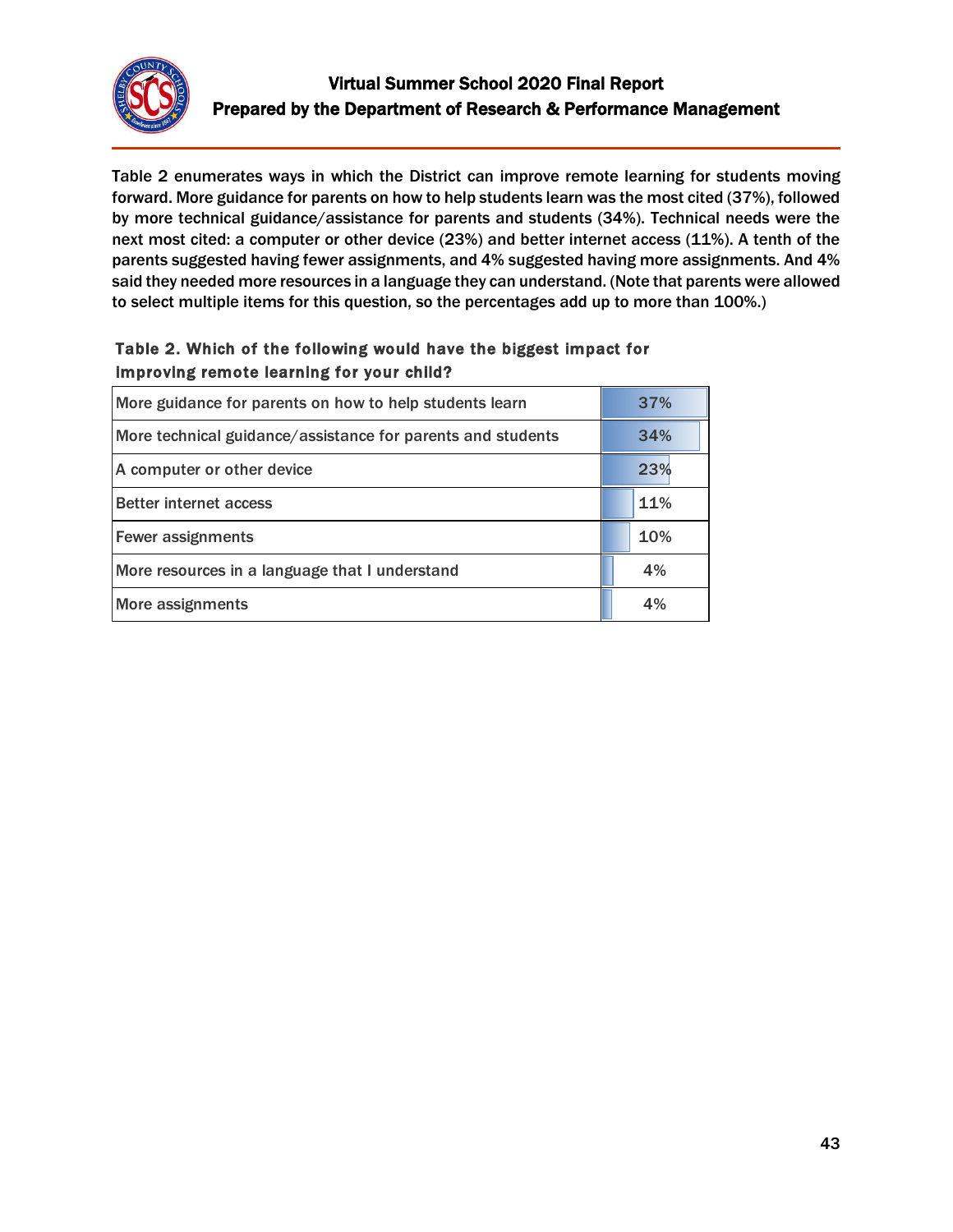

## Teacher Focus Group Results

# <span id="page-43-0"></span>Key Findings

After the 2020 fall summer school session, nine teachers engaged in a focus group to discuss their experiences with remote teaching. Teachers discussed the instructional platforms used, their effectiveness as remote teachers, the impact of technological challenges, and communicating with parents and students.

- Teachers had varying degrees of familiarity with Microsoft Teams at the beginning of summer school. Most teachers relayed learning how to use it as they went and that the learning curve was steep. Once they got familiar with the basics, they had more confidence.
- Expertise in Teams takes time and dedication on the part of teachers being trained.
- Teachers had to train students on how to use Teams, especially students in the youngest grades.
- Students and parents will need extensive training in Teams, and one teacher said it should be mandatory.
- Teams has limitations that teachers had to work around for it to be useful for a classroom setting. Notably, teachers could not present a PowerPoint and see students' raised hands simultaneously. Therefore, teachers had to use two devices to teach effectively.
- Elementary school teachers had familiarity with iReady from the school year. However, they noted problems with its grading and with its alignment with summer school standards.
- High school teachers were quite critical of the numerous errors they encountered in Grade Results, especially in the tests.
- Once students were engaged, remote teaching and learning was fairly effective.
- Teachers developed strategies to keep students on track, such as having them share their screens or creating student polls in the chat box.
- Several teachers had technology problems with District-provided laptops, and they reported receiving inconsistent information from IT regarding repairs. For example, one teacher stated that IT was able to remote into her laptop while she was at home, but all others said they were told IT could not access their computers remotely unless they were in a campus building.
- District settings on student computers sometimes prevented students from being able to participate fully.
- Internet outages and slowdowns affected remote instruction and learning throughout the summer school session.
- All teachers experienced some incomplete or outdated contact information for students in PowerSchool, preventing them from being able to easily contact parents of students who were supposed to be in their classes.
- Many teachers used Google Voice to assist with communication between them and their students.
- Teachers reported they anticipate needing assistance with contacting parents and families when they have their full student load in the fall.
- Despite ultimately having a generally good experience teaching summer school, teachers are cautious about scaling up from the small classes in summer school to their full classes in fall.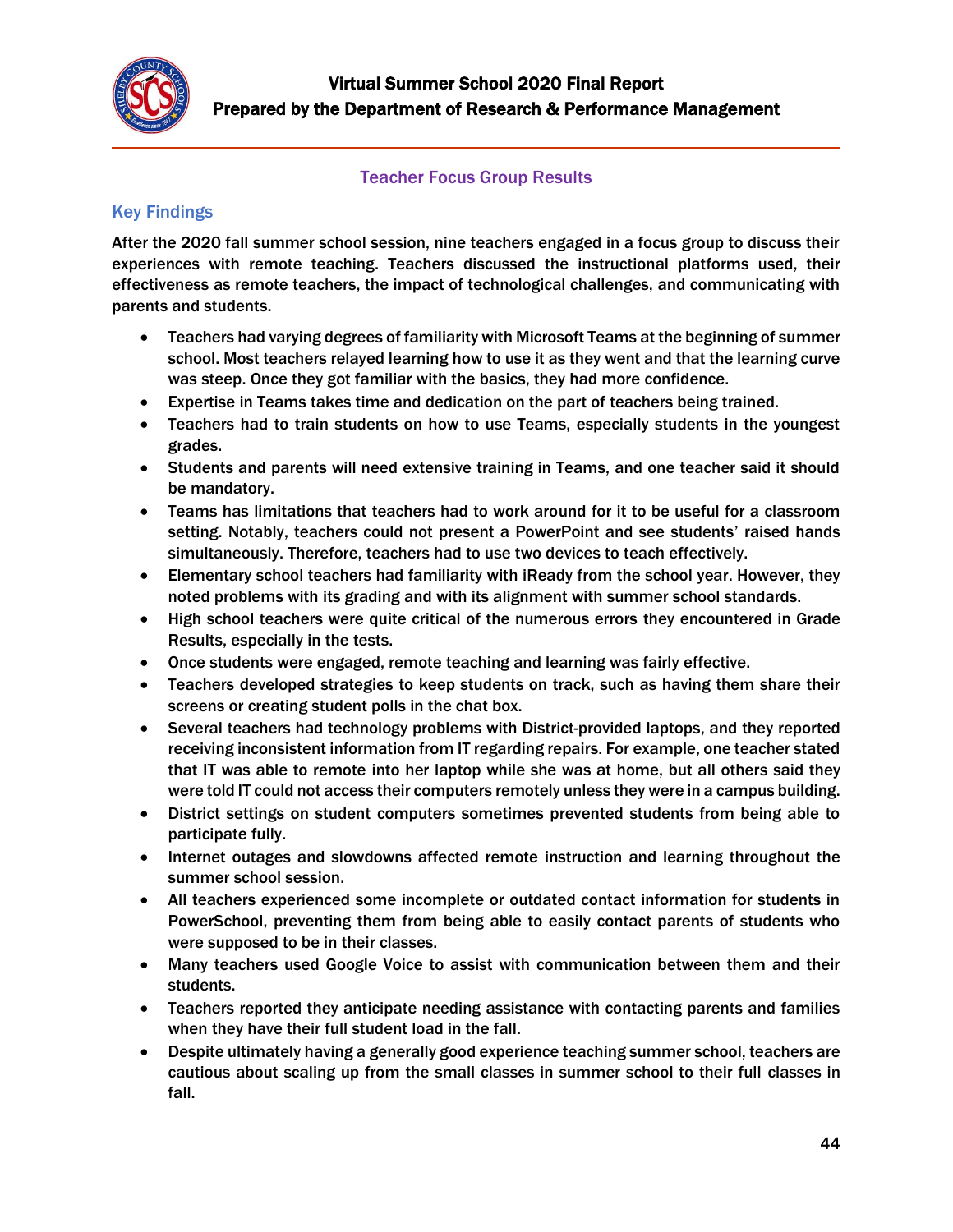

## **Introduction**

In summer 2020 amid the COVID-19 pandemic, Shelby County Schools offered summer school entirely online to students needing remediation in grades K-12. If needed, students were provided with District devices to connect to the learning platforms and interact with their teachers. At the conclusion of the summer school session, a teacher focus group was conducted to gather feedback from teachers about their experiences teaching remotely. The report summarizes the teacher responses and discussion from the focus group.

To select focus group participants, teachers who taught online summer school were sent an email during the last week of the session inviting them to participate in a teacher focus group. Thirteen teachers expressed interest and focus group participants were generally chosen on a first-come-firstselected basis, with a few teachers being specifically selected to allow for fuller representation across grade levels and subjects taught. Ultimately nine teachers participated in the focus group. Four teachers represented elementary school, having taught ELA and math for grades K, 1, and 5 during summer school. Five teachers represented high school and taught English, Geometry, History, Spanish, and Special Education/Inclusion during summer school. No teachers who taught middle school expressed interest in participating in the focus group despite a second request being made specifically to teachers of that grade band.

The virtual focus group was conducted using Microsoft Teams and the meeting was recorded to capture the conversation for later analysis. To guarantee anonymity, the video was downloaded onto the computer after the meeting and was deleted from the Teams meeting chat. The focus group was led by two research advisors from RPM; one facilitated the focus group conversation and the other monitored the meeting chat. Information from both the group's discussion of the questions and comments on the meeting chat are included below. Topics covered during the focus group included using the instructional platforms, effectiveness of remote teaching and learning, the impact of technological problems, and communicating remotely with students and parents.

### Instructional Platforms

Three software platforms were used for summer school instruction: Microsoft Teams, iReady, and Grade Results. Teachers were asked to discuss their familiarity with the platforms they used when summer school began and how much they had to learn while teaching. In addition, teachers commented on difficulties they had with the platforms, concerns about using them for remote instruction, and challenges for students and families.

### Microsoft Teams

Almost all of the teachers reported they has some familiarity with Teams at the beginning of summer school, mostly from using it last spring after SCS schools were closed in March. Despite having some familiarity, the level of expertise was fairly minimal; therefore, most teachers reported they had a steep learning curve. All teachers felt like they were "thrown into" using it fairly quickly. Some teachers reported being apprehensive about using it, saying "at first it was a little bit intimidating" and "at the beginning I had a lot of fears mixed with anxiety just because it was a new platform." However, almost all teachers reported that as they used it, they got better at navigating through Teams. Using it every day throughout the summer school session helped build their skill level fairly quickly. Teachers reported that now they like Teams and think it is a relatively good platform for remote teaching.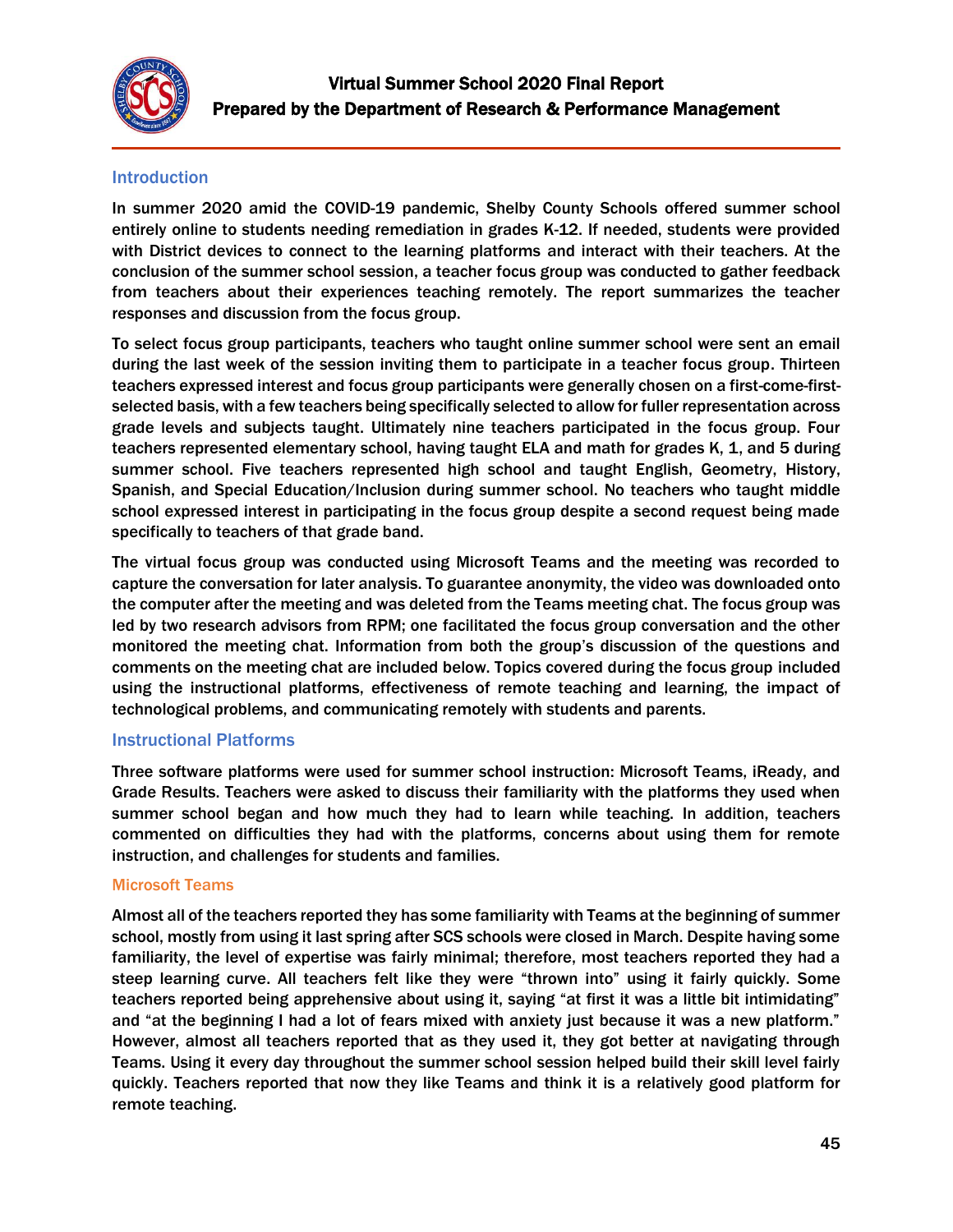

One teacher had no experience with Teams prior to teaching summer school. He participated in the District's Teams training and then practiced on his own. He reported that between those two activities, he was well-prepared to use the platform for instruction. A second teacher reported he also learned a lot through the online training offered in Cadre but cautioned that many teachers might not get what they need in an online training format. In order to understand what to do, he said that some teachers will need to be in an in-person training and practice using it with a trainer present who can help them learn to navigate through the platform.

To be most effective using Teams, one teacher suggested that teachers should not only be trained to use it as teachers, but to also experience using it as a student in a classroom so they have a good understanding of what students are facing as Teams users. Another teacher noted that having practice parties helped build their skill and confidence as Teams users. Ultimately one teacher summed up what teachers need to do to be ready to use Teams by saying "they need the time, and they need to take the time. It takes a little bit of dedication."

Teachers also expressed concerns about students' and parents' familiarity with Teams and how that will affect instruction in fall. One teacher recommended that parent and student training should be mandatory, not optional. A Kindergarten teacher noted that she spent a lot of time practicing Teams basics with students, like teaching them to mute and unmute themselves. She also commented that students of that age really need adult assistance to use Teams. A high school teacher noted that Teams had several good features for teaching, but he wasn't able to use a lot of them due to time limitations. He developed a strategy of teaching his course content each day and then teaching his students about one new feature of Teams that might be useful to them as students this fall.

Teachers expressed some limitations and concerns about using Teams as an instructional platform. Virtually every teacher commented on how when they showed a PowerPoint, they could no longer see the students so they weren't able to know if students had questions about the instruction. One teacher expressed concerns about losing the connection with her students while she was using PowerPoint (e.g., when the internet went out) without receiving a notification from Teams that the connection was lost. Since she could not see her students, she could not see the connection was severed. Additionally, as a teacher of Kindergarten students, the students were not able to reach out to her to let her know. The amount of time spent regrouping after these occurrences was substantial. To help resolve this, the teacher logged into the meeting on her phone and used that to monitor the students while she was using PowerPoint or sharing her screen. (Several other teachers in the group made comments that they also used two devices to be able to manage teaching using Teams.)

Another limitation a teacher expressed was that he found it difficult that he could not mute a student. The teacher reported that he had a student who was being vocally disruptive during class. The teacher knew he could block the student but did not want to because it seemed like an excessive action to take during summer school. He would have liked to have been able to mute the student so he could still observe and hear what was happening in the class, but not disrupt others.

Even though teachers faced many challenges with Teams, most agreed that they generally like the platform and that it has a lot to offer for teaching classes. They anticipate that as they school year goes on, people will become more efficient with it. Teachers were cautious though about how well their summer school experience would scale up to a full student load in fall. As one high school teacher noted, she had a maximum of four students at any one time in Teams during summer school.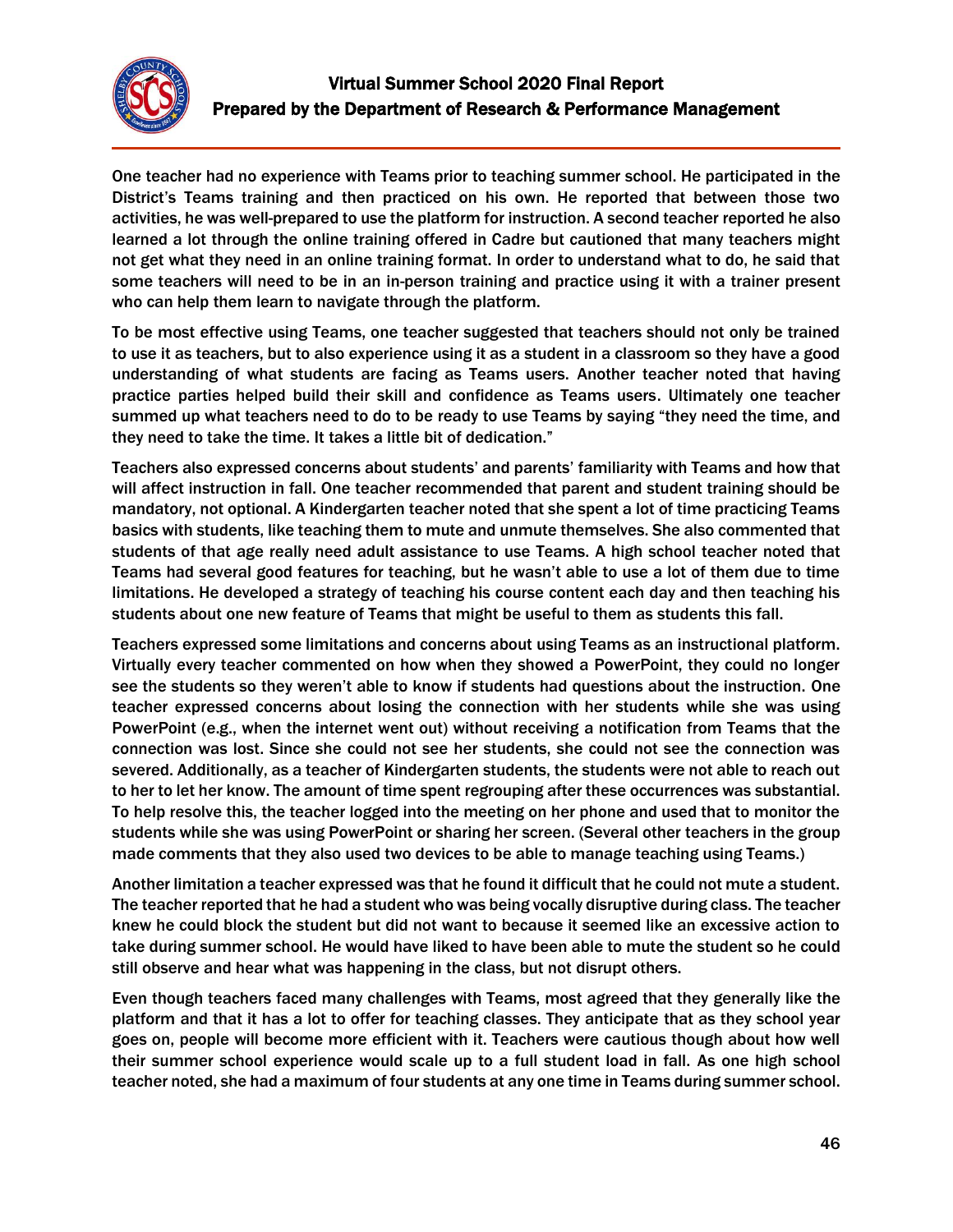

### iReady

All four elementary school teachers were well-versed in using iReady when summer school began since they had used it during the school year. However, because not all students used iReady during the year, they had to be taught how to use it. Most teachers shared their screens with their students to help them learn about iReady and how to navigate through the program.

All teachers expressed some concerns about using iReady to teach summer school. One teacher reported a lot of difficulty with grading assignments in iReady. iReady records lessons as pass/fail and then assigns a grade based on how many lessons a student passed. This does not align with the requirements of the SCS grading scale, so teachers had to calculate numeric grades for each student for each lesson. This was a time-consuming process and was (this teacher believed) the result of using iReady for something it wasn't necessarily designed to be used for. A second teacher said she had problems because the fifth-grade iReady lessons did not align with the fifth-grade summer school standards. Instead of working at grade 5, students were doing lessons from several different grade levels. This problem persisted until almost the end of the summer school session before it was straightened out.

One teacher decided to use Nearpod to teach Kindergarten math. By working through the activities and videos in Nearpod, she did not have to share her iReady screen with students and go over the lessons with them. Instead, after they completed a lesson in Nearpod, students did iReady on their own. She was able to use iReady to identify students who needed additional small group support for any given lesson.

One final comment about iReady that a teacher contributed had to do with the amount of content that is available should it be used during the school year in the same manner as it was used during summer school. She was concerned that, if iReady is used as a curriculum and not as an intervention, there would not be enough lessons and materials to last the duration of the school year.

#### Grade Results

The high school teachers, except for one, had no experience with Grade Results prior to summer school. One teacher relayed he had a one-hour training and then was "thrown into the fire with it." In his view, it was not a problem because the more he used it the better he got at it. In general, teachers did not report many problems learning to use Grade Results for summer school. One teacher had experience with it through teaching Project Graduation during 4th quarter last spring.

On the positive side, teachers thought the information in the reports was useful and easy to access. Teachers could access students' grades, progress, and time on task relatively easily. The reports provided valuable information for teacher feedback to students. Teachers could also access test questions and student answers to identify where students were having difficulty and provide support in those areas. One teacher thought the reports were one of the most valuable parts of Grade Results and hopes that Florida Virtual School offers the same information in an equally useful manner.

The teachers were quite critical of Grade Results as a product, however. The math teacher thought there was not a lot of content in any given module and that the modules did not flow well from one to the next. He thought the modules were unrelated to each other forcing him to teach concepts in isolation instead of in a connected, coherent manner which would have made more sense to the student learners. Additionally, many of the tests in Geometry relied on concepts from Algebra II to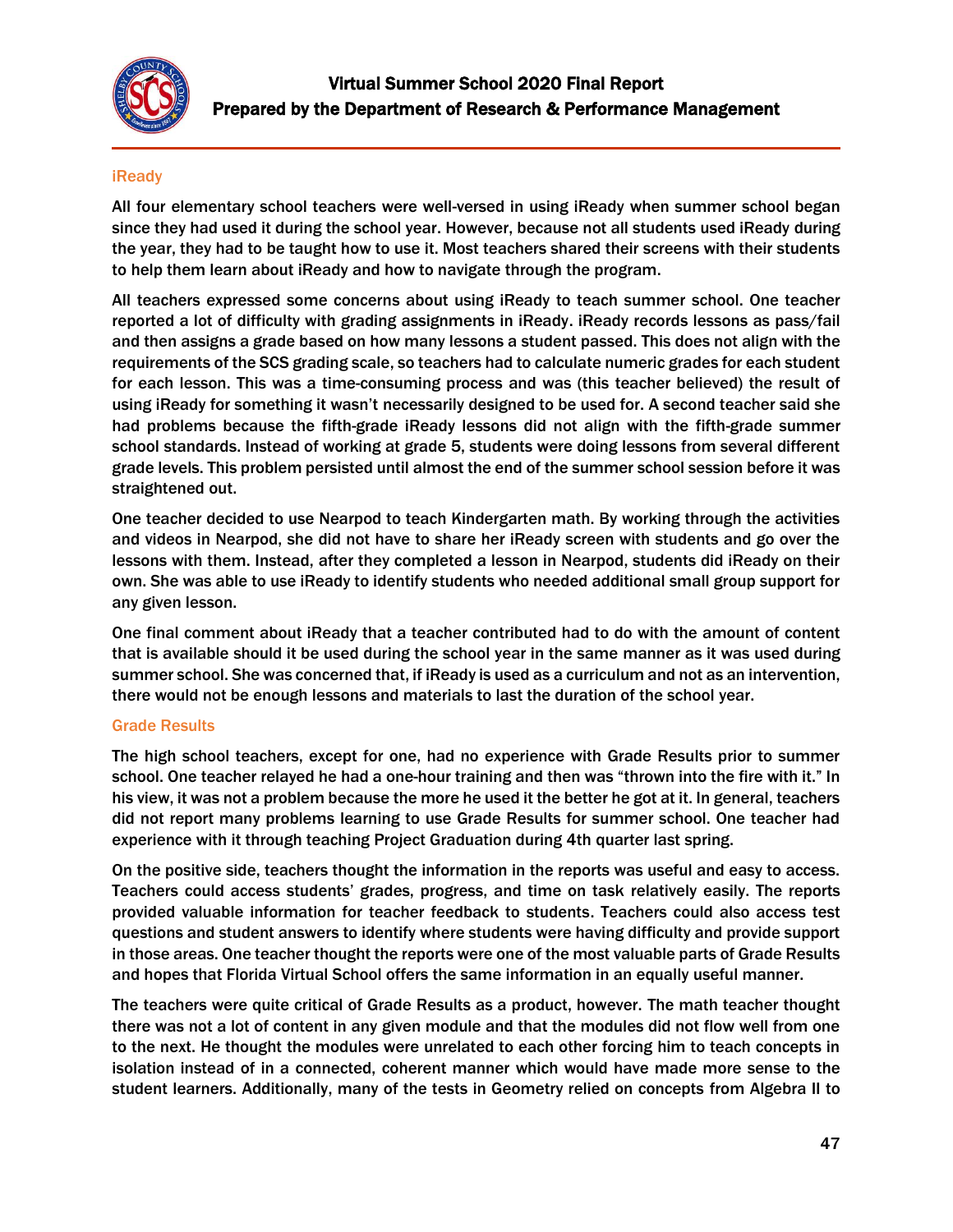

be completed, but many students in SCS take Geometry before they take Algebra II, and Algebra II content is not covered in Geometry.

Perhaps the most severe criticism of Grade Results related to technical problems with the product. Of note was that there were many grammatical errors in the lessons. Teachers also listed several problems with tests, including questions and answers that were mismatched, questions where all the answer choices were incorrect, questions where the correct answer was marked as wrong (even though the correct answer was stated in the text of the lesson), and questions that were incomplete. For example, a question might ask students to respond to a question "based on the list provided," but no list was included. Therefore, students had to answer the question solely based on the question stem and answers provided. The teacher who reported these problems said they were widespread, as he heard from several colleagues they were experiencing similar problems with the test items.

Another technical problem related to the audio feature in the lessons. The tool students could use to opt to listen to a lesson did not always take students to the lesson in which the link was embedded. Instead a different lesson would start playing. Thus, as this teacher noted, "if the student learns better by listening, this tool is useless quite a lot of the time." Additionally, the teacher reported that accessing the settings for this feature was quite difficult so it wasn't possible to change it.

Finally, one teacher talked about the grading of tests in Grade Results. The grading scales used were not always intuitive. For example, a ten-question test did not necessarily translate into ten questions worth ten points each. "A student might get two wrong and end up with 66% on the test." But how questions were weighted was not always specified. Further, when question weightings were specified, the grading that resulted did not correspond to the weightings. As an example, a question that was identified as being worth two points was not worth two points when the test was graded.

The teacher who worked with Grade Results during Project Graduation noted that the problems that occurred during summer school were not problems during Project Graduation. She stated that part of that could be due to the fact that during Project Graduation, Grade Results staff were more readily available to SCS teachers even to the point of providing them with direct contact with upper level staff in case of problems with the product. She wondered why, if this is an online product, they were unable to tweak it and fix errors that were identified.

### Effectiveness as Remote Teachers and Learners

The second area the focus group discussed related to teachers' perspectives on their effectiveness as remote teachers. In high school, some teachers expressed they initially had concerns about how effective they would be as they usually relied on gauging the "temperature in the classroom" to know if students were engaged, focused, and understanding what was being taught. Several teachers said they had a rough start because they had difficulties getting students on board and that it took a few days to build relationships with the students. However, once these initial hurdles and uncertainties were past, they reported feeling like they were effective teachers and that "remote teaching and learning worked well." One teacher said "I realized it really does work if they are engaged." One teacher felt like she was more effective as a remote teacher after all her students were on board because she could access external resources from home to support the curriculum that were blocked within the District's network.

Some parts of remote learning that high school teachers reported working well included students being able to work at their own pace in some cases, and that the platforms were accessible both by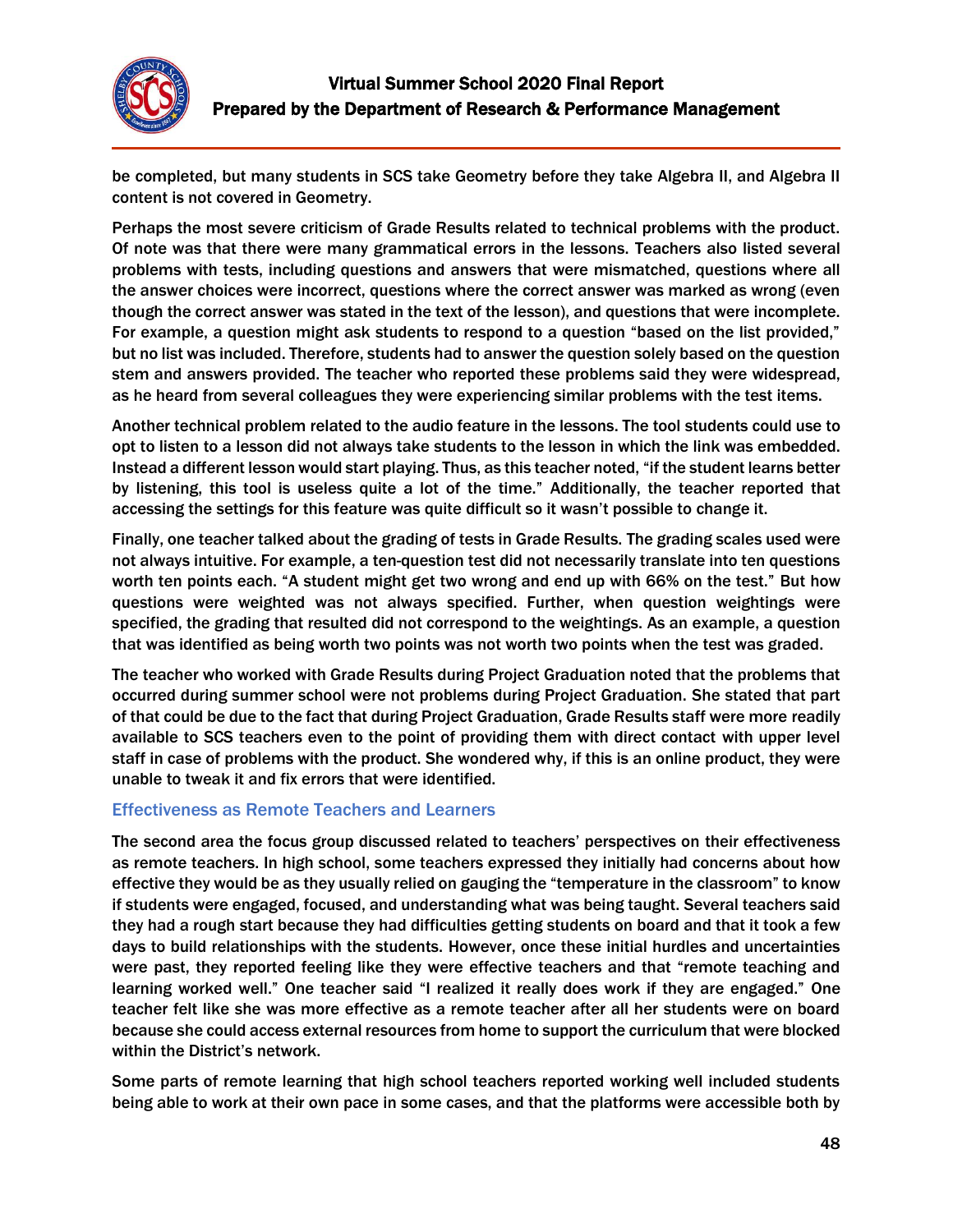

computer and on smart phones. One teacher reported that a parent told him their student was working on summer school classes in the car on the phone as the family drove to Florida for vacation. The special education teacher reported that using Grade Results to identify where students needed help worked particularly well for focusing the work of the inclusion groups and small group interventions.

Elementary school teachers reported that the energy level for online teaching must be kept at the same as required for in-person teaching in order to keep students engaged. They found that it was important to keep the flow of the lesson moving so that students remained connected to them as teachers. If the focus was lost, teachers needed to take time to regroup before the lessons could continue.

Teachers also reported they experienced challenges with online teaching. Almost every teacher reported that not being able to see the students when they switched to presenting PowerPoint slides as problematic for their teaching. Most said that to resolve this issue, they used two devices so they could monitor if students had raised their hands. Not all teachers were able to do so, however. One teacher who taught first grade reported that the only way she could know if students had a question was if they jumped in and asked it; however, for one student she could hear an adult in the background instructing the child "Shh. She's talking. Don't interrupt."

Other challenges included technology and connection problems. For example, there is a delay between when a teacher shares a screen and when the students can see it. Further, the shared screen was not visible to all the students at the same time. Learning to handle that delay was one thing teachers had to figure out for their class. Another challenge related to technical problems with the high school platform. Students could work at their own rate and go back a refer to PowerPoint presentations again. However, it was problematic for a while because students' actions in the platform affected other students' views of the PowerPoint.

When asked specifically about strategies they developed to facilitate online learning, teachers reported several techniques to keep students involved. One high school teacher said he used Forms in the chat box during the lecture to give students a quick poll to answer. Based on student answers, he was able to keep track of who was engaged and check level of understanding. He also used OneNote to demonstrate how math problems were done. Students then had this as a reference, which worked better than them trying to navigate the PowerPoint. Another high school teacher said he used Google Voice rather than Teams or email to allow students to connect with him as they were working on their assignments. Teachers of younger students emphasized the importance of being prepared to keep the flow of the lesson moving. For example, any video links had to be contained within a PowerPoint so that accessing them was faster and easier. A teacher of Kindergarten students would purposefully ask students questions so they could raise their hands in Teams. This worked not only as a tactic to keep students involved, but also as a means to check their level of understanding. Finally, a fifth-grade teacher said she would randomly ask the students to share their screens with her. This worked as a way to monitor students' activity on the computer during class time. This teacher also had guest appearances where someone would remotely pop into the class to surprise the students and say hi. She reported that the students really looked forward to these random visits and this technique helped maintain students' level of engagement and focus quite well.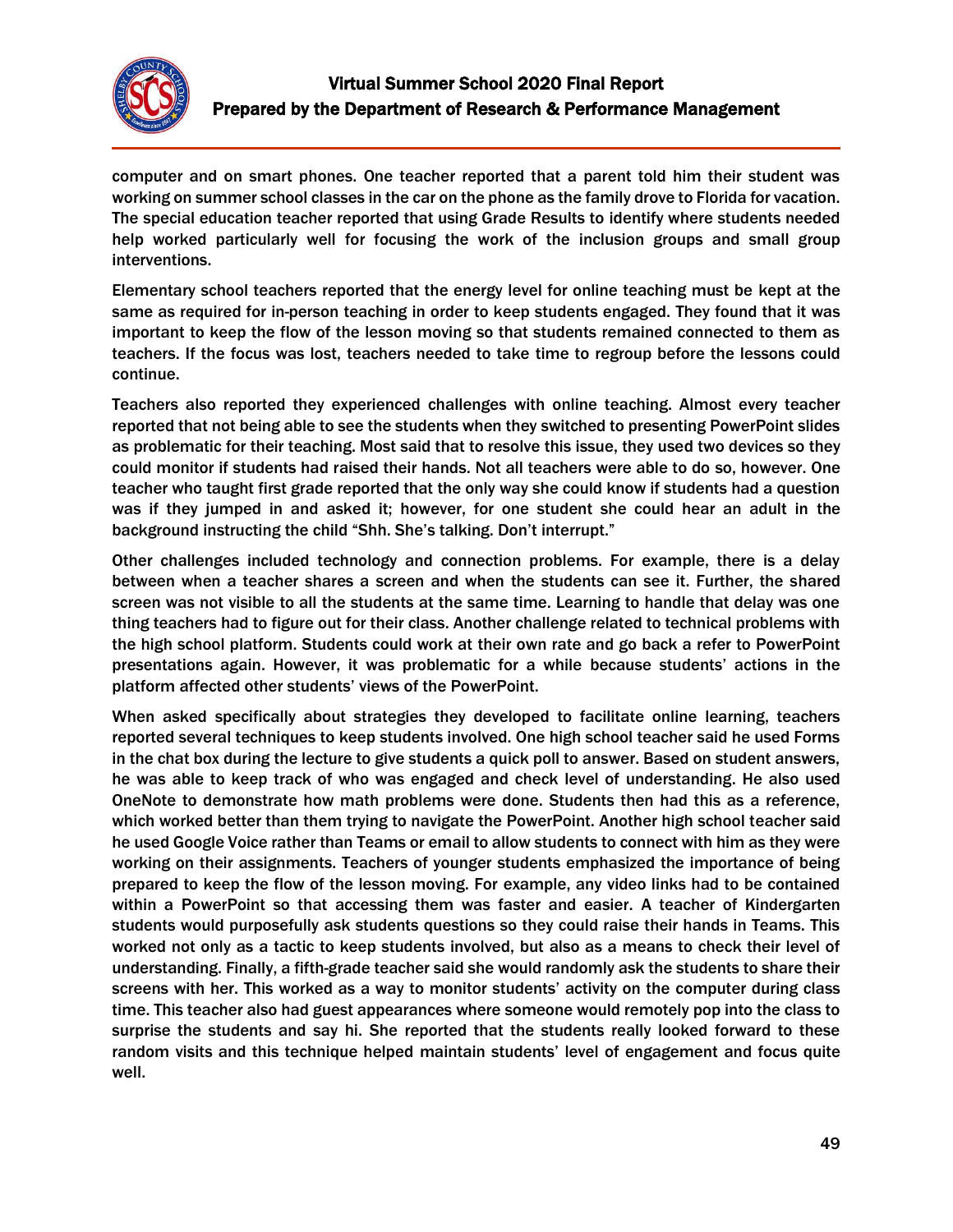

Despite the challenges teachers faced and the creative solutions that were required, teachers reported that once students were engaged, remote learning seemed to go relatively well. One high school teacher reported that for his students it was like a regular school day in that they listened to the teacher for a while and then did some work. The special education teacher reported that as summer school went on, her students usually began the class meetings before she did and were eagerly waiting for her when she joined. A kindergarten teacher stated that she thought her students really did learn online as long as the presentation was energetic and she kept it moving to keep their attention.

## Impact of Technological Problems

Teachers were asked about the impact technological problems had on teaching summer school and reported quite a variety of responses. One teacher reported that she called the SCS IT department and asked them to check to see if her computer was ready for teaching summer school. The IT technician remotely logged into her computer while she was at home and to make sure everything was up to date. This experience was not shared by any of the other teachers during summer school. As teachers reached out to IT for assistance, those whose computer problems required IT to gain remote access to the computer were told it wasn't possible unless the teacher went to a campus building. Teachers could not be assisted from home.

Problems teachers experienced ranged from being unable to install a TI calculator to assist students with their assignments, to a computer going out every afternoon at the same time and needing to be rebooted, to a computer that started out okay but quit working partway through summer school. The last instance was problematic for the teacher because IT decided the computer needed to be worked on, but the school building technician was not sure of when she would be able to get a replacement computer. Another teacher called IT twice on the same day about her computer. The first technician wasn't able to resolve her problem, but the second time she called a different technician fixed it. In the ensuing discussion, teachers wondered about the inconsistencies in responses from IT, especially related to the ability to remote into a computer while the teacher is at home.

Teachers noted there were also problems with the computers issued to students. Some of them reported student computers were not working or stopped working during the summer school session. Students called for IT support but were not assisted, according to one teacher. As a result, students had to use their phones or some other device to continue to attend summer school.

Another large problem impacting students in summer school appears to be related to the District settings on the computers that blocked students from using certain features. One teacher reported that she tried to help a student's family fix the audio on the computer but they were unable to do so because of District restrictions to accessing the necessary settings. Other concerns included cameras being off. Looking forward, one teacher stated that he hoped that Teams was downloaded onto the new computers before they were distributed to students to that teachers were sure students had the appropriate app.

In addition to problems with the technology, teachers expressed concerns about connection problems. Internet outages happened frequently, not only for their students, but for some of the teachers as well. Some teachers would experience internet glitches where screens would lock up, videos would freeze, or audio or video connections would go out. One teacher reported that having students refresh would sometimes fix the problem and they could continue with the lesson.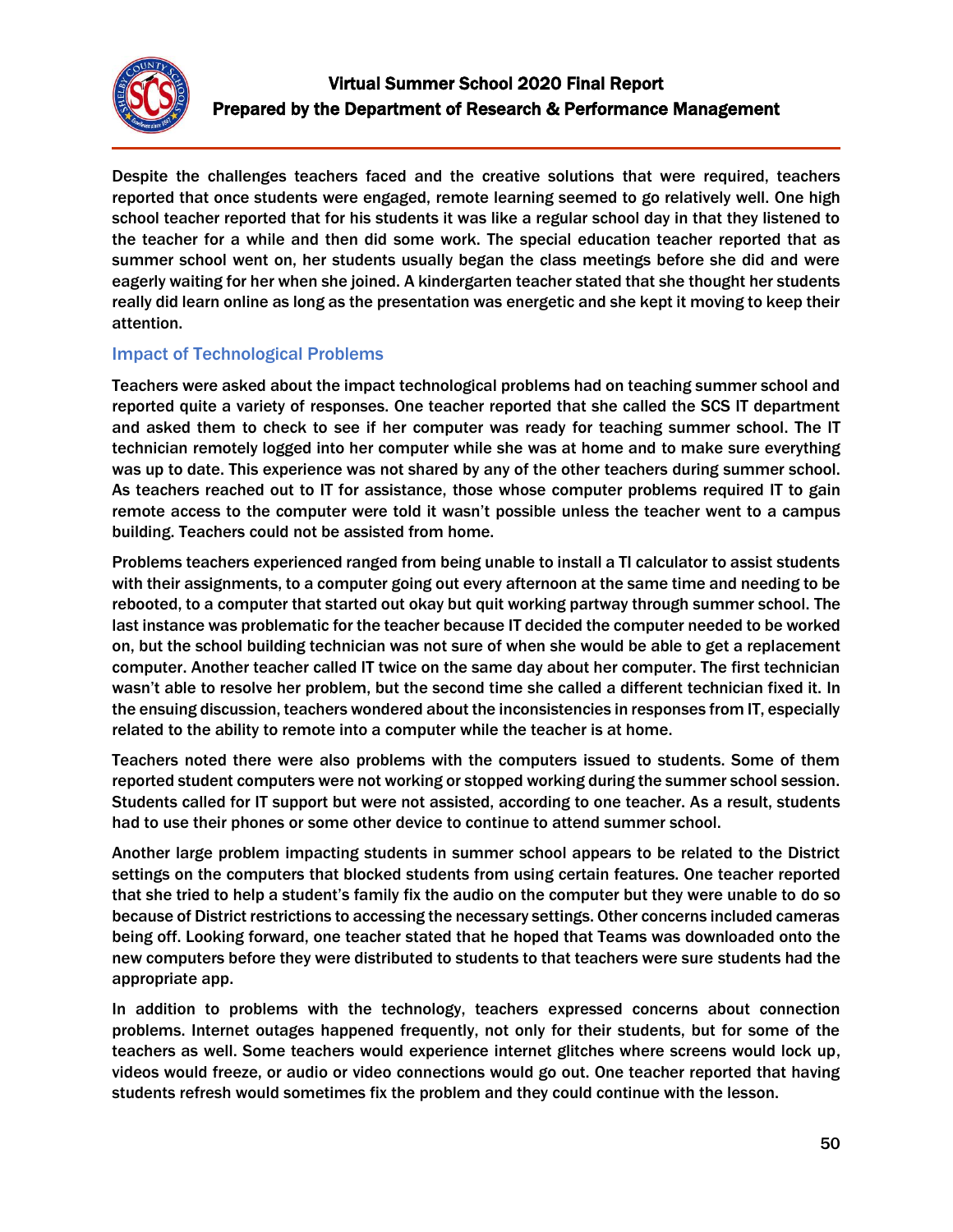

## Communicating with Students and Parents

The final topic covered in the focus group was contacting and communicating with parents and students. Most teachers had students who were "no shows" for summer school. When teachers tried to reach parents, they found that the contact information in PowerSchool was either outdated or incomplete. One teacher reported that a student who was to be in his class had no contact information at all in PowerSchool – no parent/guardian names or numbers, no emergency contacts. Another teacher reported that all she had for contact information for one of her students was a phone number, but no parent/guardian name. Every time she called the number, she got a busy signal. One teacher noted that with the District's population of transient students (including homeless students and those in foster care), special care needs to be taken to have contact information in PowerSchool, especially with virtual learning in fall.

Several teachers said they used Google Voice to connect with those students who were active during summer school. Most teachers left the app open all day so whenever a student or parent tried to contact them, they would be accessible. Another teacher said she used the Remind app to send information out to students and families. Teachers also shared other strategies for connecting with students and parents. All teachers agreed that it was best to text a parent before calling since most people do not answer calls from unfamiliar phone numbers. One teacher recommended getting permission from parents to have the phone numbers and email addresses for high school students themselves so teachers could connect with them directly throughout the year. Another teacher said she relied on teacher networks in Teams to see if any of her colleagues had contact information for students she could not reach because teachers who recently had them in class may have a contact phone numbers.

Thinking ahead to the school year, some teachers noted that they would need District assistance connecting with students and families in order to be successful. One teacher said that the bulk of her day during summer school was spent calling students and documenting their progress. As she imagines a regular student load of 160 students this fall, the task seems insurmountable. Another teacher reported that he believes the students who failed his summer school class did so because he could not contact them to provide support and work with them so they could pass.

### **Summary**

Teachers were faced with a number of challenges as they taught summer school online for the first time. Most of them reported that, after they were comfortable using the instructional platforms and had solved some other problems they were facing, they rather enjoyed teaching remotely. They indicated that Teams as a tool has many features that will be helpful for remote teaching and learning. Online teaching required some creative problem solving to keep students focused and engaged, and the teachers in the focus group were willing to put in the extra effort to make sure it worked. Despite their successes, the teachers did still have concerns about the upcoming school year. Three main themes that emerged were

- How easily online instruction would scale up to large classes and a full student load
- Anticipating needing assistance with contacting parents for whom there is outdated PowerSchool contact information
- How technology and connectivity issues will impact online learning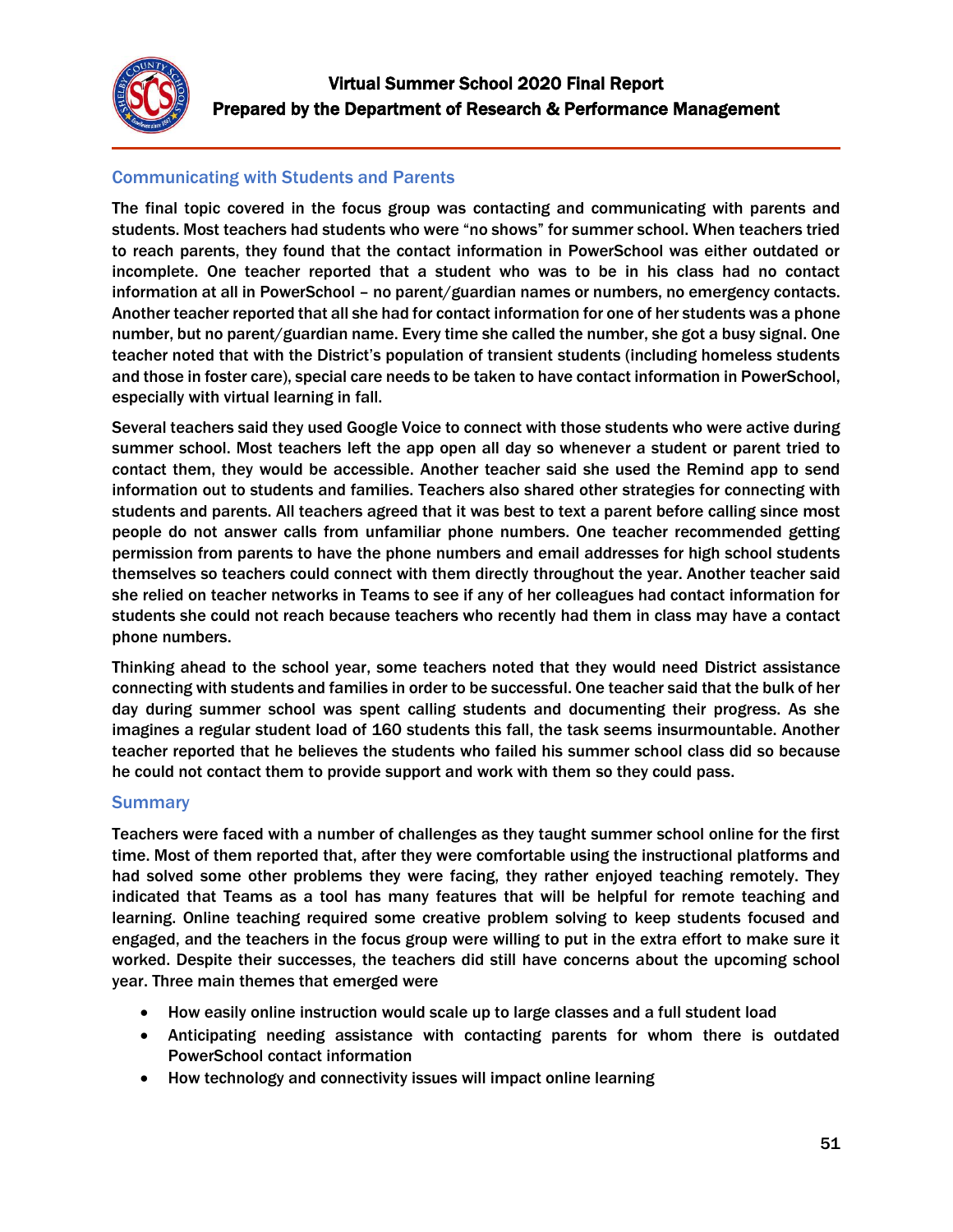

## Student Platform Activity

### <span id="page-51-1"></span><span id="page-51-0"></span>iReady Activity (K-8)

Thirty-one unique students completed lessons within the iReady platform across the six weeks of summer school. In total, 419 unique lessons were completed, 206 of which were Math, while 213 were Reading. Median completion times were highest on average for the Reading lessons, most notably in Close Reading and Vocabulary. Completion times were lowest for Phonics and Phonological Awareness. On average, students completed around 8-10 lessons each week. By domain, the largest number of students had lessons in Number and Operations in Math and Comprehension in Reading. Sixteen or 50% of the students completed on average ten or more lessons each week they were enrolled.

| Subject     | <b>Domain</b>                         | Number of<br>Individual<br><b>Students</b> | <b>Number</b><br>οf<br>Lessons<br><u>in</u><br>Domain | Median<br>Completion<br><b>Time by Domain</b><br>(Min) |
|-------------|---------------------------------------|--------------------------------------------|-------------------------------------------------------|--------------------------------------------------------|
| <b>Math</b> | <b>Algebra and Algebraic Thinking</b> | 25                                         | 64                                                    | 43.0                                                   |
| <b>Math</b> | Geometry                              | 20                                         | 25                                                    | 47.0                                                   |
| <b>Math</b> | <b>Measurement and Data</b>           | 25                                         | 47                                                    | 29.0                                                   |
| <b>Math</b> | <b>Number and Operations</b>          | 26                                         | 70                                                    | 29.0                                                   |
| Reading     | Comprehension                         | 29                                         | 80                                                    | 36.0                                                   |
| Reading     | <b>Comprehension: Close Reading</b>   | 8                                          | 19                                                    | 50.0                                                   |
| Reading     | <b>Phonics</b>                        | $\mathbf{2}$                               | 68                                                    | 15.0                                                   |
| Reading     | <b>Phonological Awareness</b>         | $\mathbf{2}$                               | 14                                                    | 11.0                                                   |
| Reading     | <b>Vocabulary</b>                     | 14                                         | 32                                                    | 49.0                                                   |

| Number of Unique Students Completing Lessons by Week |                  |        |        |        |        |        |        |  |
|------------------------------------------------------|------------------|--------|--------|--------|--------|--------|--------|--|
| <b>Subject</b>                                       | <b>All Weeks</b> | Week 1 | Week 2 | Week 3 | Week 4 | Week 5 | Week 6 |  |
| All                                                  | 31               | 24     | 23     | 25     | 24     | 24     | 19     |  |
| <b>Math</b>                                          | 31               | 20     | 19     | 21     | 22     | 22     | 18     |  |
| Reading                                              | 29               | 23     | 23     | 23     | 19     | 19     | 14     |  |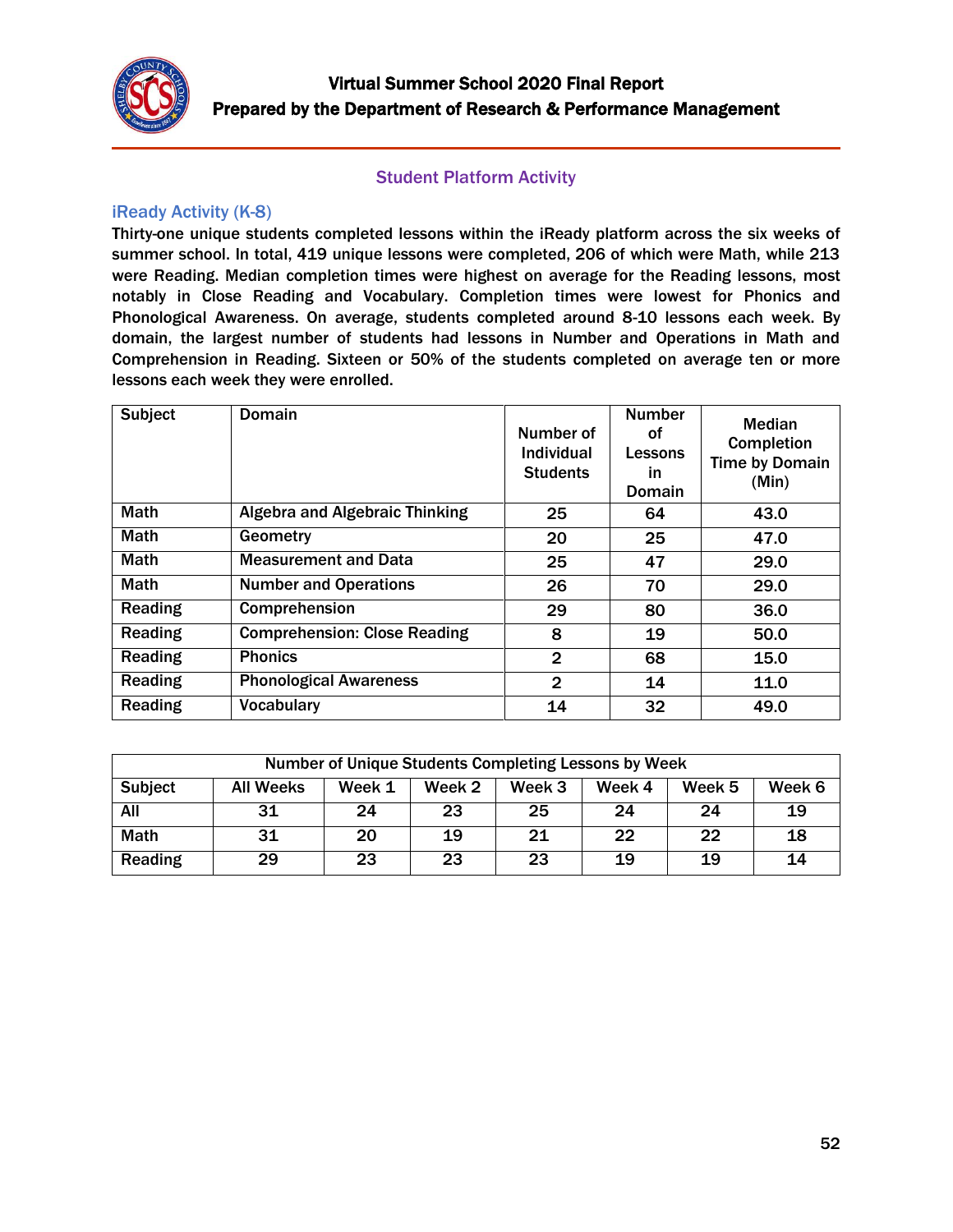



| Number of Individual Lessons Completed by Week |                  |        |        |        |        |        |        |  |
|------------------------------------------------|------------------|--------|--------|--------|--------|--------|--------|--|
| <b>Subject</b>                                 | <b>All Weeks</b> | Week 1 | Week 2 | Week 3 | Week 4 | Week 5 | Week 6 |  |
| All                                            | 419              | 103    | 110    | 134    | 121    | 134    | 106    |  |
| <b>Math</b>                                    | 206              | 36     | 59     | 65     | 70     | 68     | 58     |  |
| Reading                                        | 213              | 67     | 51     | 69     | 51     | 66     | 48     |  |



| Average Number of Lessons Completed by Week |                                                                              |     |      |      |     |      |     |  |  |
|---------------------------------------------|------------------------------------------------------------------------------|-----|------|------|-----|------|-----|--|--|
| <b>Subject</b>                              | Week 5<br>Week 6<br><b>All Weeks</b><br>Week 1<br>Week 2<br>Week 3<br>Week 4 |     |      |      |     |      |     |  |  |
| All                                         | 43.8                                                                         | 9.0 | 10.0 | 10.9 | 9.2 | 10.6 | 8.7 |  |  |
| <b>Math</b>                                 | 22.1                                                                         | 4.5 | 6.5  | 5.7  | 5.2 | 6.2  | 5.6 |  |  |
| Reading                                     | 23.3                                                                         | 5.5 | 4.7  | 6.7  | 5.6 | 6.3  | 4.6 |  |  |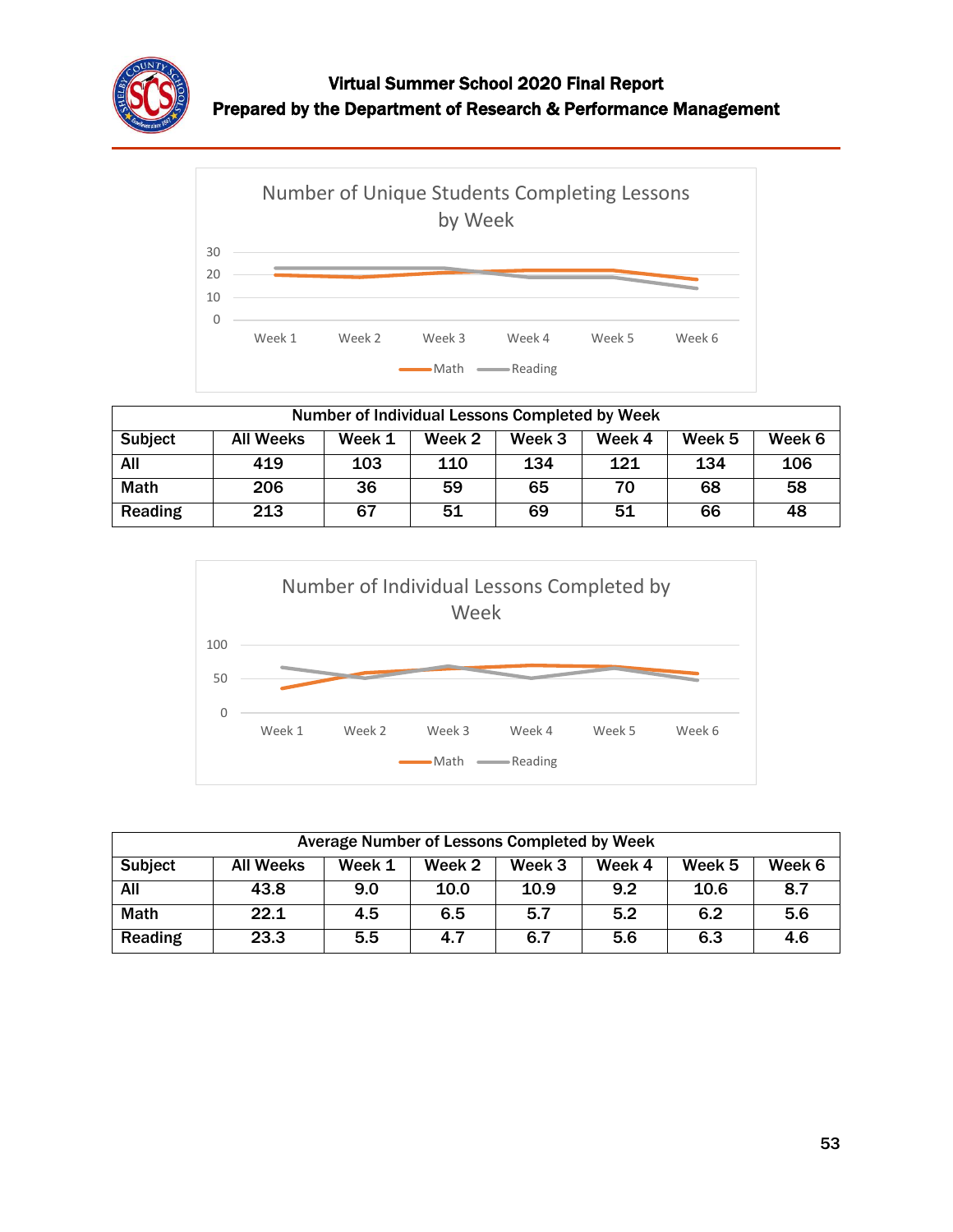



| <b>Median Lesson Completion Time by Week</b> |                                                                       |      |      |      |      |      |      |  |  |
|----------------------------------------------|-----------------------------------------------------------------------|------|------|------|------|------|------|--|--|
| <b>Subject</b>                               | Week 4<br>Week 6<br>Week 1<br>Week 3<br>Week 5<br>All Weeks<br>Week 2 |      |      |      |      |      |      |  |  |
| All                                          | 35.0                                                                  | 30.0 | 33.5 | 38.0 | 38.0 | 32.0 | 42.0 |  |  |
| <b>Math</b>                                  | 35.0                                                                  | 34.5 | 33.0 | 34.5 | 38.0 | 29.0 | 43.0 |  |  |
| Reading                                      | 35.0                                                                  | 25.0 | 35.0 | 43.5 | 38.5 | 33.0 | 42.0 |  |  |



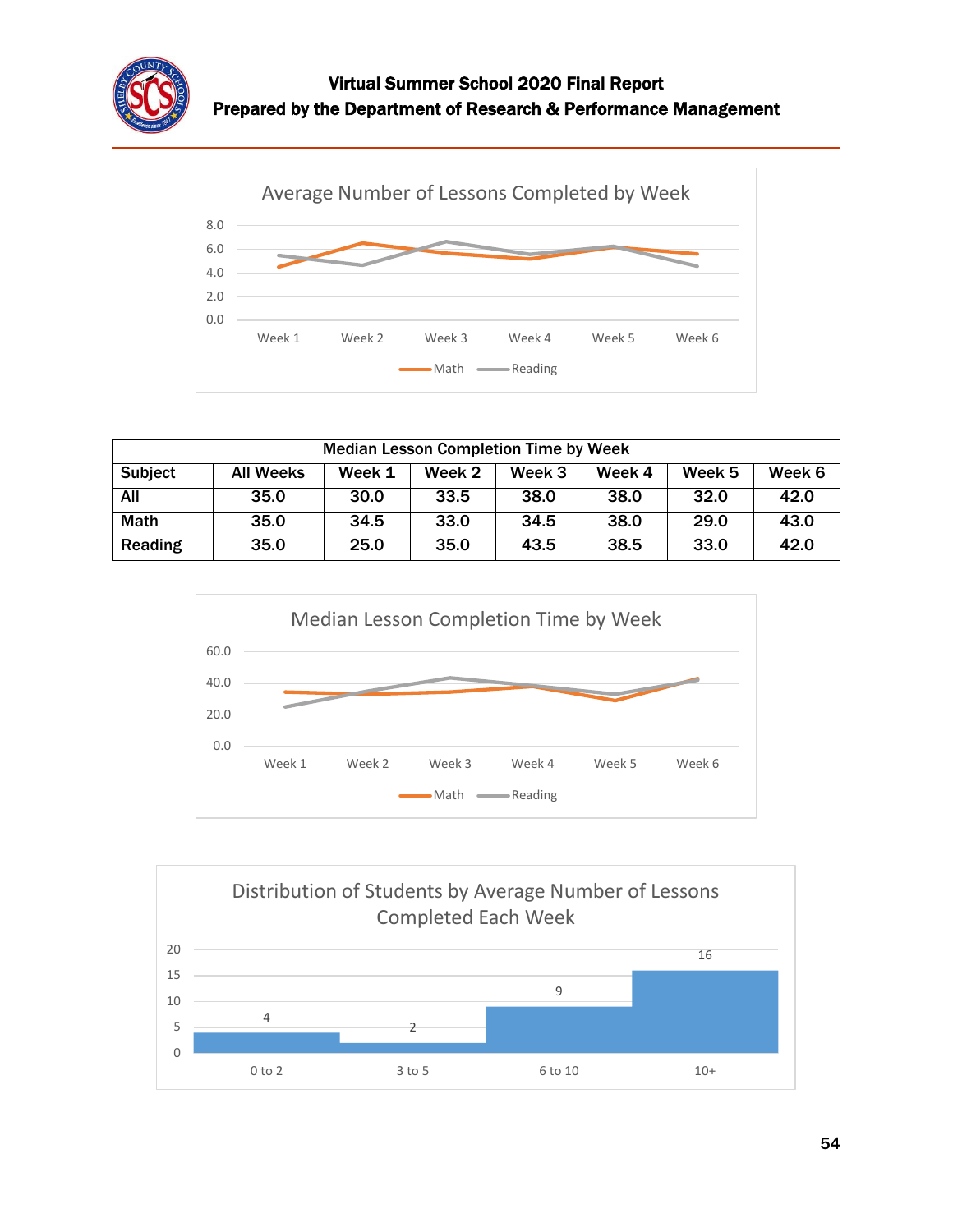

## <span id="page-54-0"></span>Grade Results Course Completion (9-12)

During the summer of 2020, 2,581 high school students—429 special education (SPED) and 2,150 non-SPED students—enrolled in 6,735 summer school courses. The most commonly enrolled subject areas were Math and English (see Table 3), with students completing 72.8% of Math courses and 80.8% of English courses (see Figure 44). Students completed 58.6% of courses and did not start 24.4%. It took an average of 18 hours and 16 minutes over the course of 18.12 days for SPED summer school students to complete their 10 required modules. It took all other summer school students 25 hours and 53 minutes over the course of 10.43 days to complete the 16 modules required for their course.

#### Table 3. Started Courses by Subject Area Enrollments

| <b>Subject Area</b>     | # Courses |
|-------------------------|-----------|
| <b>Math</b>             | 1,911     |
| <b>English</b>          | 1,455     |
| <b>Science</b>          | 774       |
| <b>Foreign Language</b> | 433       |
| <b>History</b>          | 359       |
| <b>Other</b>            | 155       |



### Figure 44. Percentage of Completed Courses by Subject Area

SPED students did not complete approximately 10% of SPED courses. All other students did not complete 25% of their summer school courses. Students at Southwest Early College High School had the lowest overall course completion rate at 24.2% followed closely by Manassas High School at 26.9% (see Figure 45). The Excel Center\* had the highest percentage of not-started courses at 66.7%, followed by East High School at 60% (see Figure 47). Westwood High School had the highest rate of incomplete courses at 39.4% followed by the Adolescent Parenting Program at 35% (see Figure 46).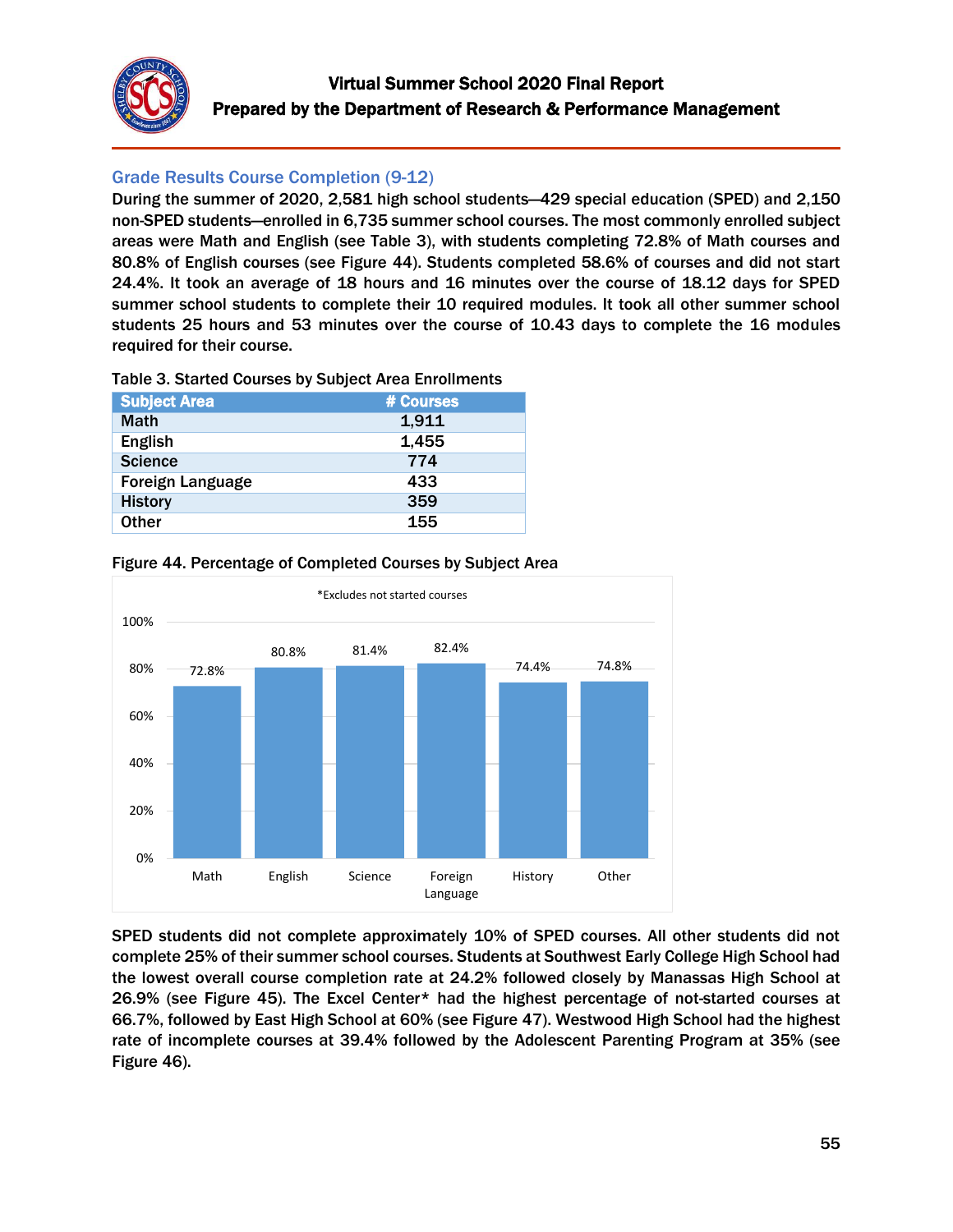



Figure 45. Top Five Lowest Completion Rates



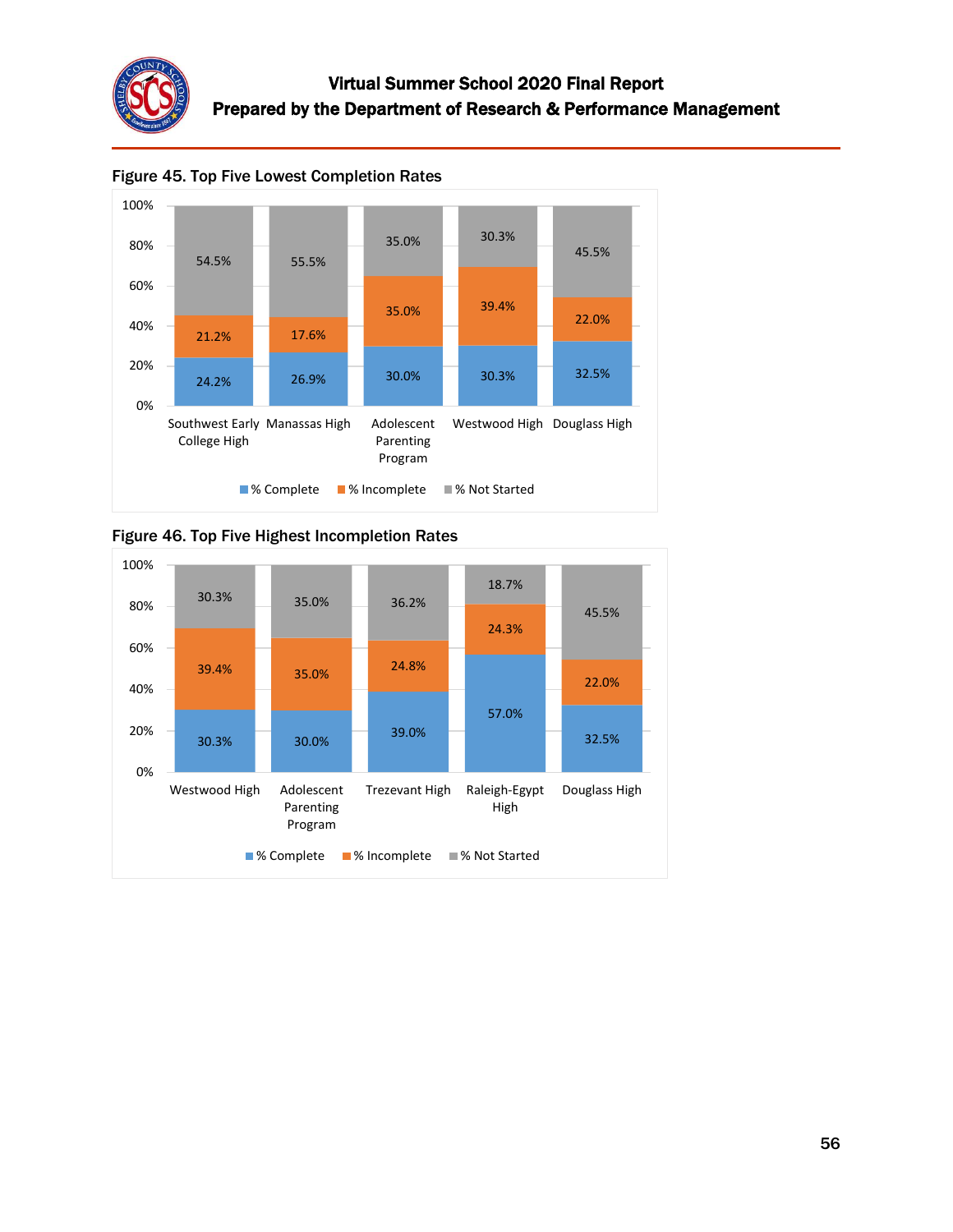



Figure 47. Top Five Highest Not-Started Rates

Approximately 90.4% of summer school courses could be matched to specific SCS students for students that started their course. This match rate fell to 77.2% for those students who did not start their course. Courses for 9th and 10th grades made up 56.8% of all started courses and 62.4% courses that were never started. Approximately 83.1% of 12th grade students completed the courses in which they were enrolled (see Figure 48). Twelfth-grade students completed only 60% of History courses but completed 87.1% of English courses (see Table 4).



Figure 48. Percentage of Courses Completed by Grade†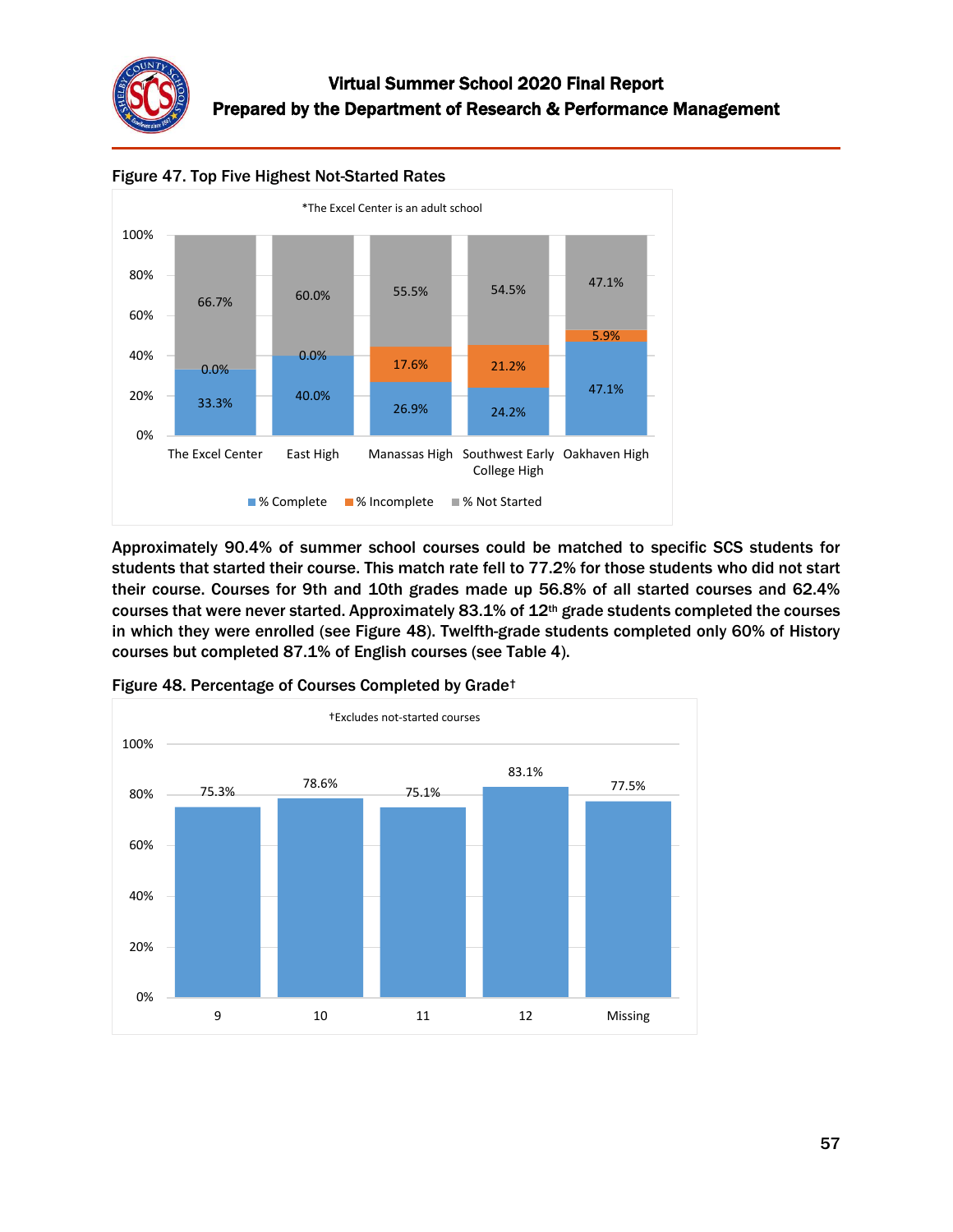

| rable <b>+</b> . Rates or course completion by Graue and Subject |             |                |                |                     |                |              |  |  |
|------------------------------------------------------------------|-------------|----------------|----------------|---------------------|----------------|--------------|--|--|
| Grade                                                            | <b>Math</b> | <b>English</b> | <b>Science</b> | Foreign<br>Language | <b>History</b> | <b>Other</b> |  |  |
| 9                                                                | 70.5%       | 77.5%          | 81.4%          | 83%                 | 76.1%          | 74.1%        |  |  |
| 10                                                               | 73%         | 83.8%          | 84.2%          | 83.5%               | 69.2%          | 78.3%        |  |  |
| 11                                                               | 73.5%       | 80%            | 76%            | 76.2%               | 75.4%          | 66.1%        |  |  |
| 12                                                               | 79.5%       | 87.1%          | 88%            | 80%                 | 60%            | 70%          |  |  |
| <b>Unknown</b>                                                   | 71.4%       | 77.8%          | 77.4%          | 94.7%               | 75.5%          | 87.2%        |  |  |

Table 4. Rates of Course Completion by Grade and Subject

The vast majority of completed SPED summer school courses (99%) and all other courses (94.8%) resulted in a final grade above 69%, indicating content mastery. In Figure 49, 3,023 of 3,187 courses that students completed (in blue) resulted in a passing grade while only 115 of 1,065 incomplete courses (in orange) resulted in a passing grade. Among non-SPED students, approximately 32.1% of those enrolled in Math courses did not master the course content, while those enrolled in other courses (e.g., Economics, Art History, etc.) scored in the highest final grading category at a rate of 19.2% (see Table 5). Ninth-grade students mastered Math (37.1%) and English (28.3%) content at a lower rate than other grade levels. Twelfth-grade students mastered History (46.2%) and Foreign Language (25%) content at a lower rate than other grade levels. Eleventh-grade students mastered Science content at a lower rate (27.4%) than other grade levels. SPED students mastered their course content at higher rates than non-SPED students in every subject area (see Table 5 & 6).



#### Figure 49. Final Grades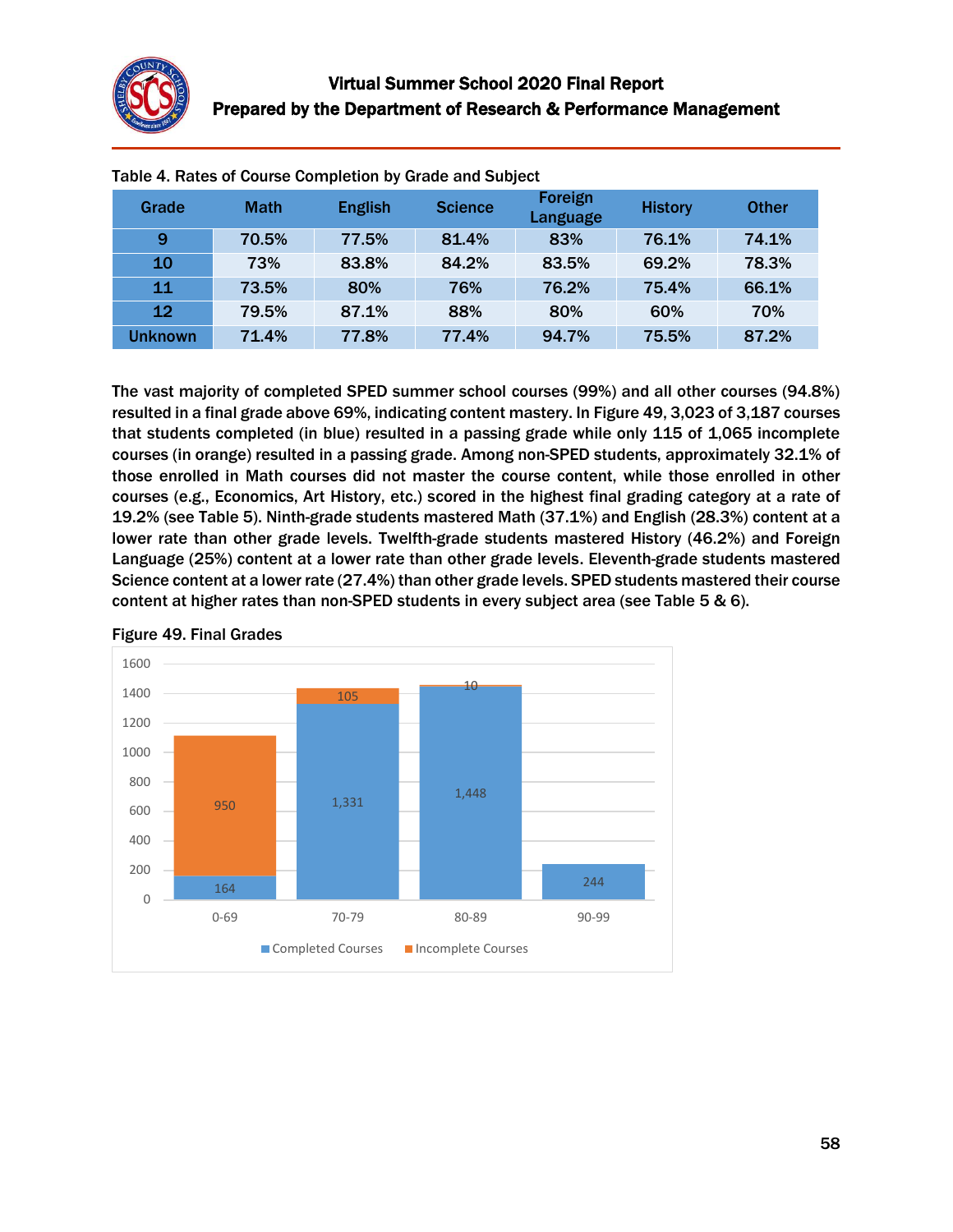

| <b>Final Grade</b> | <b>Math</b> | <b>English</b> | <b>Science</b> | <b>History</b> | Foreign<br>Language | <b>Other</b> |
|--------------------|-------------|----------------|----------------|----------------|---------------------|--------------|
| $0 - 69$           | 32.1%       | 21.9%          | 22.0%          | 27.5%          | 19.1%               | 26.2%        |
| 70-79              | 31.6%       | 35.8%          | 38.9%          | 29.2%          | 38.5%               | 15.4%        |
| 80-89              | 29.8%       | 38.4%          | 34.0%          | 40.2%          | 35.6%               | 39.2%        |
| 90-99              | 6.5%        | 4.0%           | 5.1%           | 3.1%           | 6.7%                | 19.2%        |

# Table 5. Final Grades by Subject Area (non-SPED)

### Table 6. Final Grades by Subject Area (SPED)

| <b>Final Grade</b> | <b>Math</b> | <b>English</b> | <b>Science</b> | <b>History</b> | Foreign<br>Language | <b>Other</b> |
|--------------------|-------------|----------------|----------------|----------------|---------------------|--------------|
| $0 - 69$           | 12.6%       | 8.0%           | 6.1%           | 11.8%          | 9.7%                | 16.0%        |
| 70-79              | 24.8%       | 26.2%          | 39.5%          | 25.0%          | 25.8%               | 20.0%        |
| 80-89              | 48.0%       | 56.0%          | 48.3%          | 51.5%          | 51.6%               | 56.0%        |
| 90-99              | 14.6%       | 9.8%           | 6.1%           | 11.8%          | 12.9%               | 8.0%         |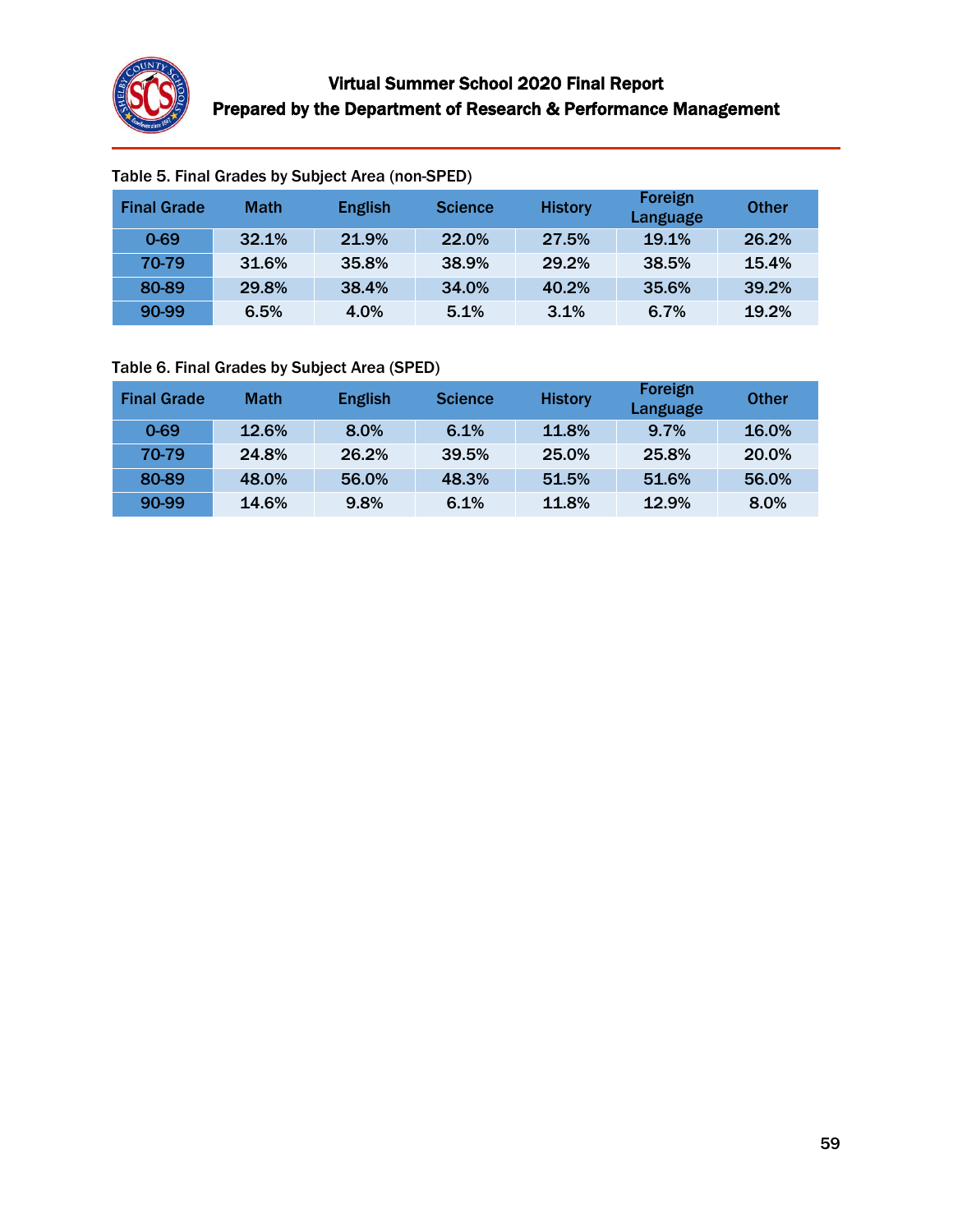

# <span id="page-59-0"></span>CatchOn Analytics

Over the past six months, SCS' IT team installed the CatchOn application on 11,400 devices, allowing the District to capture activity on numerous applications students and teachers use frequently. While the data that follow are not limited to just summer school students, they reflect student activity on the main applications used during the summer online program over a 30-day period. The "engagements" captured reflect the number of times a student logged in or completed an activity in an application in a different clock hour during the day. For example, if a student logged into an application at 8:30 and again at 9:15, this would count as two engagements. If a student logged in at 8:30 and again at 8:55, this would count as one engagement. CatchOn also captures whether the engagement happened during "in school" hours (8:00am–4:00pm on Monday through Friday) or "out of school" hours outside that window of time.

### iReady

Both K–8 summer school students and Superintendent's Summer Learning Academy students used iReady over the 30-day period. Usage peaked the week of July 6–10 when both programs were in session, with engagements hovering between 2,500 and 3,000 most days. Within these peak times, between 500 and 1,000 engagements per day were during out-of-school times. (See Figure 50.)



Figure 50. iReady Usage over a 30-Day Period

### Grade Results and Canvas

Grade Results and Canvas trends are displayed in Figures 51 and 52. Grade Results is a learning platform where students could complete online course lessons and assignments to meet grade promotion requirements. As shown in Figure 51, the number of engagements hovered between 600 and 700 for the first two weeks of July and increased notably the last two days of summer school,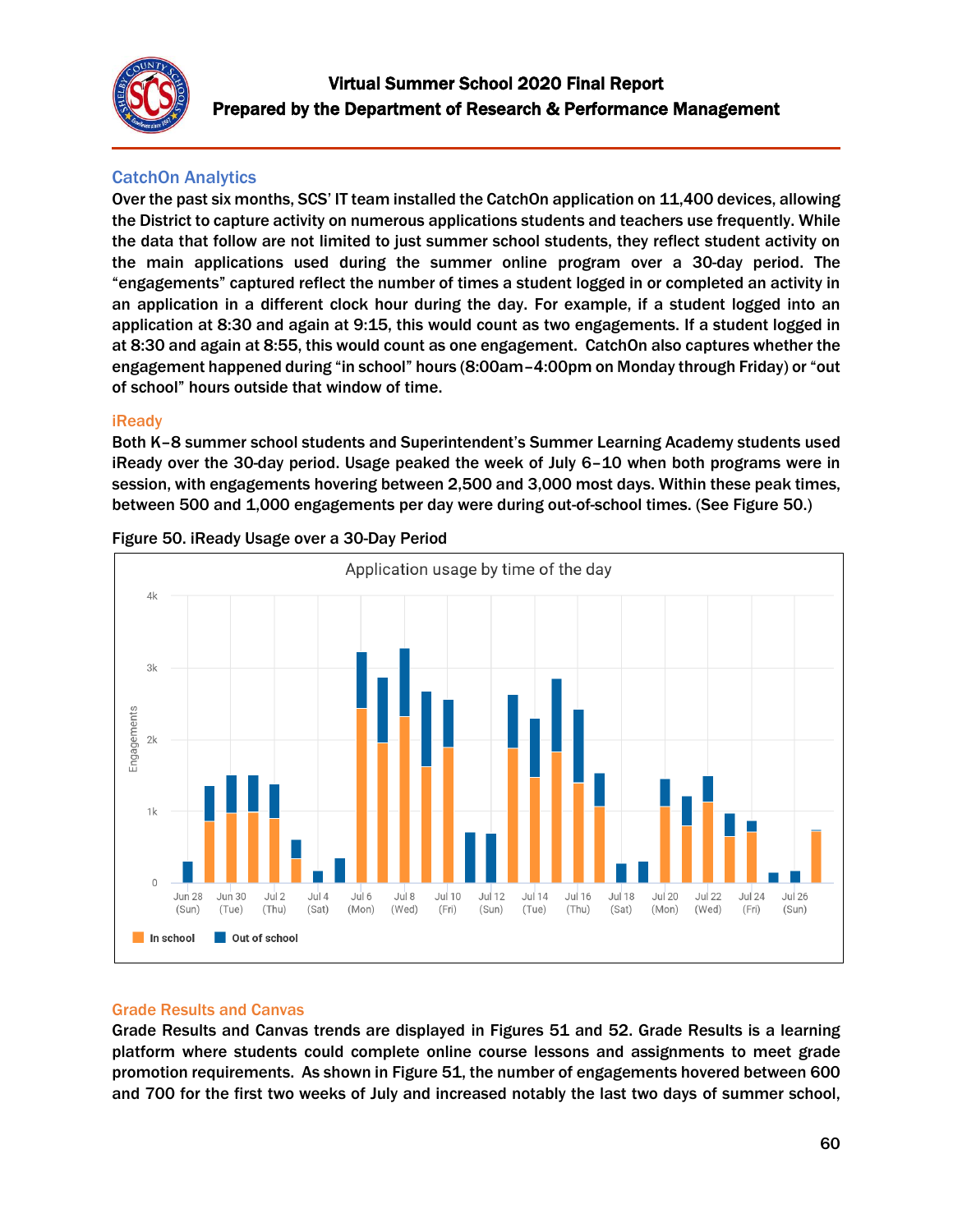

July 15–16. As displayed in Figure 52, there were far fewer engagements captured in Canvas, the District's learning management system, but usage peaked the week after summer school ended (July 20–24), which may reflect teachers finalizing grades after the summer session concluded.





Figure 52. Canvas Usage over a 30-Day Period